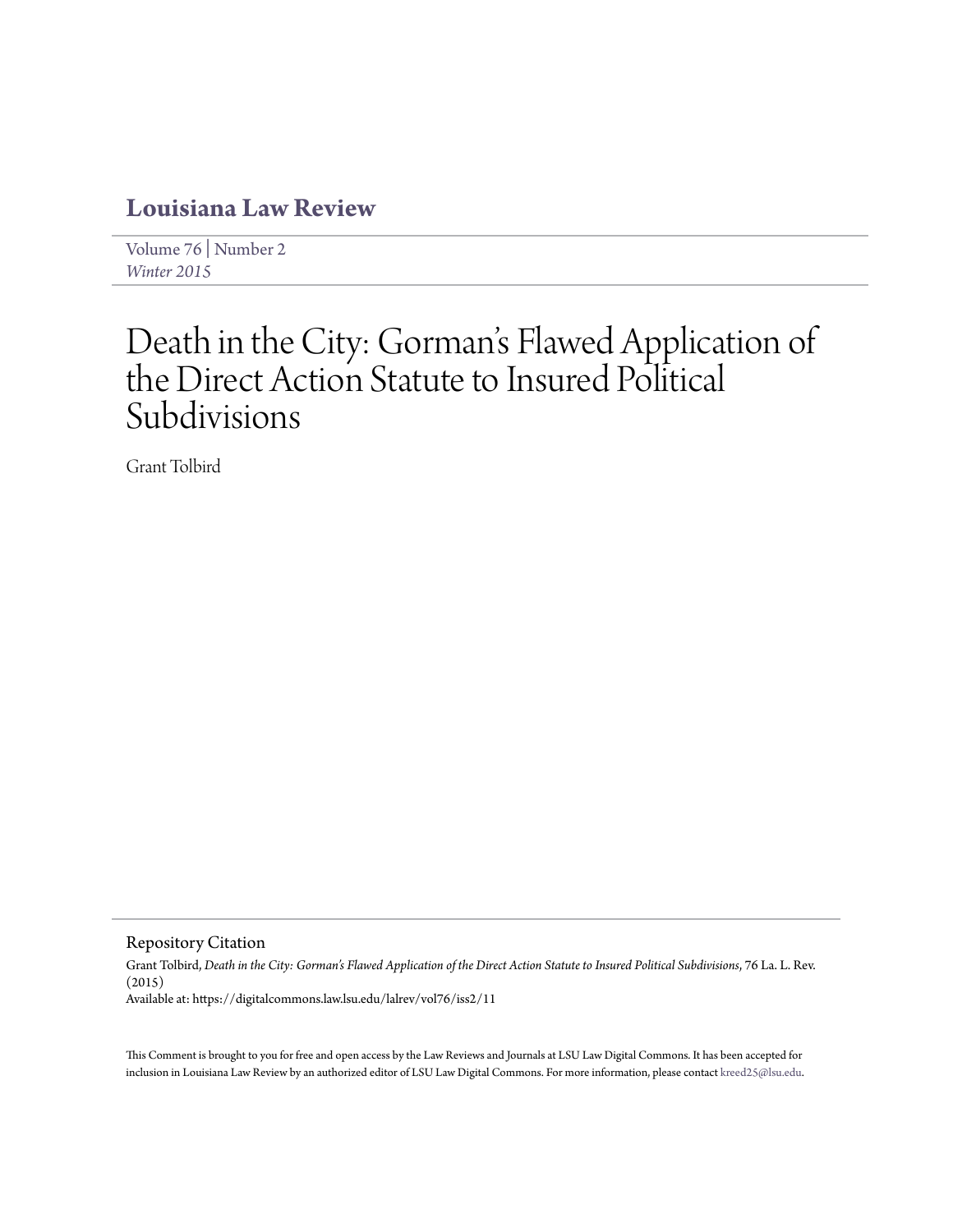## **Death in the City:** *Gorman***'s Flawed Application of the Direct Action Statute to Insured Political Subdivisions**

### TABLE OF CONTENTS

| I.   |  |                                                           |  |  |
|------|--|-----------------------------------------------------------|--|--|
|      |  | A. The Legislature Seeks to Protect the Public from       |  |  |
|      |  |                                                           |  |  |
|      |  | B. Amendments and Jurisprudential Interpretations         |  |  |
|      |  |                                                           |  |  |
| Π.   |  | Death in the City: Facts and Procedural History of        |  |  |
|      |  |                                                           |  |  |
| III. |  | Dissecting Gorman's Understanding of the Direct Action    |  |  |
|      |  |                                                           |  |  |
|      |  | A. Does the Direct Action Statute Grant a Procedural or   |  |  |
|      |  |                                                           |  |  |
|      |  | 1. The Gorman Opinions Rely on Jurisprudence to           |  |  |
|      |  |                                                           |  |  |
|      |  |                                                           |  |  |
|      |  | The Supreme Court Has Interpreted the Direct Action<br>2. |  |  |
|      |  | Statute as Granting a Procedural Right for Over           |  |  |
|      |  |                                                           |  |  |
|      |  | B. How Does the Direct Action Statute Affect Claims-      |  |  |
|      |  |                                                           |  |  |
|      |  | Gorman's View on the Relevance of the<br>1.               |  |  |
|      |  | Distinctions Between Occurrence Policies and              |  |  |
|      |  | Claims-Made-and-Reported Policies in Light                |  |  |
|      |  |                                                           |  |  |
|      |  | Coverage Under Different Types of Policies is<br>2.       |  |  |
|      |  |                                                           |  |  |
|      |  | The Coverage for Which the Parties Bargained<br>3.        |  |  |
|      |  |                                                           |  |  |
|      |  | C. Does the Notice Requirement in the City's Policy       |  |  |
|      |  |                                                           |  |  |
|      |  | Gorman Finds the City's Policy Is Permissible Under<br>1. |  |  |
|      |  |                                                           |  |  |
|      |  | Insured Political Subdivisions Are Analogous to<br>2.     |  |  |
|      |  |                                                           |  |  |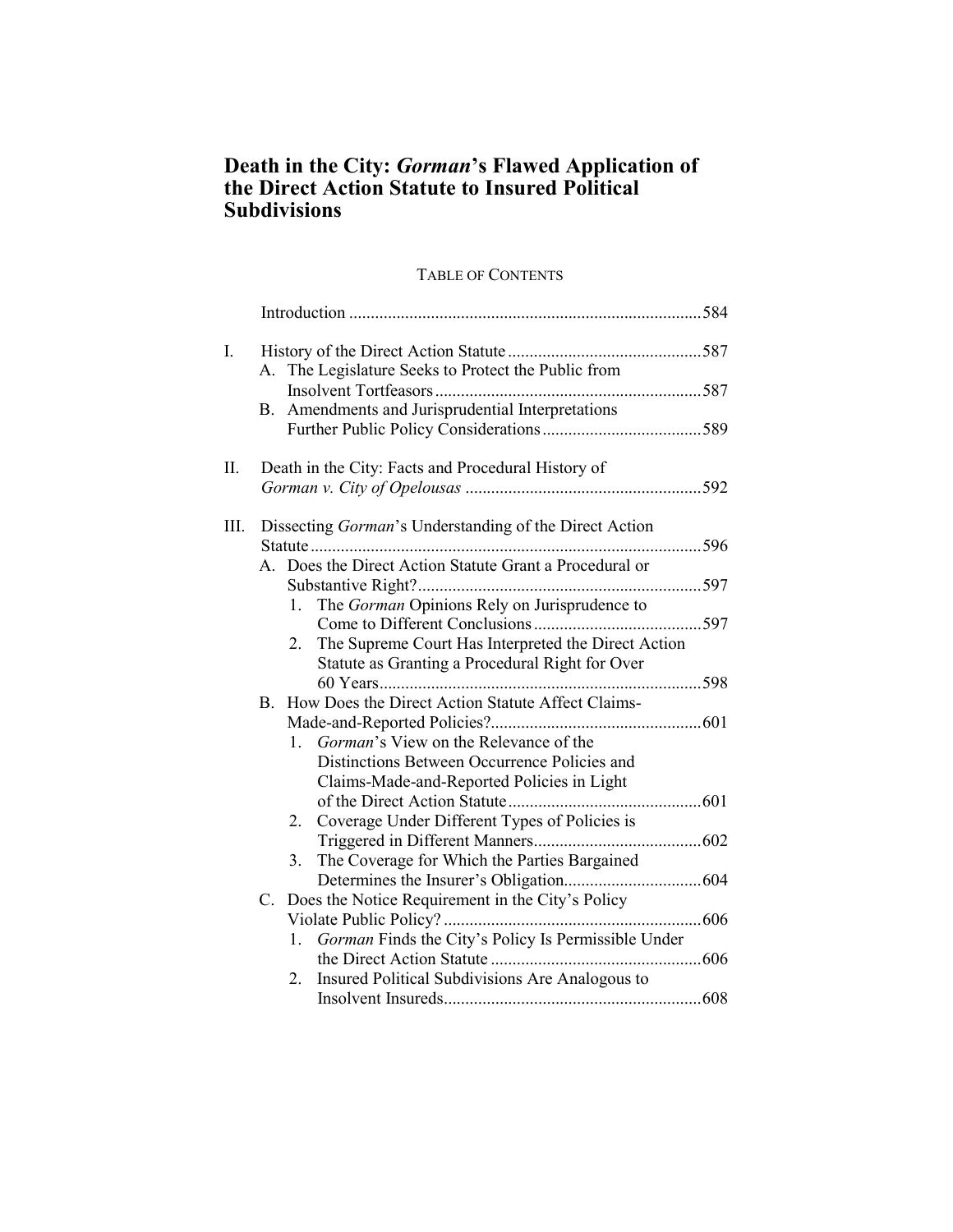| 584 |                                                                   | LOUISIANA LAW REVIEW                                                                                    | [Vol. $76$ |  |  |
|-----|-------------------------------------------------------------------|---------------------------------------------------------------------------------------------------------|------------|--|--|
|     |                                                                   | 3. Political Subdivisions Are More Likely to Mistakenly<br>Fail to Report Claims to Their Insurers than |            |  |  |
|     |                                                                   |                                                                                                         |            |  |  |
|     | IV. Legislative Solution: An Amendment to the Insurance Code  613 |                                                                                                         |            |  |  |
|     |                                                                   |                                                                                                         |            |  |  |

#### **INTRODUCTION**

The Opelousas police arrested Brian Armstrong on the evening of September 27, 2009, for "disturbing the peace due to intoxication" after he disrupted an Alcoholics Anonymous meeting.<sup>1</sup> By sunrise, he was dead.2 No policeman stopped by Mr. Armstrong's cell, which held three other inmates, between midnight and six o'clock.<sup>3</sup> During the time when the police left the cell unattended, two of the inmates attacked and killed Mr. Armstrong, while the other inmate yelled for a policeman to help.<sup>4</sup> No help arrived.<sup>5</sup>

Mr. Armstrong's mother, Ms. Joyce Gorman, sued the city of Opelousas and the Opelousas Police Department<sup>6</sup> for their role in her son's death.7 In December 2010, Ms. Gorman asked the City to identify its liability insurer.<sup>8</sup> After failing to comply with discovery requests for seven months, the City finally named Lexington Insurance Company as its liability insurer.<sup>9</sup>

In September 2011, Ms. Gorman joined Lexington as a defendant in her lawsuit against the City.<sup>10</sup> Lexington moved for summary judgment, contending that the claims Ms. Gorman asserted were not covered under the City's claims-made-and-reported policy, because the City had not provided Lexington with written notice of her claim until after the policy had expired.<sup>11</sup> The trial court granted Lexington's motion for summary

1

10. *Id.*

 11. *Id.* at 890–91 (The policy stated as follows: "The wrongful act [for which the City is liable] shall take place on or after the retroactive date, but before the end of the policy period, and shall arise solely in your capacity as a law enforcement agency. A claim for a wrongful act shall be first made against the

Copyright 2015, by GRANT TOLBIRD. 1. State v. King, 124 So. 3d 623, 625 (La. Ct. App. 3d 2013).

 <sup>2.</sup> *Id.* at 626.

 <sup>3.</sup> *Id.*

 <sup>4.</sup> *Id.*  5. *Id.* 

<sup>6.</sup> Both defendants are referred to as "the City" throughout this Note.<br>7. Gorman v. City of Opelousas. 148 So. 3d 888. 890 (La. 2014).

 <sup>7.</sup> Gorman v. City of Opelousas, 148 So. 3d 888, 890 (La. 2014).

 <sup>8.</sup> *Id.*

 <sup>9.</sup> *Id.*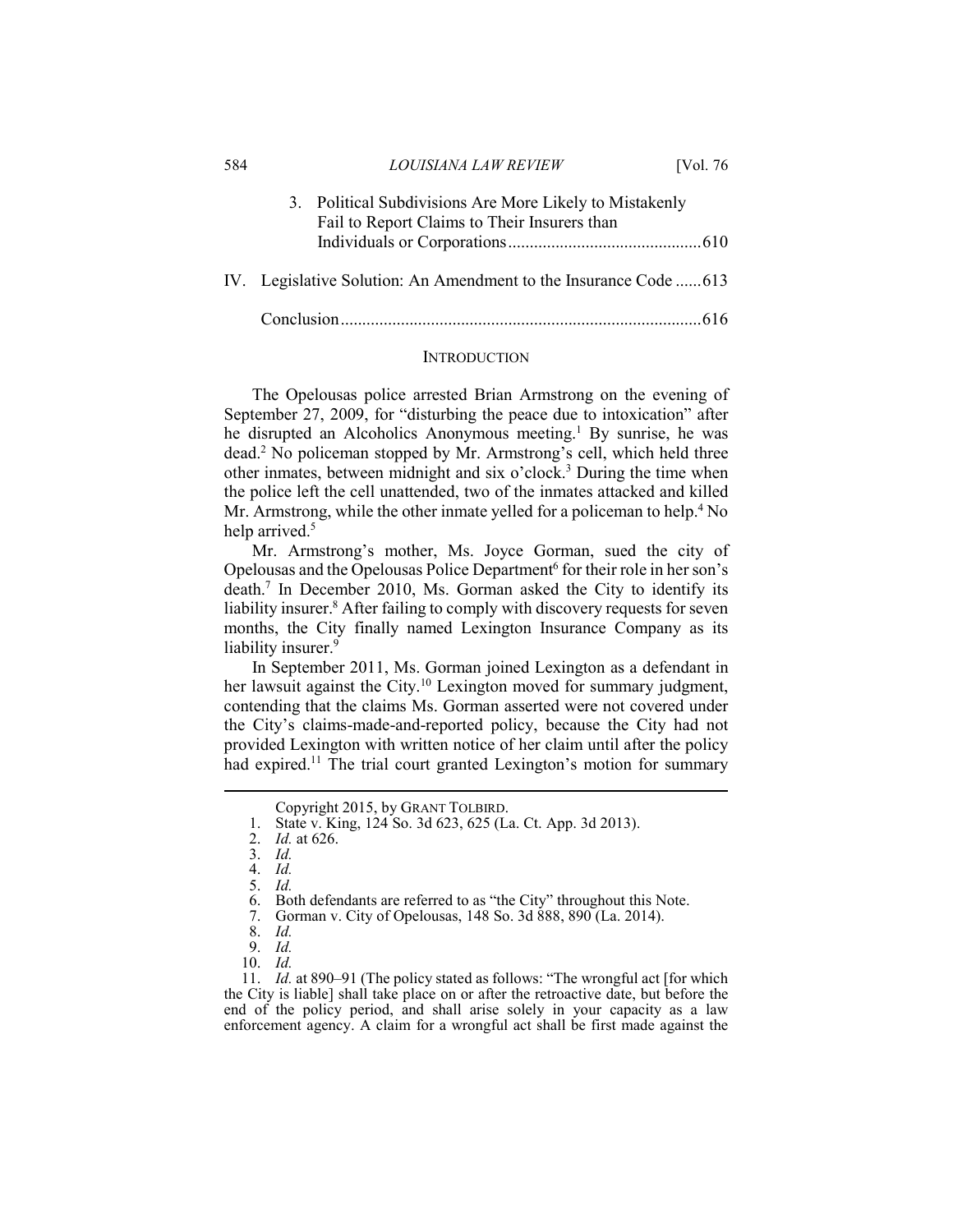judgment.12 The court of appeal reversed, holding that "the contractual notice provision cannot be used to deprive Gorman of her vested rights under the direct action statute [sic]."<sup>13</sup>

The Louisiana Supreme Court, in a four-to-three opinion, reversed the court of appeal and reinstated the trial court's grant of Lexington's motion for summary judgment.<sup>14</sup> Like the circuit split that existed prior to Gorman,<sup>15</sup> the majority opinion and the dissent wildly diverged on basic application of the Direct Action Statute,<sup>16</sup> which permits an injured plaintiff to sue the tortfeasor's insurer directly.17 Ultimately, the Court deprived Ms. Gorman of her ability to recover against Lexington, because the City refused to provide Lexington with notice of Ms. Gorman's claim.18 Ms. Gorman was thus forced to settle her lawsuit against the City, $19$  as no court could compel the City to pay her any damages that a court may have awarded her.<sup>20</sup>

The competing opinions in *Gorman* reveal the deep disagreement over the application of the Direct Action Statute within the Louisiana Supreme Court, among the lower courts, and between the state and federal courts. The majority and the dissent differed substantially on the resolution of the following three issues: (1) whether the Direct Action Statute grants a

12. *Id.* at 891.

<u>.</u>

 13. Gorman v. City of Opelousas, No. 12-1468, 2013 WL 1831075, at \*3 (La. Ct. App. 3d May 1, 2013), *rev'd*, 148 So. 3d 888 (La. 2014).

 15. *See, e.g.*, Murray v. City of Bunkie, 686 So. 2d 45, 50 (La. Ct. App. 3d 1996) (finding that the notice requirement in a claims-made-and-reported policy was unenforceable); *but see* Reichert v. Bertucci, 650 So. 2d 821, 823 (La. Ct. App. 4th 1995) (finding that the notice requirement in a claims-made-andreported policy did not violate public policy).

 16. *Gorman*, 148 So. 3d at 895–96 (citing Hood v. Cotter, 5 So. 3d 819, 829 (La. 2008)). The majority asserted that the Direct Action Statute confers "a procedural right of action," allowing an injured third person to sue the tortfeasor's insurer directly. *Id.* at 896. The dissent argued that the Direct Action Statute bestows on injured third persons a substantive cause of action against the tortfeasor's insurer. *See id.* at 898 (Knoll, J., dissenting).

17. LA. REV. STAT. ANN. § 22:1269(B)(1) (2009).

18. *Gorman*, 148 So. 3d at 898.

 19. Motion to Dismiss, Gorman v. City of Opelousas, No. 10-C-4849-D (La. Dist. Ct. Sept. 29, 2014).

 20. LA. CONST. art. XII, § 10(C); LA. REV. STAT. ANN. § 13:5109(B)(2) (2012) ("Any judgment rendered in any suit filed against . . . a political subdivision . . . shall be exigible, payable, and paid only . . . out of funds appropriated for that purpose by the named political subdivision . . . .").

Insured and reported to us in writing during the policy period . . . .") (emphasis in original).

 <sup>14.</sup> *Gorman*, 148 So. 3d at 898 ("The City's failure to report Gorman's claim to Lexington during the applicable policy period as required precludes coverage. Absent coverage, Gorman was not deprived of a right under the Direct Action Statute.").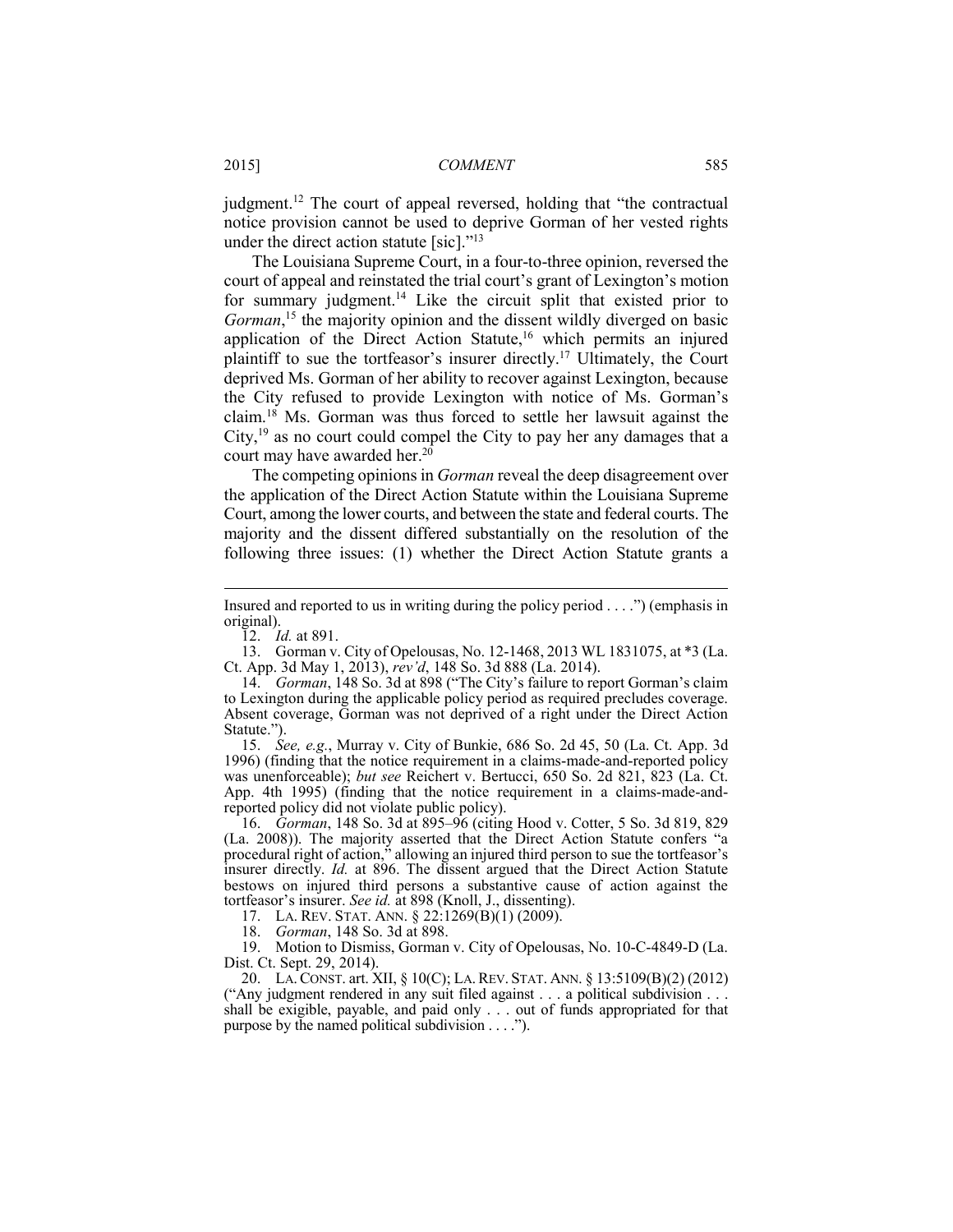substantive right to an injured plaintiff;<sup>21</sup> (2) whether the distinction between occurrence policies and claims-made-and-reported policies is relevant to the outcome of the case; $^{22}$  and (3) whether the notice requirement in a claimsmade-and-reported policy violates the public policy considerations underlying the Direct Action Statute.<sup>23</sup> The prior cases that applied the Direct Action Statute are not uniform in their answers, and unfortunately *Gorman*'s reasoning fails to adequately settle these issues.

Because *Gorman*'s reasoning is insufficient, this Comment will explain how the Court should have resolved these three contentious issues by analyzing how prior courts have applied the Direct Action Statute and the public policy considerations inherent in that law. Part I of this Comment will clarify the history behind Louisiana's Direct Action Statute and explain how the courts have historically interpreted that law. Part II will discuss the facts behind Ms. Gorman's lawsuit, the procedural history, and the Supreme Court's ultimate holding in *Gorman*. Part III will analyze the majority and dissenting opinions in *Gorman* and discuss what the correct outcome should have been in light of the relevant jurisprudence and public policy. Part IV will propose a legislative solution to rectify the injustice of the majority's overly broad holding. This proposed legislation will amend the Insurance Code to prohibit insurance companies from issuing claims-made-and-reported policies<sup>24</sup> to political subdivisions of the state, so that these political subdivisions cannot avoid liability by

 <sup>21.</sup> *Gorman*, 148 So. 3d at 895–96 (citing *Hood*, 5 So. 3d at 829). The majority contended that the Direct Action Statute does not confer any substantive rights on an injured third person. *Id.* The dissent argued that the Direct Action Statute gives an injured third person a substantive right against the insurer that vests at the time of injury. *Id.* at 900 (Knoll, J., dissenting).

 <sup>22.</sup> *Id.* at 897. The majority believed that extending coverage under the Lexington policy to Ms. Gorman's claims would transform "the City's claimsmade-and-reported policy into an occurrence policy." *Id.* at 897 (citing *Hood*, 5 So. 3d at 830). The dissent maintained that the result of this case should be the same under an occurrence policy or a claims-made-and-reported policy. *Id.* at 903 (Knoll, J., dissenting) (citing Murray v. City of Bunkie, 686 So. 2d 45, 50 (La. Ct. App. 3d 1996)). For an explanation of the distinctions between occurrence policies and claims-made-and-reported policies, see discussion *infra* Part III.B.2.

 <sup>23.</sup> *Gorman*, 148 So. 3d at 898. The majority reasoned that the notice requirement "in a claims-made-and-reported policy [is] not per se impermissible as against public policy." *Id.* The dissent insisted that Lexington's "notice requirement derogates from the public policy behind our Direct Action statute [sic]." *Id.* at 901 (Knoll, J., dissenting).

<sup>24. &</sup>quot;A [claims-made-and-reported] policy is triggered if: 1) the [insured's tortious act or omission] . . . took place after the applicable [retroactive] date; and 2) during the policy period, a) the victim made a claim against the insured; and b) the insured reported the claim to the insurer." Bob Works, *Excusing Nonoccurrence of Insurance Policy Conditions in Order to Avoid Disproportionate Forfeiture: Claims-Made Formats as a Test Case*, 5 CONN. INS. L.J. 505, 530 (1999).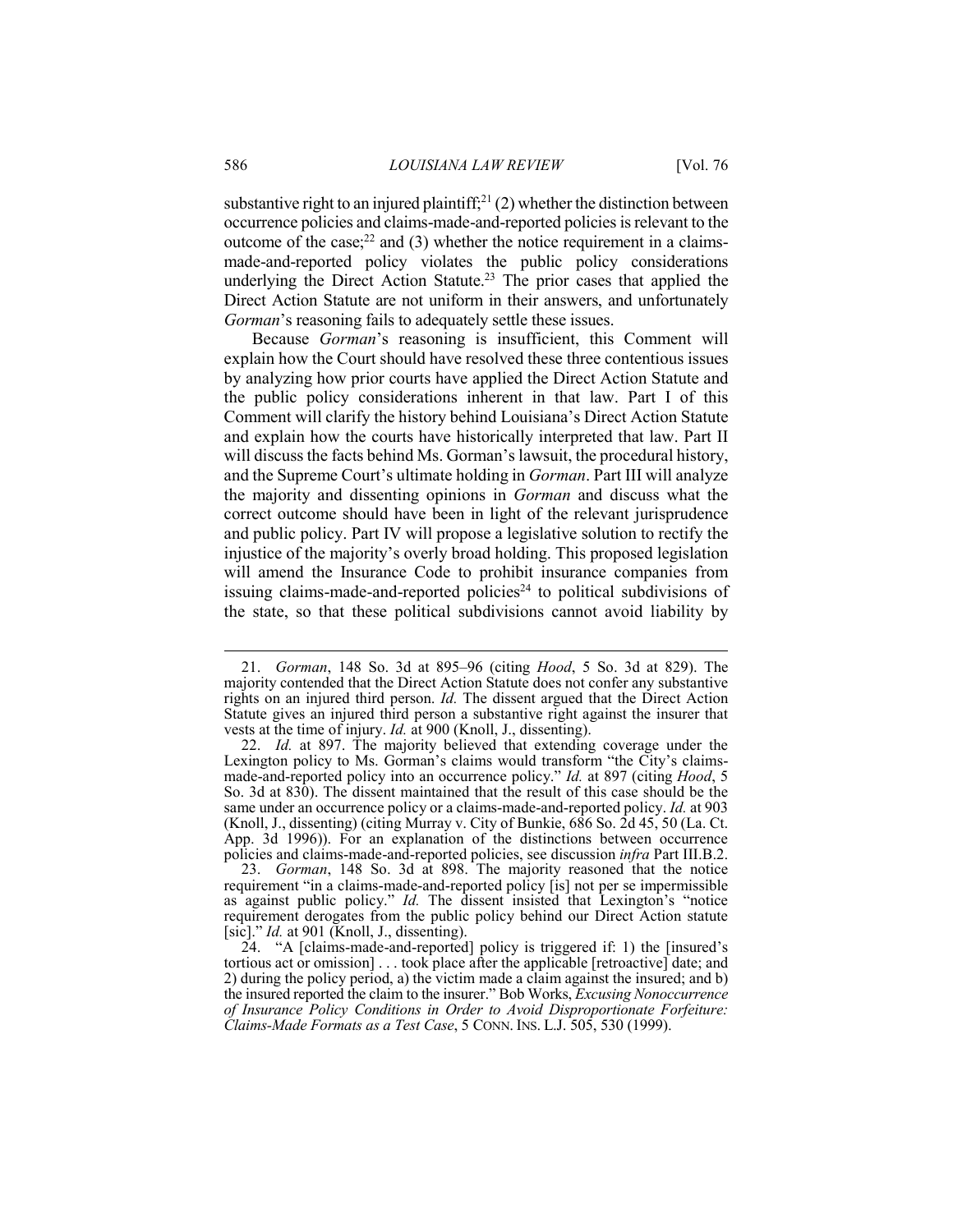failing to report claims. As long as the injury occurs during the policy period or the injured plaintiff files a claim during the policy period, victims will be assured that coverage exists for a political subdivision's negligent actions.25

#### I. HISTORY OF THE DIRECT ACTION STATUTE

The cases interpreting the Direct Action Statute echo the Supreme Court's disagreement over the resolution of the three issues in *Gorman*. 26 The history of the Direct Action Statute places into perspective the divisions among the *Gorman* opinions. The public policy considerations that motivated the Direct Action Statute's passage and the evolution of the jurisprudential interpretation of the law help to determine how the *Gorman* Court should have answered the three issues presented.

#### *A. The Legislature Seeks to Protect the Public from Insolvent Tortfeasors*

Prior to the creation of the Direct Action Statute, Louisiana courts regularly enforced insurance policies as written, $^{27}$  rather than endeavoring to interpret them in favor of injured third persons.28 Taking advantage of this formalism, insurance companies drafted their policies in favorable terms and often inserted "no action" clauses into their policies.<sup>29</sup> Under these clauses, the insurance company would pay its insured only if the insured first paid the injured plaintiff the amount that the court awarded. $30$ 

Predictably, these policies harmed plaintiffs. If insolvent or bankrupt, the insured tortfeasor could not pay damages to the plaintiff.31 Because the insured tortfeasor could not pay the plaintiff, the insurer owed no money to its insured under the policy.<sup>32</sup> Thus, an injured plaintiff could not collect

 <sup>25.</sup> *See* WILLIAM SHELBY MCKENZIE & H. ALSTON JOHNSON, III, INSURANCE LAW AND PRACTICE § 6:25, *in* 15 LOUISIANA CIVIL LAW TREATISE 593 (4th ed. 2012).

 <sup>26.</sup> *See, e.g.*, *Hood*, 5 So. 3d 819; West v. Monroe Bakery, Inc., 46 So. 2d 122 (La. 1950); *Murray*, 686 So. 2d 45; *see also* discussion *infra* Part III.

 <sup>27.</sup> *See* Alston Johnson, *The Louisiana Direct Action Statute*, 43 LA. L. REV. 1455, 1456 (1983). If a court found that an insured tortfeasor was liable to an individual, the tortfeasor's insurance company indemnified the tortfeasor for the amount that the tortfeasor had to pay the injured plaintiff. *See id.* at 1456–57.

 <sup>28.</sup> *See, e.g.*, Provost v. Homes by Lawrence & Pauline, Inc., 103 So. 3d 1280, 1282 (La. Ct. App. 3d 2012); Love v. Sirey, 119 So. 3d 732, 736 (La. Ct. App. 5th 2013).

 <sup>29.</sup> Johnson, *supra* note 27, at 1457.

 <sup>30.</sup> *Id.*

 <sup>31.</sup> *Id.*

 <sup>32.</sup> *Id.* The courts, believing that "an insurance contract provided indemnification for loss by the insured rather than coverage of the liability of an insured to a third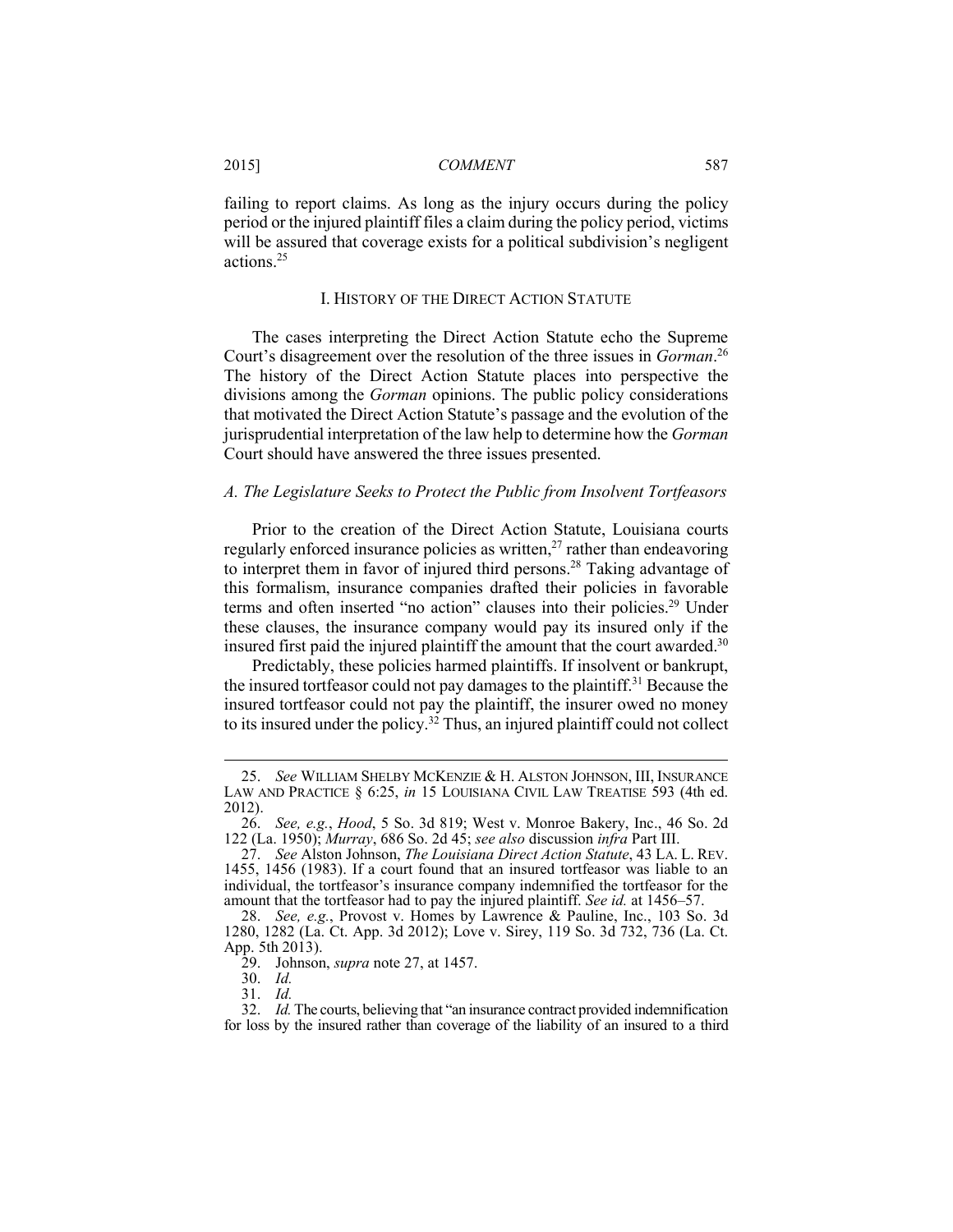his award from the defendant or the defendant's insurer, and was left without a remedy.<sup>33</sup>

The Louisiana legislature sought to fix this problem in 1918 when it passed Act 253, the first incarnation of the Direct Action Statute.<sup>34</sup> This Act required insurance policies to stipulate that the insurance company must pay an injured plaintiff the damages for which a court held its insured liable, regardless of whether the insured tortfeasor was insolvent or bankrupt.<sup>35</sup> The Act also granted injured plaintiffs the right to sue the tortfeasor's insurer directly under the policy's terms, but only if the tortfeasor was insolvent or bankrupt.<sup>36</sup> This right of direct action, although limited to situations where the tortfeasor was unable to pay the courtawarded damages, incorporated public policy considerations into the insurance contract itself. $3<sup>7</sup>$  Despite the revolutionary nature of this statute, no court had occasion to interpret the new law for 11 years.<sup>38</sup>

In 1929, the Orleans Court of Appeal<sup>39</sup> finally rendered an opinion interpreting the Direct Action Statute.40 In *Edwards v. Fidelity & Casualty Co. of New York*, 41 the insurance company claimed it was not liable to the plaintiff, because the insured tortfeasor had neither notified the insurance company of the accident as required under the policy nor been judicially declared insolvent or bankrupt.<sup>42</sup> The court disagreed, holding that, although the insured's failure to notify his insurer of the accident deprived the insured of the right to be reimbursed, the plaintiff was not barred from suing the insurer to recover the judgment that the insured owed him.<sup>43</sup> In addition to interpreting Act 253 of 1918 as granting an injured plaintiff a substantive cause of action against the insurance company, the court noted

- 37. Johnson, *supra* note 27, at 1457.
	- 38. *Id.* at 1458.

person," treated these policies as indemnity policies rather than modern insurance policies. *Id.* at 1456.

 <sup>33.</sup> *Id.* at 1457.

 <sup>34.</sup> Act No. 253, 1918 La. Acts 461. Insurance companies that issued policies contrary to this law were forced to pay a fine, and failure to comply with the statute was considered a misdemeanor offense. *Id.* at 462. In the current version of the Direct Action Statute, the legislature has eliminated these penalties in favor of reading the statute into nonconforming policies. *See* LA. REV. STAT. ANN. § 22:1269 (2009).

 <sup>35.</sup> Act No. 253, 1918 La. Acts 461, 461.

 <sup>36.</sup> *Id.* at 461–62.

 <sup>39.</sup> The Louisiana Fourth Circuit Court of Appeal is the successor court of the Orleans Court of Appeal. *See* Williams v. Lemaire, 655 So. 2d 765, 768 (La. Ct. App. 4th 1995).

 <sup>40.</sup> *See* Edwards v. Fid. & Cas. Co. of N.Y., 123 So. 162 (La. Ct. App. Orleans 1929).

 <sup>41.</sup> *Id.*

 <sup>42.</sup> *Id.* at 163.

 <sup>43.</sup> *Id.*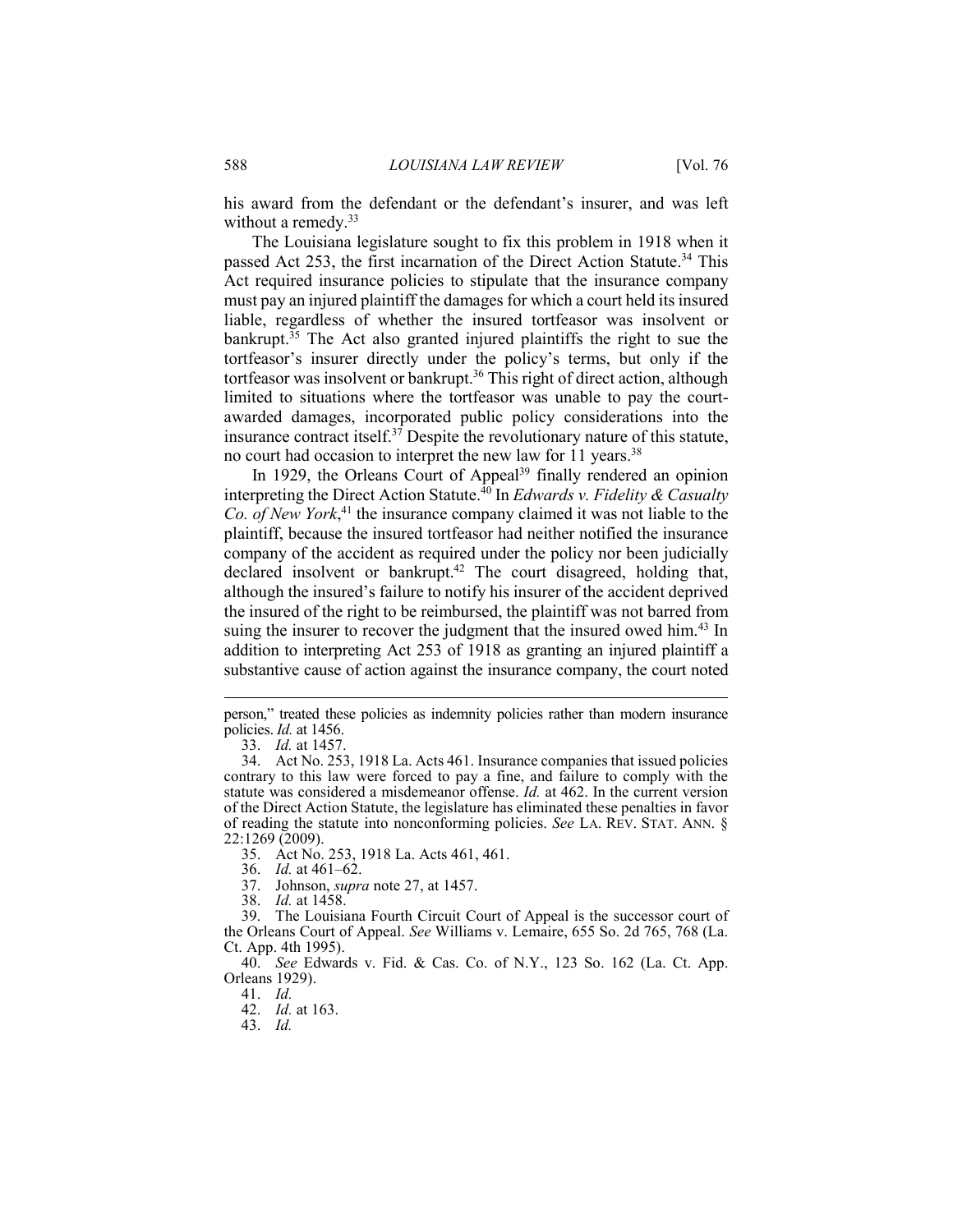that the Direct Action Statute controlled the interpretation of insurance policies with respect to injured third persons.44 In passing the Direct Action Statute, the court believed the legislature intended for insured tortfeasors to be statutorily presumed insolvent or bankrupt if an injured third person was unable to execute a judgment against the insured.<sup>45</sup>

#### *B. Amendments and Jurisprudential Interpretations Further Public Policy Considerations*

In response to the Orleans Court of Appeal's decision in *Edwards*, the legislature amended Act 253 of 1918 the following year.<sup>46</sup> In Act 55 of 1930, the legislature essentially adopted the *Edwards* rationale that a judgment of insolvency or bankruptcy of the insured tortfeasor was not required for the injured plaintiff to sue the insurer, $47$  because the original version of the statute—which required that the insured tortfeasor be either insolvent or bankrupt—was silent as to whether such a judgment was necessary.48 The amended statute also granted injured plaintiffs the ability to sue the insurer directly without also having to sue the insured tortfeasor.<sup>49</sup>

Although the legislature appeared to reject the holding in *Edwards* that the statute created a substantive right,<sup>50</sup> not all courts agreed that the statute only granted a procedural right.51 Courts did, however, uniformly protect

 <sup>44.</sup> *Id.*

 <sup>45.</sup> *Id.* at 163–64.

 <sup>46.</sup> Act No. 55, 1930 La. Acts 122; *see* Johnson, *supra* note 27, at 1459.

 <sup>47.</sup> Act No. 55, 1930 La. Acts 122, 123 ("[A]ny judgment which may be rendered against the assured, for which the insurer is liable, which shall have become executory, shall be deemed prima facie evidence of the insolvency of the assured . . . ."); *Edwards*, 123 So. at 164 ("It is our opinion that . . . an unsatisfied execution, was intended to be . . . proof of the . . . [insured's] insolvency or bankruptcy."); Johnson, *supra* note 27, at 1460.

 <sup>48.</sup> *See* Act No. 253, 1918 La. Acts 461; *see also Edwards*, 123 So. at 163– 64.

 <sup>49.</sup> Act No. 55, 1930 La. Acts 122, 123 ("Provided further that the injured person or his or her heirs, at their option, shall have a right of direct action against the insurer company within the terms, and limits of the policy . . . and said action may be brought either against the insurer company alone or against both the assured and the insurer company, jointly and in solido.").

 <sup>50.</sup> *See id.* The amended law's statement that the plaintiff's "right of direct action against the insurer" was "within the terms, and limits of the policy" indicated that the statute granted a procedural right, rather than a substantive one. *Id.*; *see also* Rossville Commercial Alcohol Corp. v. Dennis Sheen Transfer Co., 138 So. 183, 188 (La. Ct. App. Orleans 1931).

 <sup>51.</sup> *See* West v. Monroe Bakery, Inc., 46 So. 2d 122, 123 (La. 1950) ("An analysis of our jurisprudence . . . discloses that with two exceptions Act 55 of 1930 has been treated consistently as conferring *substantive rights* on third parties . . . .") (emphasis in original).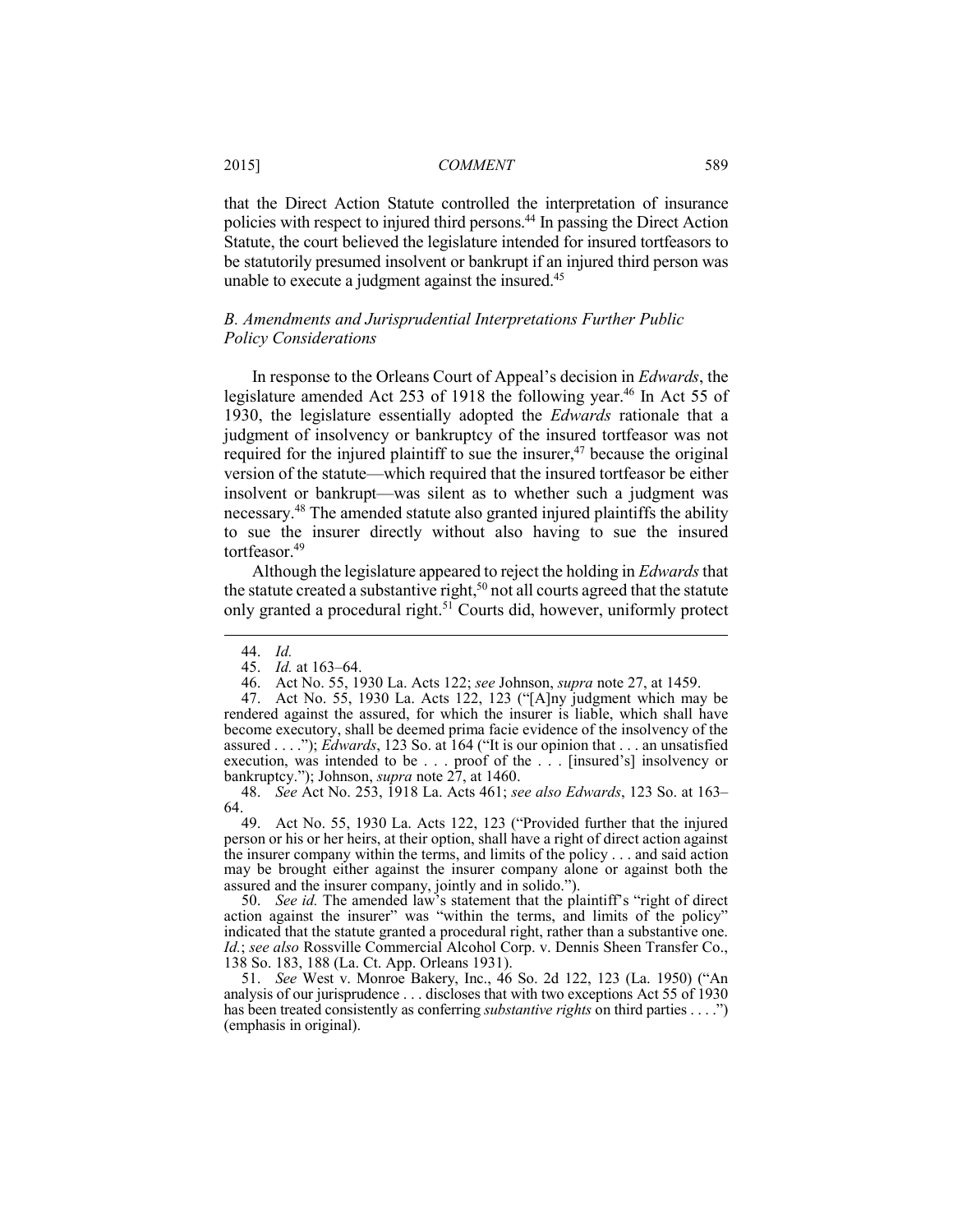injured persons by interpreting the Direct Action Statute as overriding policy language that prohibited a suit against the insurer unless the injured person obtained a judicial declaration that the insured was insolvent.52 According to the courts, public policy required that the statute, which superseded any contrary provisions in an insurance policy, be read into an insurance policy.<sup>53</sup>

In 1942, the Supreme Court announced an important jurisprudential interpretation of the public policy behind the Direct Action Statute.<sup>54</sup> In *Davies v. Consolidated Underwriters*, 55 the Court held that the insurer was "not deprived of any substantial right" by the injured plaintiff's suit even though the insurer did not receive satisfactory notice from its insured.<sup>56</sup> The Court explained that the Direct Action Statute embodied the public policy that liability policies are intended to protect the public rather than the insured tortfeasor.<sup>57</sup>

This public policy consideration, which numerous cases have since reiterated,58 illustrates how courts interpret insurance contracts differently than other contracts in Louisiana.59 Under the Direct Action Statute, courts read public policy considerations into insurance contracts.<sup>60</sup> Whereas courts generally interpret most contracts in light of the parties' common intent,<sup>61</sup> insurance contracts, which are issued "for the benefit of all injured persons . . . to whom the insured is liable," are interpreted in favor of third parties.62 Public policy, as embodied in the Direct Action Statute, further protects an injured plaintiff's right of direct action by prohibiting insurance policies from limiting that right to less than a year after the date

1

59. *See* MCKENZIE & JOHNSON, *supra* note 25, § 2:6, at 74–75.

60. *See id.*

61. LA. CIV. CODE art. 2045 (2015).

 62. LA. REV. STAT. ANN. § 22:1269(D) (2009); *see* MCKENZIE & JOHNSON, *supra* note 25, § 2:6, at 74–75.

 <sup>52.</sup> *See* Rambin v. S. Sales Co., 145 So. 46, 50 (La. Ct. App. 2d 1932).

 <sup>53.</sup> *See id.*; Webb v. Zurich Ins. Co., 205 So. 2d 398, 408 (La. 1967).

 <sup>54.</sup> Davies v. Consol. Underwriters, 6 So. 2d 351 (La. 1942).

 <sup>55.</sup> *Id.*

 <sup>56.</sup> *Id.* at 357.

 <sup>57.</sup> *Id.* ("[Act No. 55 of 1930] expresses the public policy of this State that an insurance policy against liability is not issued primarily for the protection of the insured but for the protection of the public.").

 <sup>58.</sup> *See, e.g.*, Gorman v. City of Opelousas, 148 So. 3d 888, 894 (La. 2014) (citing West v. Monroe Bakery, Inc., 46 So. 2d 122, 129–30 (La. 1950)); Holtzclaw v. Falco, Inc., 355 So. 2d 1279, 1281 (La. 1977) (quoting *Davies*, 6 So. 2d at 357). The legislature has codified *Davies*' interpretation of Louisiana's public policy into the Direct Action Statute. *See* LA. REV. STAT. ANN. §  $22:1269(D)$  (2009) ("[A]ll liability policies within their terms and limits are executed for the benefit of all injured persons and their survivors or heirs to whom the insured is liable  $\dots$ .").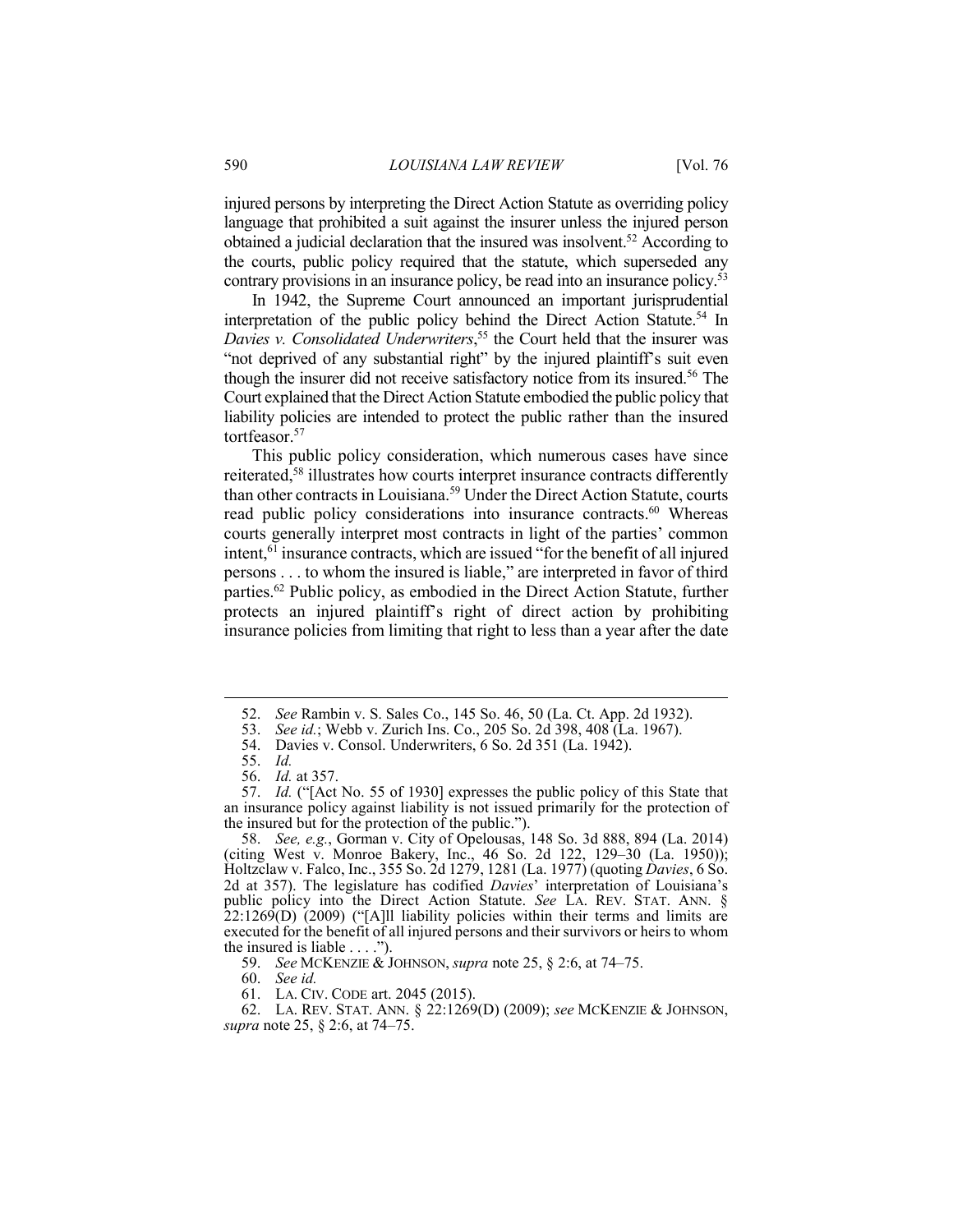the plaintiff's cause of action arose.<sup>63</sup> Thus, the Direct Action Statute and public policy play a vital role in a court's interpretation of an insurance contract.

In 1948, the legislature compiled the existing statutes regarding insurance into an Insurance Code<sup>64</sup> and slightly tweaked the Direct Action Statute in an attempt to aid federal courts in determining how the Direct Action Statute affected out-of-state policies.<sup>65</sup> In 1950, the legislature reenacted the statute as Louisiana Revised Statutes section 22:655 and added the following sentence to the law: "This right of direct action shall exist whether the policy of insurance sued upon was written or delivered in the State of Louisiana . . . provided the accident occurred within the State of Louisiana."66 The legislature added this provision to provide further guidance to federal courts that were still uncertain how the Direct Action Statute impacted out-of-state insurance policies.<sup>67</sup> Seventeen years later, however, the Louisiana Supreme Court in *Webb v. Zurich Insurance Co.*<sup>68</sup> determined that as long as either "the policy was issued or delivered in Louisiana *or* if the accident or injury occurred in Louisiana,<sup>"69</sup> the injured plaintiff could invoke the Direct Action Statute to sue the tortfeasor's insurer.70 Although the *Webb* Court's interpretation of the legislative intent is flawed under the plain language of the statute, $<sup>71</sup>$  which states that</sup> the accident must occur in Louisiana for the plaintiff to sue the tortfeasor's insurer, $72$  this jurisprudential reading of the Direct Action Statute

64. Act No. 195, 1948 La. Acts 140, 141.

 65. Johnson, *supra* note 27, at 1463–64. The Direct Action Statute, as it was codified in 1948, began by stating that "[n]o policy or contract of liability insurance shall be issued or delivered in this State," and the opening reference to the illegality of policies not in conformity with the statute was deleted. Act No. 195, 1948 La. Acts 140, 141.

66. Act No. 541, 1950 La. Acts 985, 986.

67. Johnson, *supra* note 27, at 1463–64.

68. 205 So. 2d 398 (La. 1967).

69. Johnson, *supra* note 27, at 1464 (citing *Webb*, 205 So. 2d 398).

 71. *See* LA. REV. STAT. ANN. § 22:1269(B)(2) (2009); Johnson, *supra* note 27, at 1477 ("The most charitable thing that can be said of the [*Webb* Court's] opinion is that it announced what the writing justice believed the legislature 'must have meant' or 'could have enacted' as opposed to the meaning to be derived from the plain language of the enactment." (footnote omitted)).

 72. LA. REV. STAT. ANN. § 22:1269(B)(2); Act No. 541, 1950 La. Acts 985, 986.

 <sup>63.</sup> *See* LA. REV. STAT. ANN. § 22:868(B) ("No insurance contract delivered or issued for delivery in this state . . . shall contain any condition, stipulation, or agreement limiting [the] right of action against the insurer . . . to a period of less than one year from the time when the cause of action accrues . . . .").

 <sup>70.</sup> *Webb*, 205 So. 2d at 406. The Supreme Court based its interpretation of the legislature's intent on a vetoed bill that would have removed the phrase "provided the accident or injury occurred within the State of Louisiana." *Id.* at  $404 - 05$ .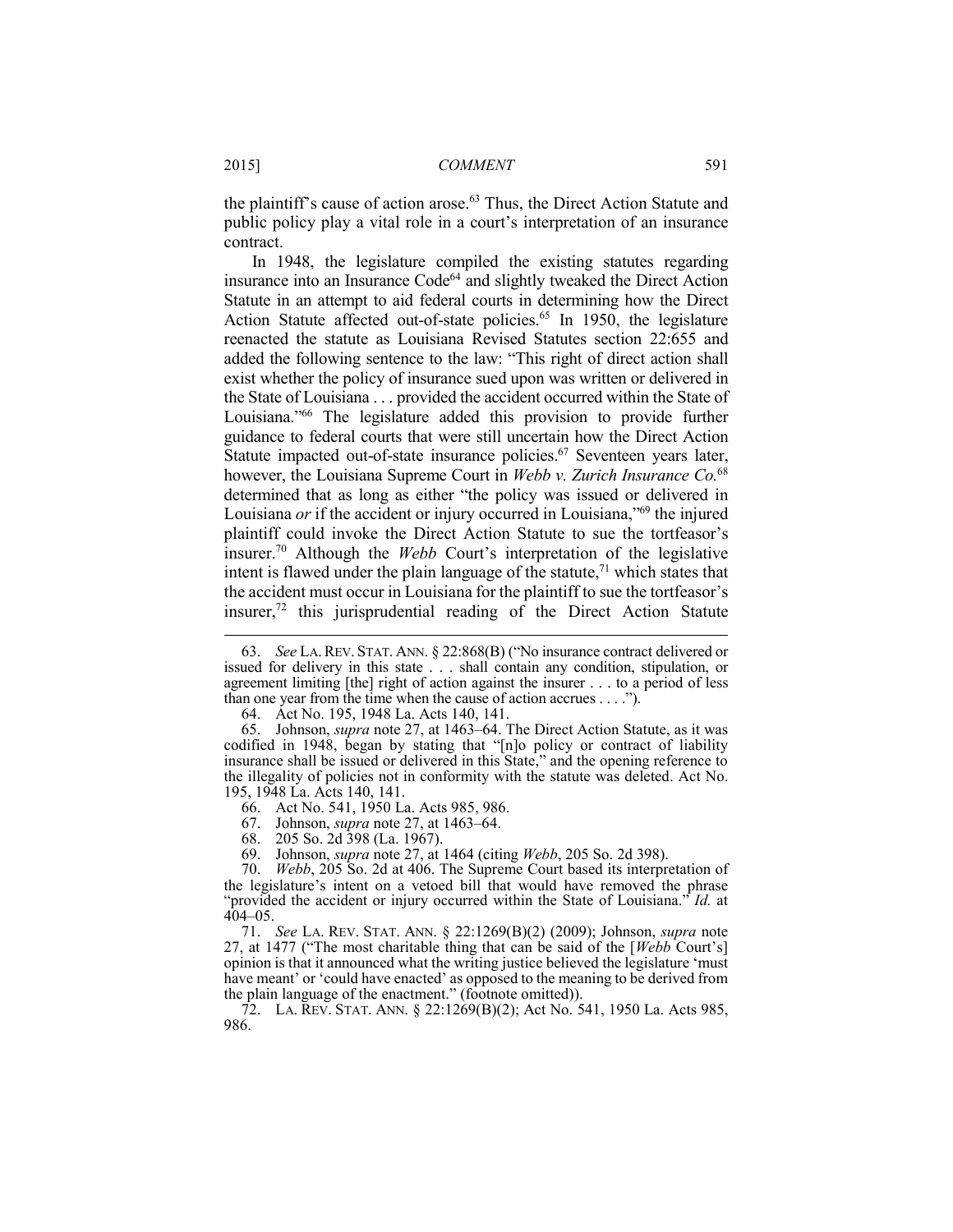illustrates how the courts tended to read the statute broadly to extend statutory coverage to the claims of injured plaintiffs.<sup>73</sup>

Since *Webb*, the legislature has amended the statute several times, but only a few of these amendments are relevant to the analysis of the *Gorman* decision. In 1956, the legislature codified the public policy articulated in *Davies* that liability policies were intended to protect injured persons.<sup>74</sup> The 1988 revision modified the right of direct action by preventing the plaintiff from suing the insurer unless the plaintiff also sues the insured tortfeasor as a co-defendant.75 The legislature, however, listed several exceptions to this general rule.76 For example, if the insured tortfeasor is bankrupt or insolvent, the injured plaintiff can sue the tortfeasor's insurer without having to join the tortfeasor in the suit.<sup>77</sup> The most recent relevant modification of the Direct Action Statute came in 2008, when the law was reenacted without any substantive changes as Louisiana Revised Statutes section 22:1269 as part of a revision of the Insurance Code.<sup>78</sup> A few years after this revision, Mr. Armstrong's death due to the City's negligence gave the Supreme Court an opportunity to further the public policy behind the Direct Action Statute in *Gorman*.

#### II. DEATH IN THE CITY: FACTS AND PROCEDURAL HISTORY OF *GORMAN V. CITY OF OPELOUSAS*

Shortly after the police arrested Mr. Armstrong for drunkenly disrupting an Alcoholics Anonymous meeting,79 they placed him in what they referred to as the "drunk tank"—"an eight-foot by eight-foot cinderblock room" with a dense metal door and no functioning lights.<sup>80</sup> Mr. Armstrong was so intoxicated that the police had to carry him to the drunk tank, $81$  and when three other men were placed in the cell with him, he was lying face down on the floor.82 Six hours passed before the officer on duty checked on the inmates.83 In the meantime, two of the inmates began savagely kicking Mr.

 <sup>73.</sup> *See, e.g.*, Versai Mgmt. Corp. v. Progressive Cas. Ins. Co., No. 11-2717, 2012 WL 1118669, at \*4 (E.D. La. Apr. 2, 2012) (citing *Webb*, 205 So. 2d at 406); Spomer v. Aggressor Int'l, Inc., 807 So. 2d 267, 277–78 (La. Ct. App. 1st 2001).

 <sup>74.</sup> Act No. 475, 1956 La. Acts 927, 928.

 <sup>75.</sup> Act No. 934, 1988 La. Acts 2448, 2448–49.

 <sup>76.</sup> *Id.* at 2449.

 <sup>77.</sup> *See* LA. REV. STAT. ANN. § 22:1269(B)(1)(a)–(b).

 <sup>78.</sup> *See id.* § 22:1269; Act No. 415, 2008 La. Acts 1846, 1846, 1889.

 <sup>79.</sup> State v. King, 124 So. 3d 623, 625 (La. Ct. App. 3d 2013).

<sup>80</sup>*. Id.* at 625–26.

 <sup>81.</sup> *Id.* at 625.

 <sup>82.</sup> *Id.* at 626.

 <sup>83.</sup> *Id.* The officer testified that he thought he would be able to hear if there were any "excessively loud" sounds emanating from Mr. Armstrong's cell, even though a hallway and a steel door stood between his desk and the cell. *Id.*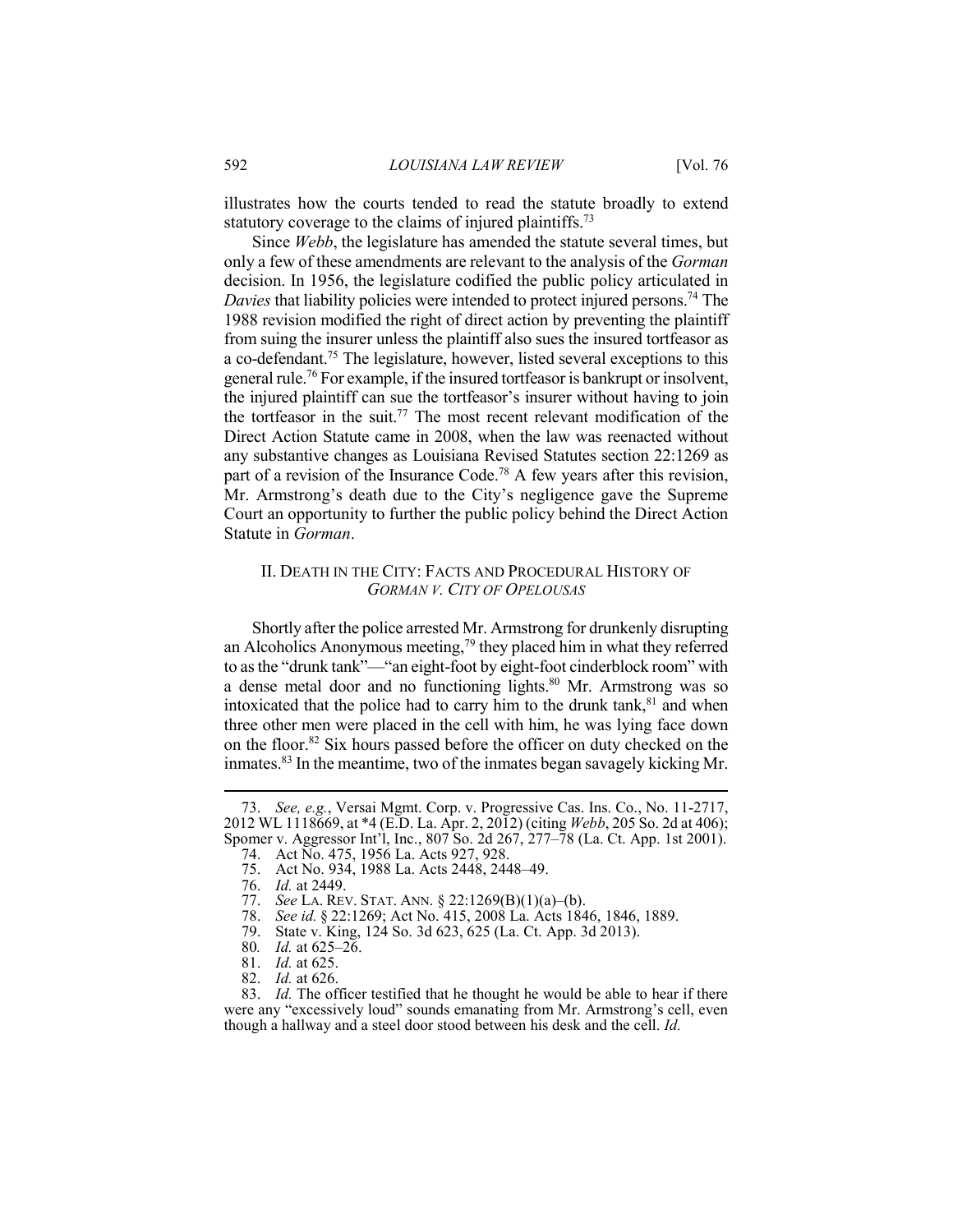Armstrong, mutilating his head, neck, sides, and groin.<sup>84</sup> The fourth inmate in the cell repeatedly pounded the cell door and pleaded for someone to save Mr. Armstrong, but the officer on duty heard nothing.<sup>85</sup> By the time the officer checked on the inmates, Mr. Armstrong was dead.<sup>86</sup>

One day before the anniversary of her son's death, Ms. Gorman sued the City<sup>87</sup> under wrongful death and survival actions.<sup>88</sup> In December 2010, Ms. Gorman requested the name of the City's liability insurer.<sup>89</sup> The City failed to answer.<sup>90</sup> When the trial court granted Ms. Gorman's motion to compel an answer in June  $2011$ ,<sup>91</sup>, the City ignored the court order.<sup>92</sup> Three days before a hearing on whether the court should sanction the City's attorneys for not complying with the court's order to compel an answer,<sup>93</sup> the City finally told Ms. Gorman that its insurer was Lexington Insurance Company.94 Ms. Gorman then amended her petition and named Lexington as a defendant.<sup>95</sup> Unfortunately, the City's answer to Ms. Gorman's request arrived too late to save her claims against its insurer.<sup>96</sup>

Lexington, finally served with Ms. Gorman's petition on September 22,  $2011$ ,  $\frac{57}{7}$  moved for summary judgment against the City and Ms. Gorman.<sup>98</sup> Lexington argued that no coverage existed under the policy because the City did not notify it of Ms. Gorman's claim during the policy

1

93. *Id.* 

98. *Id.*

 <sup>84.</sup> *Id.* at 626–27.

 <sup>85.</sup> *Id.* 

 <sup>86.</sup> *Id.* at 626.

 <sup>87.</sup> Gorman v. City of Opelousas, 148 So. 3d 888, 890 (La. 2014). Ms. Gorman also sued the two inmates who killed her son. *Id.* at 890 n.1.

 <sup>88.</sup> *Id.* at 890. Ms. Gorman's wrongful death and survival actions would have prescribed had she waited another two days to file them. *See* LA. CIV. CODE arts. 2315.1(A), 2315.2(B) (2015).

 <sup>89.</sup> *Gorman*, 148 So. 3d at 890.

 <sup>90.</sup> *Id.*

 <sup>91.</sup> *Id.*

 <sup>92.</sup> Plaintiff's/Appellant's Original Brief at 3, Gorman v. City of Opelousas, No. 12-1468, 2013 WL 1831075 (La. Ct. App. 3d May 1, 2013).

 <sup>94.</sup> *Gorman*, 148 So. 3d at 890.

 <sup>95.</sup> *See* LA. REV. STAT. ANN. § 22:1269 (2009); *Gorman*, 148 So. 3d at 890. The Direct Action Statute gives injured plaintiffs the ability to directly sue the tortfeasor's insurer as a co-defendant of the tortfeasor. *See* Anderson v. Ichinose, 760 So. 2d 302, 307 (La. 1999) ("The Direct Action Statute affords a victim the right to sue the insurer directly when the liability policy covers a certain risk. The statute does not, however, extend the protection of the liability policy to risks that were not covered by the policy or were excluded thereby (at least in the absence of some mandatory coverage provisions in other statutes).").

 <sup>96.</sup> *See Gorman*, 148 So. 3d at 890–91.

 <sup>97.</sup> *Id.*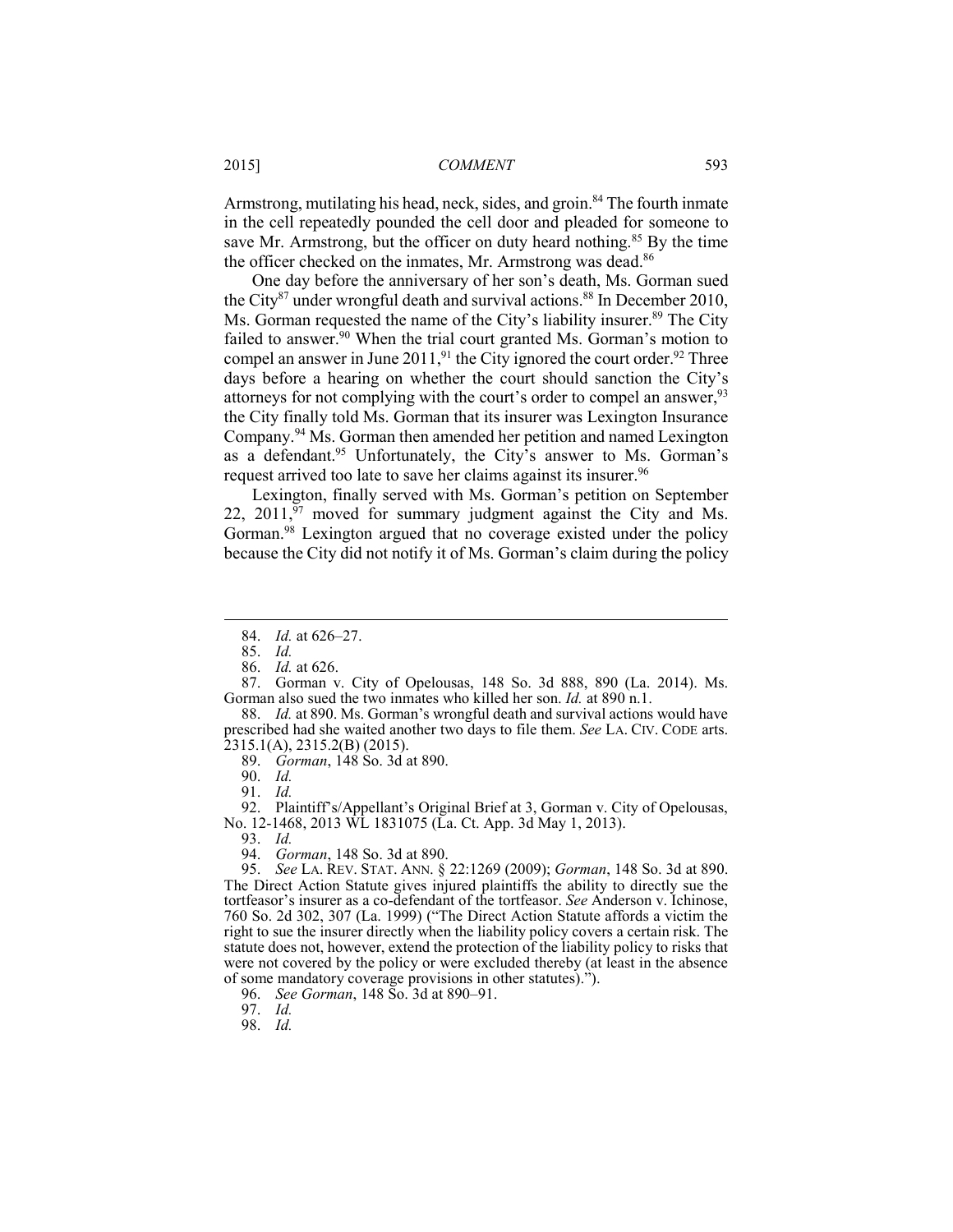period,<sup>99</sup> as required under the City's claims-made-and-reported policy.<sup>100</sup> Under a claims-made-and-reported policy, the insurance company is not liable for any damages caused by the insured, unless three conditions are met.101 First, the negligent act for which the insured is liable must occur after a specified retroactive date.<sup>102</sup> Second, the injured party must file a claim against the insured during the policy period.103 Finally, the insured must report the claim to the insurance company before the end of the policy period.104 The claims-made-and-reported policy differs from an occurrence policy, which does not require the insured to provide the insurer with notice of the claim during the policy period, but rather only requires that the negligent act take place during the policy period.105

The distinction between these two types of policies played a role in the trial court's ruling on Lexington's motion for summary judgment.<sup>106</sup> The trial court determined that no coverage existed under Lexington's policy, reasoning that holding Lexington liable for Ms. Gorman's claim against the City would transform the claims-made-and-reported policy at issue into an occurrence policy.<sup>107</sup> In effect, ignoring the notice requirement in the City's policy would destroy "the bargained for exchange" between the parties to the contract.<sup>108</sup> Thus, the trial court deemed Ms. Gorman's

1

103. *Id.*

104. *Id.*

105. MCKENZIE & JOHNSON, *supra* note 25, § 6:25, at 593.

 <sup>99.</sup> *Id.*

 <sup>100.</sup> *Id.* at 890, 900 (Lexington's policy stated that "COVERAGE IS LIMITED GENERALLY TO LIABILITY FOR CLAIMS FIRST MADE AGAINST YOU AND REPORTED IN WRITING TO US WHILE THE COVERAGE IS IN FORCE . . . ."). The policy period at issue began on April 17, 2010, and extended to April 17, 2011. *Id.* at 891. The policy applied retroactively to any actions dating back to April 17, 2005—for which the City's police department may have been liable, including Mr. Armstrong's death, which occurred in September 2009. *Id.* at 890–91.

 <sup>101.</sup> Works, *supra* note 24, at 530.

 <sup>102.</sup> *Id.*

<sup>106.</sup> Gorman v. City of Opelousas, 148 So. 3d 888, 891 (La. 2014).<br>107. *Gorman*, 148 So. 3d at 891; see FDIC v. Caplan, 838 F. Supp. 1

 <sup>107.</sup> *Gorman*, 148 So. 3d at 891; *see* FDIC v. Caplan, 838 F. Supp. 1125, 1131 n.11 (W.D. La. 1993) ("[U]nder [an occurrence] policy, liability is triggered when injury or damage occurs during the policy period." (citing FDIC v. Barham, 794 F. Supp. 187, 193 n.10 (W.D. La. 1991), *aff'd*, 995 F.2d 600 (5th Cir. 1993))).

 <sup>108.</sup> *Gorman*, 148 So. 3d at 891; *see also* LA. CIV. CODE arts. 2045, 2046 (2015); Peterson v. Schimek, 729 So. 2d 1024, 1028 (La. 1999) ("The role of the judiciary in interpreting insurance contracts is to ascertain the common intent of the insured and insurer as reflected by the words in the policy. When the words of an insurance contract are clear and explicit and lead to no absurd consequences, courts must enforce the contract as written and may make no further interpretation in search of the parties' intent." (internal citations omitted)).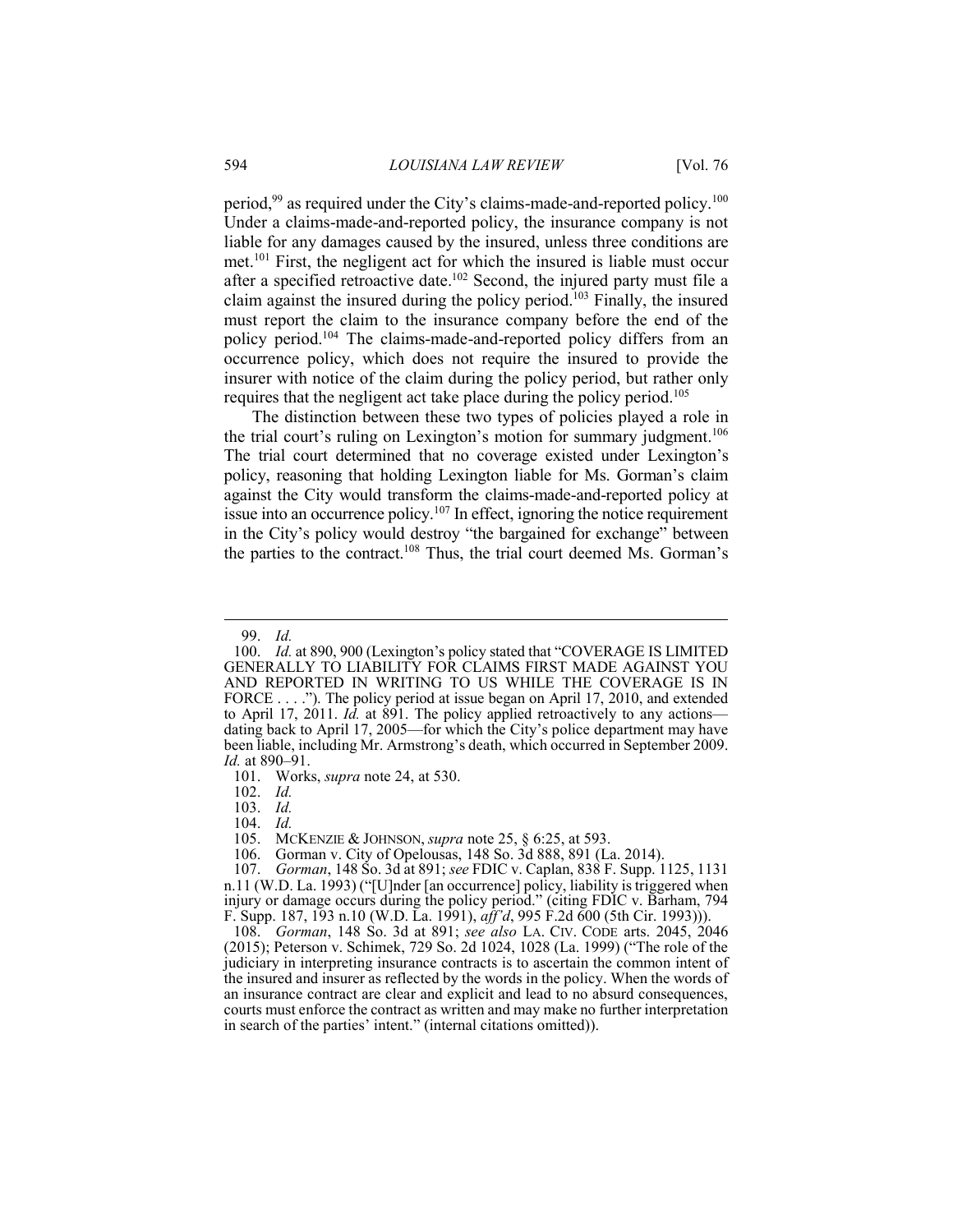efforts to obtain the identity of the City's insurer prior to April 17, 2011, the date the policy period ended, irrelevant.<sup>109</sup>

Ms. Gorman appealed this decision to the Third Circuit.<sup>110</sup> The Third Circuit reversed and determined that coverage existed for Ms. Gorman's claim, reasoning that the insured's failure to satisfy the notice requirement did not deprive the plaintiff of the ability to sue the insurer.<sup>111</sup> The Third Circuit analogized this case to *Murray v. City of Bunkie*, 112 where the Third Circuit had previously found that an injured third person was covered under a claims-made-and-reported policy issued to the city of Bunkie.<sup>113</sup> In that case, the court held that the Direct Action Statute granted injured plaintiffs a substantive right "that could not be taken away because of the insured's failure to notify the insurer—a condition over which the plaintiff had no control."<sup>114</sup> Thus, the Third Circuit found that Ms. Gorman's inability to ascertain the identity of the City's insurer during the policy period did not deprive her of a substantive right.<sup>115</sup>

Lexington appealed to the Supreme Court, seeking to have the trial court's ruling reinstated.116 The Court granted certiorari and addressed the following three issues: (1) whether the Direct Action Statute grants an injured plaintiff a substantive right against the tortfeasor's insurer; (2) whether a claims-made-and-reported-policy affects the injured plaintiff's claim against the tortfeasor's insurer differently than would an occurrence policy; and (3) whether the notice requirement in Lexington's policy to the City is enforceable against Ms. Gorman so as to preclude coverage for her  $claim.<sup>117</sup>$ 

Ultimately, the Court divided four to three in its resolution of all three issues.118 First, the majority, relying primarily on one recent case, held that the Direct Action Statute grants injured third persons only a procedural right of action to sue the tortfeasor's insurer.<sup>119</sup> Second, the majority found

 <sup>109.</sup> *Gorman*, 148 So. 3d at 891.

 <sup>110.</sup> Gorman v. City of Opelousas, No. 12-1468, 2013 WL 1831075, at \*3 (La. Ct. App. 3d May 1, 2013), *rev'd*, 148 So. 3d 888 (La. 2014). The City also appealed the trial court's ruling, *id.* at \*1, \*3, but its arguments for why coverage existed are not relevant to the analysis of the Louisiana Supreme Court's decision.

 <sup>111.</sup> *Id.* 112. 686 So. 2d 45 (La. Ct. App. 3d 1996).<br>113. Gorman, 2013 WL 1831075, at \*3 (ci

 <sup>113.</sup> *Gorman*, 2013 WL 1831075, at \*3 (citing *Murray*, 686 So. 2d 45).

 <sup>114.</sup> *Id.* (quoting *Murray*, 686 So. 2d at 49).

 <sup>115.</sup> *Id.*

 <sup>116.</sup> Gorman v. City of Opelousas, 148 So. 3d 888, 892 (La. 2014).

 <sup>117.</sup> *Id.* at 892, 895–98.

 <sup>118.</sup> Justice Knoll's dissenting opinion was joined by Chief Justice Johnson and Justice Hughes. *Id.* at 903.

 <sup>119.</sup> *Id.* at 895–96. The majority reasoned that the plaintiff's "substantive cause of action against the insured" did not extend to the insurance company. *Id.*; *see also infra* Part III.A.1.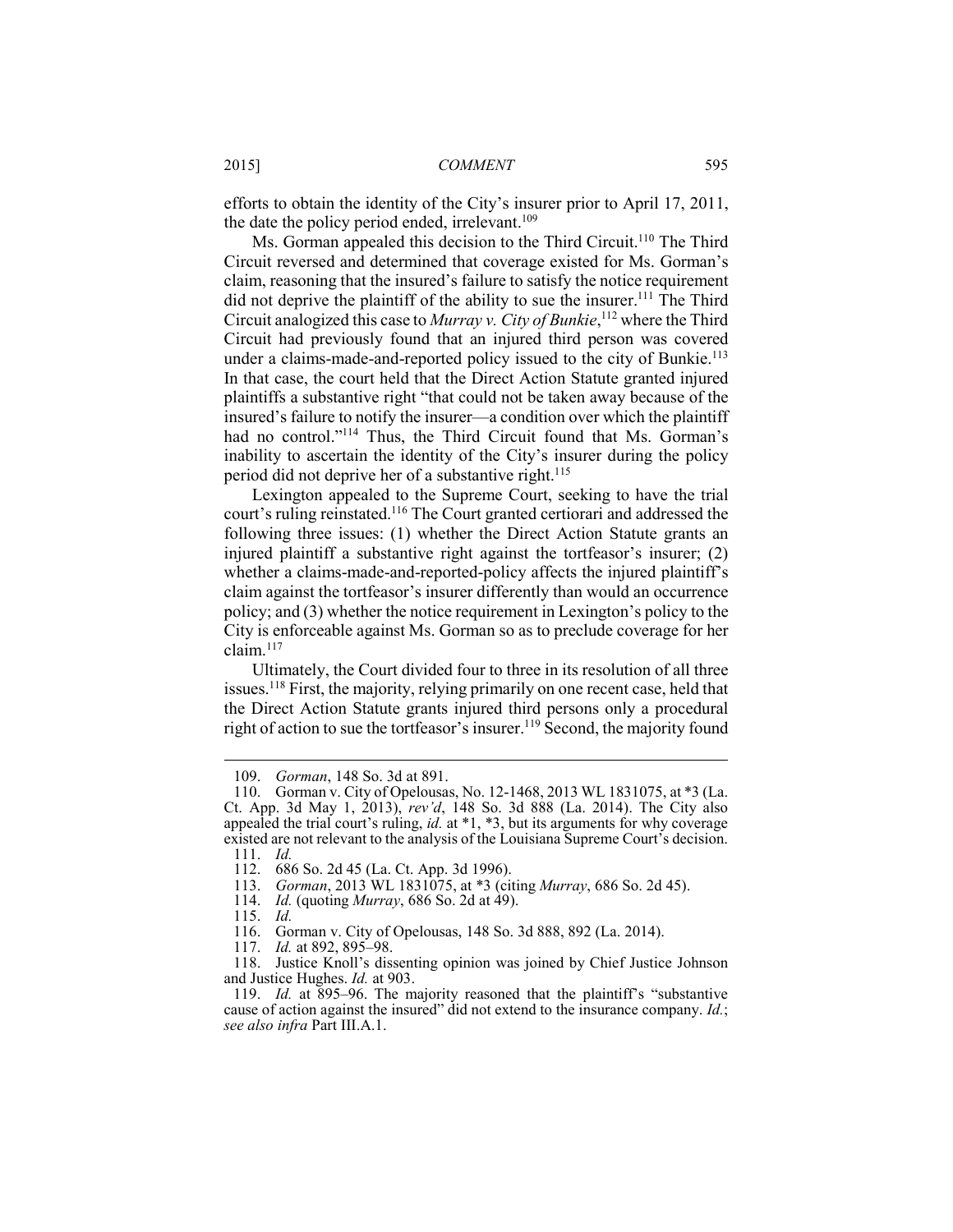that a claims-made-and-reported policy affects an injured third person's claim against the tortfeasor's insurer differently than an occurrence policy does.120 Finally, the majority held that the notice requirement in this policy was enforceable because the Court had previously held that notice requirements in claims-made-and-reported policies did not violate the public policy underlying the Direct Action Statute.121 Thus, Ms. Gorman could not recover any damages from Lexington.

In contrast, Justice Knoll's dissenting opinion came to the opposite conclusion on all three of the major issues in this case. First, Justice Knoll contended that the Direct Action Statute gives an injured third person a substantive right of action against the insurer that is bestowed at the time of injury.122 Next, Justice Knoll argued that the case should be resolved the same way as it would under an occurrence policy, because the notice requirement in a claims-made-and-reported policy infringed upon the plaintiff's substantive right of direct action against the insurer.<sup>123</sup> Lastly, Justice Knoll determined that the trigger of Lexington's policy was unenforceable, as it violated the public policy considerations inherent in the Direct Action Statute.124 Thus, the reasoning of the majority and dissenting opinions is irreconcilable.

#### III. DISSECTING *GORMAN*'S UNDERSTANDING OF THE DIRECT ACTION STATUTE

Both the majority and the dissent relied on prior Supreme Court interpretations of the Direct Action Statute.<sup>125</sup> The two opinions, however, reached opposite conclusions on all three issues presented in the case. The reasoning of both opinions is insufficient, and neither opinion convincingly explains why the other's application of the Direct Action Statute is wrong. Applying public policy considerations and prior jurisprudential interpretations

 <sup>120.</sup> *Gorman*, 148 So. 3d at 897 (extending coverage under the Lexington policy to Ms. Gorman's claims would transform "the claims-made-and-reported policy into an occurrence policy"); *see also infra* Part III.B.1.

 <sup>121.</sup> *Gorman*, 148 So. 3d at 895, 898 (citing Livingston Parish Sch. Bd. v. Fireman's Fund Am. Ins. Co., 282 So. 2d 478, 482–83 (La. 1973)); *see also infra*  Part III.C.1.

 <sup>122.</sup> *Gorman*, 148 So. 3d at 900 (Knoll, J., dissenting) (citing Edwards v. Fid. & Cas. Co. of N.Y., 123 So. 162, 163 (La. Ct. App. Orleans 1929); West v. Monroe Bakery, Inc., 46 So. 2d 122, 123, 127 (La. 1950)); *see also infra* Part III.A.1.

 <sup>123.</sup> *Gorman*, 148 So. 3d at 903 (Knoll, J., dissenting) (citing Murray v. City of Bunkie, 686 So. 2d 45, 50 (La. Ct. App. 3d 1996)); *see also infra* Part III.B.1. 124. *Gorman*, 148 So. 3d at 901 (Knoll, J., dissenting); *see also infra* Part III.C.1.

 <sup>125.</sup> *Gorman*, 148 So. 3d at 897 (majority opinion) (citing Hood v. Cotter, 5 So. 3d at 830 (La. 2008)); *id.* at 900 (Knoll, J., dissenting) (citing *West*, 46 So. 2d at 123, 127).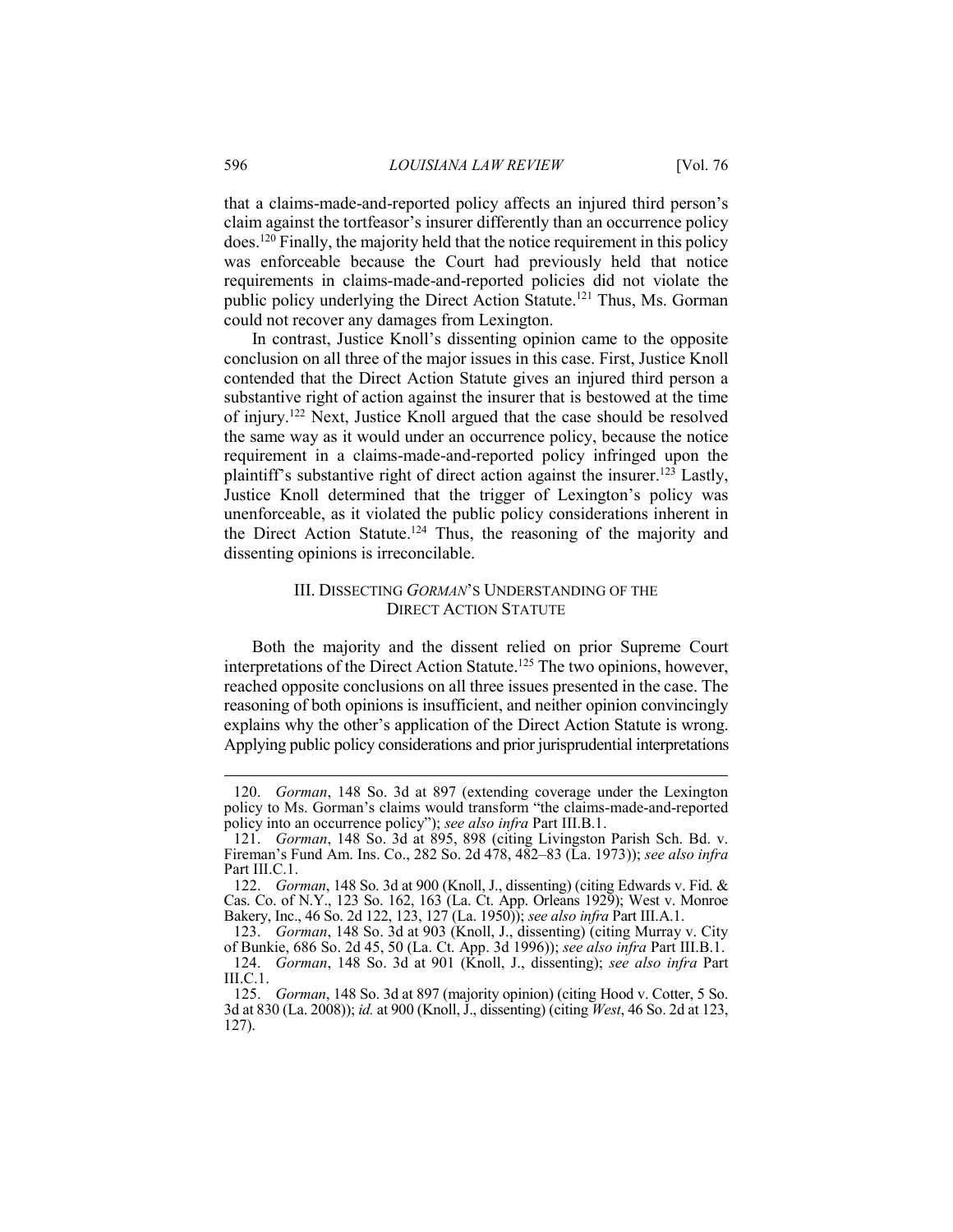of the Direct Action Statute to this case reveals how *Gorman*'s two factions understood—or misunderstood—the Direct Action Statute.

#### *A. Does the Direct Action Statute Grant a Procedural or Substantive Right?*

One fundamental issue on which the majority and dissent disagree is whether the Direct Action Statute grants a procedural or substantive right. This determination is significant because, if Ms. Gorman's right of direct action against Lexington was a procedural right, her ability to sue Lexington for her son's death would depend solely on whether the City had complied with the policy's notice requirement.<sup>126</sup> If the right was substantive, however, the notice requirement would be unenforceable because a plaintiff cannot be deprived of a vested substantive right.<sup>127</sup> Ultimately, the majority correctly recognized that the right was procedural, a view that comports with both the legislative intent behind the revision of the Direct Action Statute after *Edwards*128 and the past 60 years of jurisprudence.<sup>129</sup>

#### *1. The* Gorman *Opinions Rely on Jurisprudence to Come to Different Conclusions*

Ms. Gorman's attorney argued before the Supreme Court that Ms. Gorman's substantive right to sue Lexington under the Direct Action Statute vested at the moment that her son was killed.<sup>130</sup> Relying heavily on its previous decision in *Hood v. Cotter*, 131 the *Gorman* majority determined that the Direct Action Statute merely bestows a procedural right of action on the plaintiff against the tortfeasor's insurer.132 Thus, the plaintiff's substantive cause of action remains against the tortfeasor alone, and the plaintiff's right of action against the tortfeasor's insurer is not a vested right.133 The majority declined to give a more in-depth analysis as to why the Direct Action Statute did not grant an injured third person a substantive

 <sup>126.</sup> *Id.* at 895–96 (majority opinion).

 <sup>127.</sup> *Id.* at 894.

 <sup>128.</sup> Rossville Commercial Alcohol Corp. v. Dennis Sheen Transfer Co., 138 So. 183, 188 (La. Ct. App. Orleans 1931).

 <sup>129.</sup> *See, e.g.*, Anderson v. Ichinose, 760 So. 2d 302, 305 (La. 1999); Livingston Parish Sch. Bd. v. Fireman's Fund Am. Ins. Co., 282 So. 2d 478, 481 (La. 1973); Home Ins. Co. v. Highway Ins. Underwriters, 62 So. 2d 828 (La. 1952).

 <sup>130.</sup> *Gorman*, 148 So. 3d at 894.

 <sup>131. 5</sup> So. 3d 819 (La. 2008).

 <sup>132.</sup> *Gorman*, 148 So. 3d at 895–96 (citing *Hood*, 5 So. 3d at 829).

 <sup>133.</sup> *Id.* at 896–97 (citing *Hood*, 5 So. 3d at 829).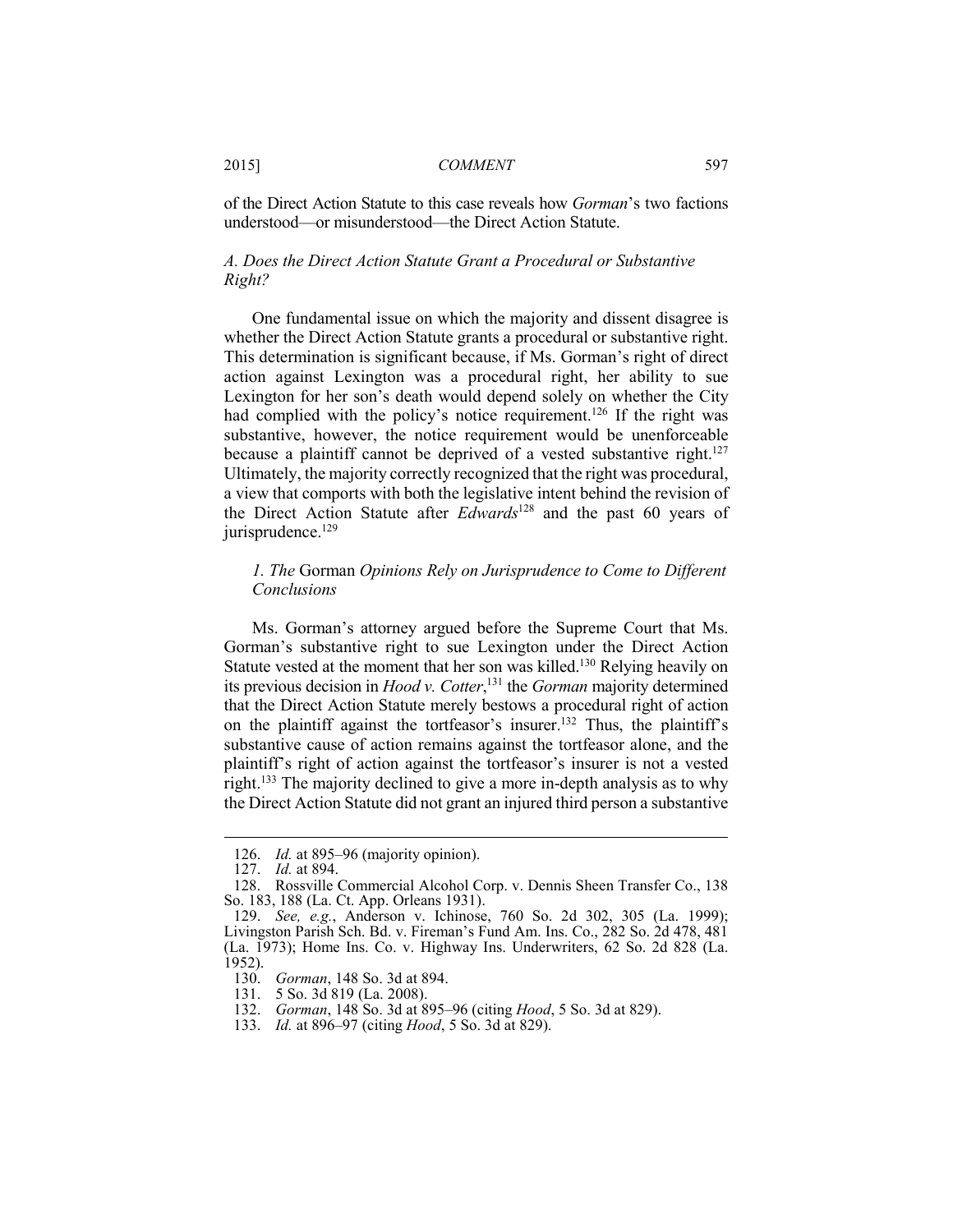right and did not address the dissent's position.<sup>134</sup> The majority's refusal, however, to rebut the dissent's position through a more thorough analysis of the jurisprudence leaves the reader without answers as to where the discrepancy in the jurisprudence arose or which position is correct.

Writing for the dissent's three justices, Justice Knoll vigorously disagreed with the majority's statement that the Direct Action Statute merely granted a procedural right.<sup>135</sup> Referring to the majority's position as "legally erroneous," Justice Knoll maintained that the Direct Action Statute bestowed a substantive right on injured third persons.<sup>136</sup> Relying primarily on the holdings in *Edwards* and *West v. Monroe Bakery*, 137 Justice Knoll argued that at the moment Mr. Armstrong died, Ms. Gorman's "substantive cause of action against the insured vested."<sup>138</sup> Because the Direct Action Statute granted a substantive right to plaintiffs, according to Justice Knoll, the City's failure to comply with the notice requirement in the policy could not deprive Ms. Gorman of her right of action against Lexington.139 The dissent, however, did not rely on a single Supreme Court case decided in the last  $60$  years,<sup>140</sup> which suggests that the majority's holding is in line with the Court's more recent interpretations of the Direct Action Statute.

#### *2. The Supreme Court Has Interpreted the Direct Action Statute as Granting a Procedural Right for Over 60 Years*

No satisfactory answer exists in the Louisiana jurisprudence as to why the Supreme Court changed its opinion on the type of right the Direct Action Statute grants injured persons. Thankfully, the Mississippi Supreme Court, applying Louisiana law, has pointed out that the Louisiana Supreme Court case *Home Insurance Co. v. Highway Insurer Underwriters*141 "effectively overruled" *West*'s interpretation of the Direct Action Statute as bestowing a substantive right.<sup>142</sup>

Interestingly, neither Louisiana courts nor legal scholars have treated *Home Insurance* as a landmark case. No Louisiana court has ever treated *Home Insurance* as overruling *West*'s interpretation of the Direct Action

1

141. 62 So. 2d 828 (La. 1952).

 <sup>134.</sup> *See generally id.* at 892–98.

See id. at 900 (Knoll, J., dissenting).

 <sup>136.</sup> *Id.*

 <sup>137. 46</sup> So. 2d 122 (La. 1950); *see also supra* note 51 and accompanying text.

 <sup>138.</sup> *Gorman*, 148 So. 3d at 900 (Knoll, J., dissenting).

 <sup>139.</sup> *Id.* at 903.

 <sup>140.</sup> *Id.* at 900–03.

 <sup>142.</sup> Ford v. State Farm Ins. Co., 625 So. 2d 792, 795 (Miss. 1993). Interestingly, Justice Moise authored the majority opinions in both *West* and *Home Insurance*. *West*, 46 So. 2d at 123; *Home Ins.*, 62 So. 2d at 829.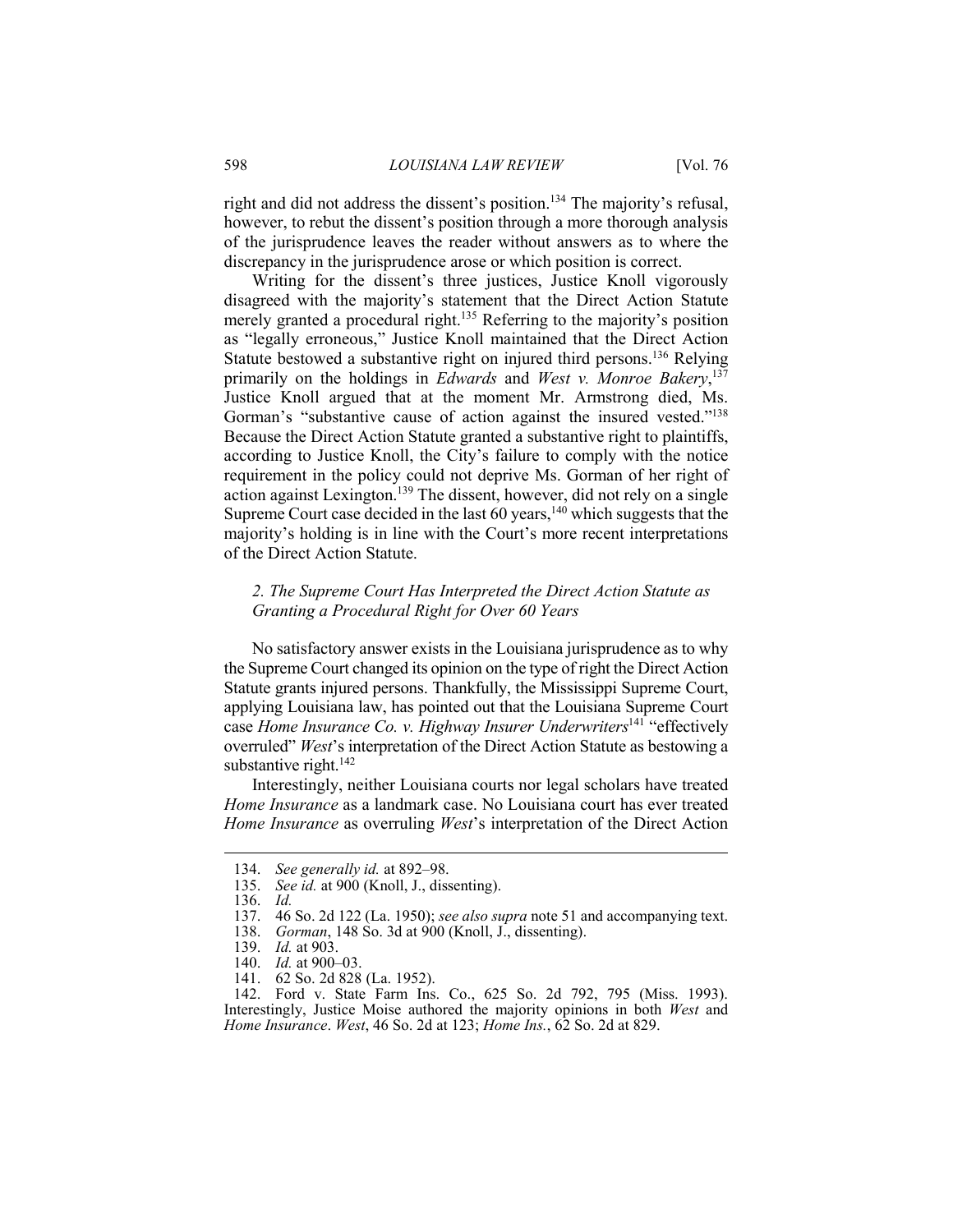Statute. Indeed, the *Home Insurance* opinion never mentions *West*. 143 Whatever its reasons for not referring to *West*, the *Home Insurance* Court clearly repudiated the conclusion of the former decision, stating unequivocally that the Direct Action Statute "is purely remedial and does not affect any substantial rights under the contract of insurance,"<sup>144</sup> whereas *West* had viewed the statute "as conferring *substantive rights* on [plaintiffs] . . . which become vested at the moment of the accident in which they are injured."<sup>145</sup>

Since *Home Insurance* was decided, the Supreme Court has consistently held that the Direct Action Statute is procedural in nature,<sup>146</sup> which appears to be in line with the legislative intent.<sup>147</sup> The legislature, by amending the Direct Action Statute after *Edwards*, 148 signified that the plaintiff's right of direct action was intended to be a procedural right, rather than a substantive right.<sup>149</sup> The legislature's amendment stated that the injured plaintiff "shall have a right of direct action against the insurer company within the terms, and limits of the policy."<sup>150</sup> The legislature further stated that its intent for the plaintiff's right to sue the insurer was to "be subject to all of the lawful conditions of the policy contract and the defenses which could be urged by the insurer to a direct action brought by the insured."151 This language, which exists in the present version of the

148. *See supra* Part I.A–B.

 149. Rossville Commercial Alcohol Corp. v. Dennis Sheen Transfer Co., 138 So. 183, 188 (La. Ct. App. Orleans 1931) ("We feel that to give retrospective effect to the statute of 1930 would not have the effect of impairing the obligation of the insurance agreement . . . . Whether written before or after that statute was passed, [the insurance policy] is affected by it."). Note that the judge who wrote *Edwards* also authored the *Rossville* opinion. Johnson, *supra* note 27, at 1461.

150. Act No. 55, 1930 La. Acts 122, 123.

151. *Id.* 

 <sup>143.</sup> *See Home Ins.*, 62 So. 2d 828.

 <sup>144.</sup> *Id.* at 831 (quoting Robbins v. Short, 165 So. 512, 514 (La. Ct. App. 1st 1936)). The Court further noted that both Act 253 of 1918 and Act 55 of 1930 "treat of provided remedies and not of contractual obligations; they are not restrictions of rights of action but are remedial enlargements and remedies of procedure to better insure recovery for an injured person." *Id.*

 <sup>145.</sup> *West*, 46 So. 2d at 123.

 <sup>146.</sup> *See, e.g.*, Cacamo v. Liberty Mut. Fire Ins. Co., 764 So. 2d 41, 43 (La. 2000); Quinlan v. Liberty Bank & Trust Co., 575 So. 2d 336, 353 (La. 1991). Interestingly, Justice Hughes, who joined the *Gorman* dissent, authored an opinion in 2013 that held that the Direct Action Statute merely granted a procedural right of action to injured persons against the tortfeasor's insurer. *See* Soileau v. Smith True Value & Rental, 144 So. 3d 771, 775–76 (La. 2013).

 <sup>147.</sup> *Home Ins.*, 62 So. 2d at 831 ("The Legislature evidently felt that our courts should not be made to become circumlocution officers winding and unwinding red tape, but  $\dots$  gave an interpretation of the provisions of Act No. 55 of 1930, as amended, when it expressed its *intent* as to the limitation of the scope of operation on the remedial act." (emphasis in original)).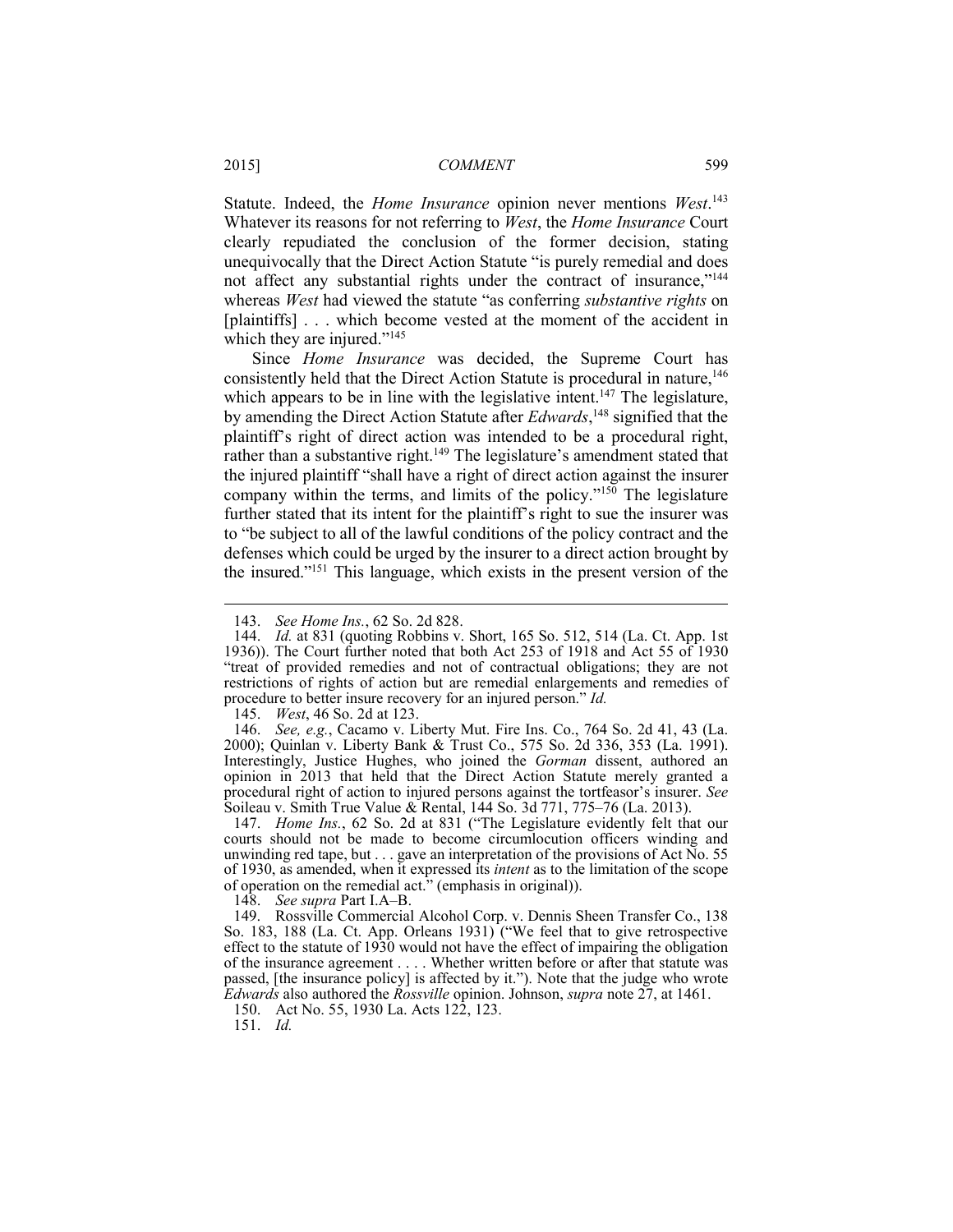Direct Action Statute,<sup>152</sup> clearly signifies that the statute grants a procedural right, as the language limits the plaintiff's right to sue the insurer to the rights that the tortfeasor has against his own insurer.153 Although the Supreme Court struggled with this concept initially,  $154$  the Court has had a firm understanding of the legislative intent over the last 60 years.<sup>155</sup>

Despite the Louisiana Supreme Court's consistent interpretation of the Direct Action Statute over the past 60 years, confusion remains due to several Louisiana courts of appeal, as well as some federal courts, misinterpreting the law. Although many federal courts have interpreted the statute correctly,<sup>156</sup> others have cited *West* to interpret the law as granting substantive rights.<sup>157</sup> Recently, some courts of appeal have also ignored over 60 years of jurisprudence and relied on *West*, holding that the Direct Action Statute vests injured third persons with a substantive right.<sup>158</sup> *Gorman*'s holding, which abrogated these rulings, should quell the rumblings among the lower courts<sup>159</sup> and will hopefully convince the federal courts to interpret the Direct Action Statute as bestowing a procedural right.160

 <sup>152.</sup> LA. REV. STAT. ANN. § 22:1269(B)(1), 1269(C) (2009).

 <sup>153.</sup> Johnson, *supra* note 27, at 1460–61 ("[T]he insurers apparently gained legislative sanction of the concept that this direct action was more a matter of procedure than of substance. The direct action was subject to all lawful conditions of the policy and the defenses which could be urged by the insurer to an action brought by the insured for indemnity. This could be seen as . . . an overruling of the holding in *Edwards*. . . . Indeed, there hardly could have been any other meaning to the amendment.").

 <sup>154.</sup> *See* West v. Monroe Bakery, Inc., 46 So. 2d 122, 131 (La. 1950) (McCaleb, J., dissenting) ("[T]he majority fail to take in account that . . . [the 1930 amendment to the Direct Action Statute] specifically restricted [the plaintiff's] right and made it subject to all lawful conditions of the policy contract and to the defenses which could be urged by the insurer in a direct action brought by the insured.").

 <sup>155.</sup> *See, e.g.*, Hood v. Cotter, 5 So. 3d 819, 827, 829 (La. 2008) ("[T]he Direct Action Statute does not extend any greater right to third party tort victims who were damaged by the insured. . . . The Direct Action Statute . . . grants a procedural right of action against an insurer where the plaintiff has a substantive cause of action against the insured." (internal citations omitted)).

 <sup>156.</sup> *See, e.g.*, Authenment v. Ingram Barge Co., 878 F. Supp. 2d 672, 681 (E.D. La. 2012).

 <sup>157.</sup> *See, e.g.*, Auster Oil & Gas, Inc., v. Stream, 891 F.2d 570, 577–78 (5th Cir. 1990) (citing *West*, 46 So. 2d at 123); *In re* Combustion, Inc., 960 F. Supp. 1056, 1061 (W.D. La. 1997) (citing *West*, 46 So. 2d at 123).

 <sup>158.</sup> *See, e.g.*, Williams v. Lemaire, 655 So. 2d 765, 767–68 (La. Ct. App. 4th 1995) (citing *Wes*t, 46 So. 2d at 122); Murray v. City of Bunkie, 686 So. 2d 45, 48–49 (La. Ct. App. 3d 1996) (citing *Williams*, 655 So. 2d at 767–68).

 <sup>159.</sup> Gorman v. City of Opelousas, 148 So. 3d 888, 894–95, 898 (La. 2014).

 <sup>160.</sup> Federal courts apply the Direct Action Statute under choice of law principles. *Combustion*, 960 F. Supp. at 1059 ("[T]he federal court applies the choice of law [rules] of the forum state [when exercising supplemental jurisdiction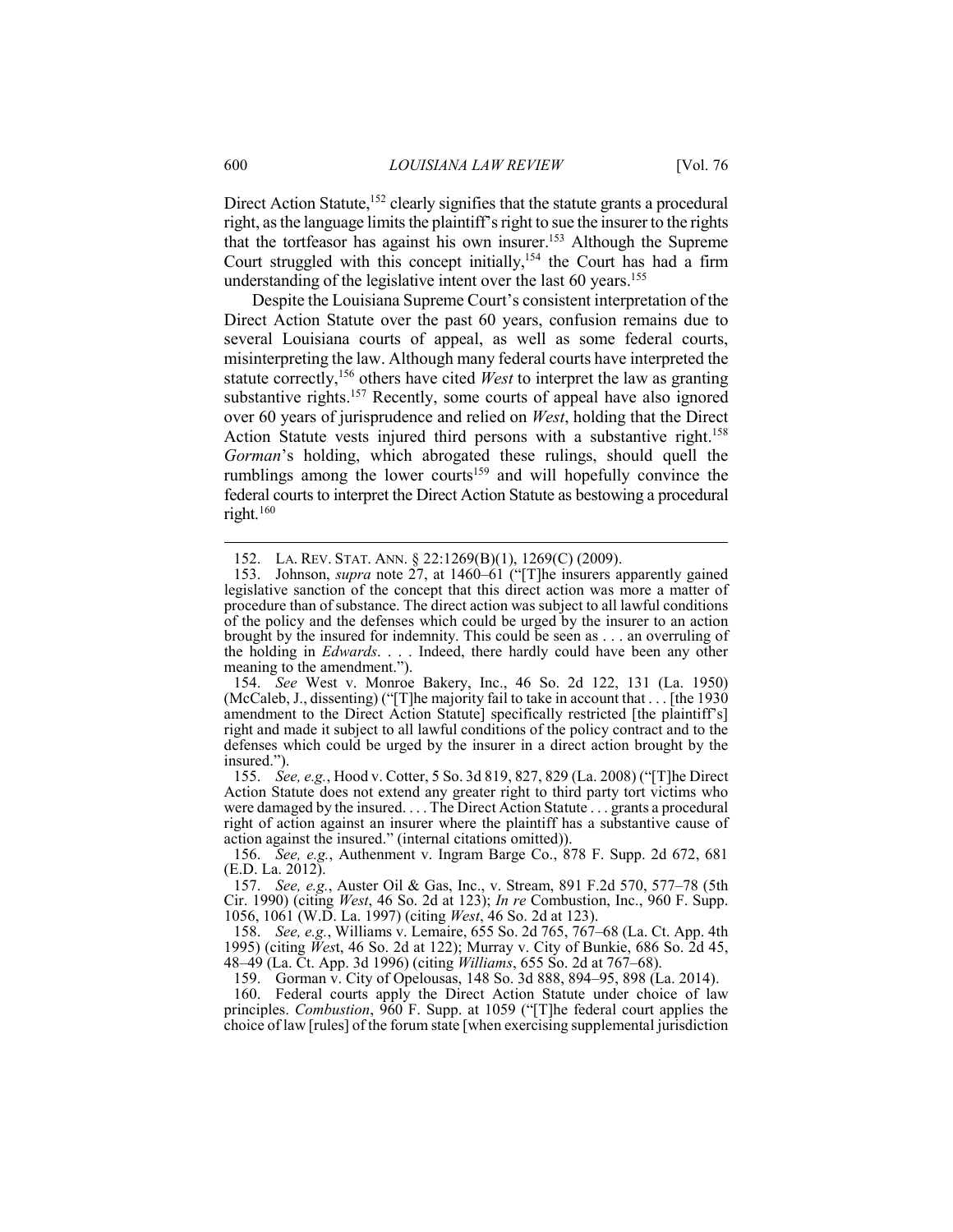#### *B. How Does the Direct Action Statute Affect Claims-Made-and-Reported Policies?*

The next issue on which the opinions differ is whether the Direct Action Statute affects claims-made-and-reported policies the same as occurrence policies. The resolution of this issue affects the Court's ability to enforce the notice requirement in claims-made-and-reported policies. If the statute treats these two types of policies differently, then the notice requirement in claims-made-and-reported policies is enforceable, but if the statute treats claims-made-and-reported policies the same as occurrence policies, the notice requirement is not enforceable.161 The *Gorman* majority's determination that the two types of policies must be treated differently was correct because these policies have different triggering events that must occur before the insured receives coverage,  $162$ and ignoring this difference would disregard "the bargained-for exchange between the insurer and the insured."<sup>163</sup> Thus, the majority correctly found that the notice provision in the City's policy was enforceable.

#### *1.* Gorman*'s View on the Relevance of the Distinctions Between Occurrence Policies and Claims-Made-and-Reported Policies in Light of the Direct Action Statute*

The *Gorman* majority felt that the distinctions between occurrence policies and claims-made-and-reported policies impacted the outcome of the case.164 The Court distinguished *West*, which held that an insurer could not defeat coverage for the injured plaintiff's claim by asserting that it had not received notice of the accident,<sup>165</sup> by stating repeatedly that *West* dealt with an occurrence policy.<sup>166</sup> The Court noted that only two of the policy's

- 164. *See id.* at 894 n.10. West v. Monroe Bakery, Inc., 46 So. 2d 122 (La. 1950).
- 166. *Gorman*, 148 So. 3d at 894.

over state law claims]. This Court will apply the Louisiana choice of law articles to determine the law or laws applicable to all claims filed under the Louisiana Direct Action Statute." (internal citations omitted)). The *Erie* doctrine is not implicated in such situations, and any use of the terms "substantive" or "procedural" in this Note do not implicate *Erie*. *See* Guaranty Trust Co. of N.Y. v. York, 326 U.S. 99, 108 (1945)  $\left(\frac{1000}{100}\right)$  and 'procedure' are the same keywords to very different problems. . . . [T]he terms are in common use in connection with situations turning on such different considerations as . . . the enforcement of federal rights in the State courts and the multitudinous phases of the conflict of laws." (internal citations omitted)).

 <sup>161.</sup> *See infra* Part III.B.2.

 <sup>162.</sup> MCKENZIE & JOHNSON, *supra* note 25, § 6:25, at 593; Works, *supra* note 24, at 530.

 <sup>163.</sup> *Gorman*, 148 So. 3d at 896.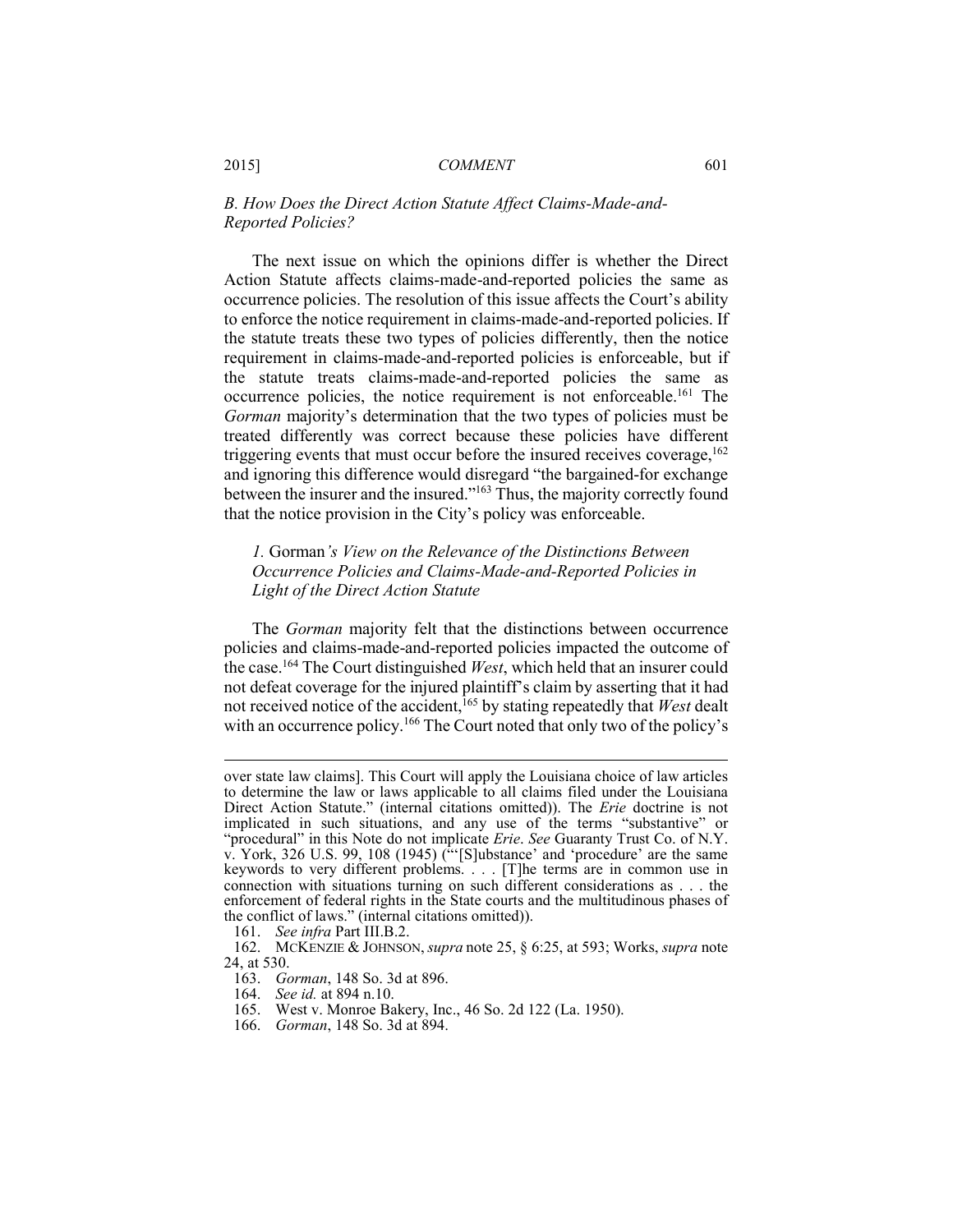three requirements were met for the City to be insured for the claims Ms. Gorman was asserting.<sup>167</sup> The Court further reasoned that finding coverage for Ms. Gorman's claims under the policy would be impossible, as that finding would disrupt the common intent of the parties to the contract by treating their claims-made-and-reported policy as an occurrence policy.<sup>168</sup>

In contrast, Justice Knoll's dissent did not discuss the distinctions between occurrence policies and claims-made-and-reported policies because she believed that the distinctions were irrelevant; in her view, the Direct Action Statute bestowed a substantive right on plaintiffs that vested upon injury.169 Justice Knoll appeared to suggest that the purpose of the Direct Action Statute—to provide injured third persons with a remedy against the tortfeasor's insurer<sup>170</sup>—should apply equally to both occurrence policies and claims-made-and-reported policies.171 In contrast to Justice Knoll's dissent, the distinctions among the different types of insurance policies are important for determining whether coverage is triggered in a given case. The distinctions between occurrence policies and claims-made-and-reported policies, and why insurers prefer the latter to the former, help to explain the majority's reticence to treat the City's claims-made-and-reported policy the same as an occurrence policy.

#### *2. Coverage Under Different Types of Policies is Triggered in Different Manners*

The primary distinguishing factor among liability policies is the event that triggers coverage.172 Under an occurrence policy, coverage is

 <sup>167.</sup> *Id.* at 893.

 <sup>168.</sup> *Id.* at 897.

 <sup>169.</sup> *Id.* at 903 (Knoll, J., dissenting) ("I 'see no meaningful distinction between the loss of rights suffered by an injured third party for failure to give notice under an occurrence policy and the loss of rights suffered by an insured third party for failure to give notice under a "claims made" policy.' In both instances, injured third parties become vested with rights under our Direct Action statute, and in both instances, the enforcement of the notice provisions would deprive injured third parties of their rights under the Direct Action statute when it was not within their power to give notice." (quoting Murray v. City of Bunkie, 686 So. 2d 45, 50 (La. Ct. App. 3d 1996))).

 <sup>170.</sup> *See* Act No. 253, 1918 La. Acts 461; *see also* Johnson, *supra* note 27, at 1457.<br>171.

 <sup>171.</sup> *Gorman*, 148 So. 3d at 903 (Knoll, J., dissenting) (quoting *Murray*, 686 So. 2d at 50).

 <sup>172.</sup> *See* Works, *supra* note 24, at 514; *see also* David T. Grand, Jr., Comment, *Nailing Down Occurrence Triggers for Property Damage in the Wake of Redevelopment—Why a Distinction Should Be Made Between First and Third Party Policies*, 68 LA. L. REV. 605, 606 n.9 (2008) ("'Trigger' is a term used to describe what must happen, according to the terms of an insurance policy, for the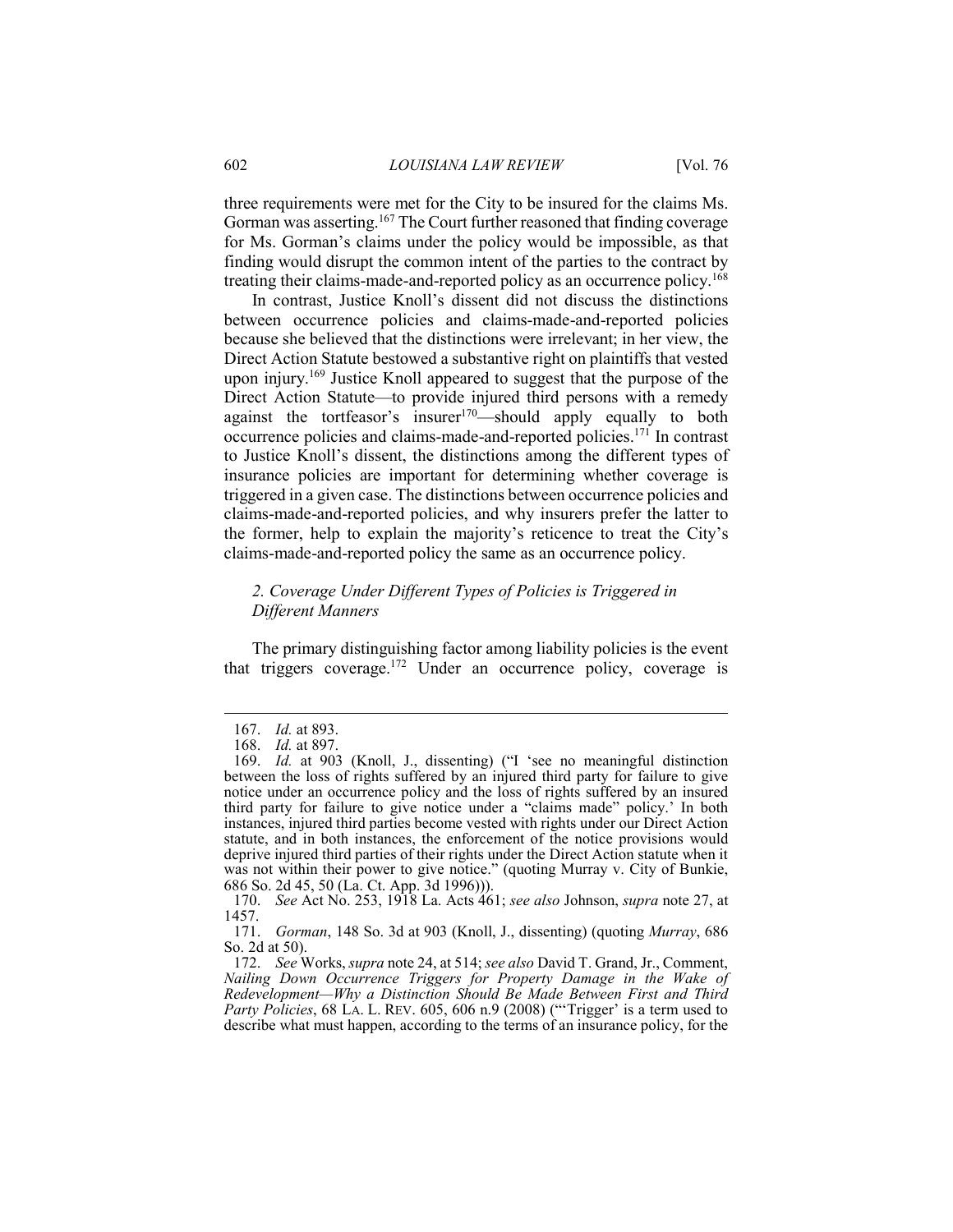generally triggered if the injury takes place during the existence of the policy.173 For example, if the City's policy was an occurrence policy, the City would have been covered against Ms. Gorman's claims so long as her son was killed during the policy period, regardless of when her suit was filed or when the insurer was notified. Occurrence policies were the only type of policies that existed when professional liability companies came into existence.174 Insurance companies, however, could not adequately anticipate all of the claims that people would make after the policy period had ended from acts that occurred during the policy period, or the amount they would owe the claimant due to inflation.<sup> $175$ </sup> For this reason, insurance companies often lost more money than they made on occurrence policies.176

Claims-made-and-reported policies developed in response to the disadvantages of occurrence policies.177 Claims-made-and-reported policies are more attractive to insurers because they provide more certainty—the insurer is not liable for any claims made or reported after the policy's expiration date occurs.178 Insureds also benefit under claims-made-andreported policies by paying lower premiums and receiving coverage for acts that occurred after the policy's "retroactive date," which is a specified date, negotiated by the parties, that occurred before the policy period began.<sup>179</sup> Coverage under this type of policy is only triggered if three prerequisites occur: (1) the injury or negligent act happens subsequent to the policy's retroactive date, (2) the plaintiff files the claim against the insured before the policy expires, and (3) the insurer receives written notice of the claim from its insured before the policy expires.<sup>180</sup>

potential of coverage to arise." (citing Montrose Chem. Corp. of Cal. v. Admiral Ins. Co., 913 P.2d 878, 880 n.2 (Cal. 1995))).

 <sup>173.</sup> MCKENZIE & JOHNSON, *supra* note 25, § 6:25, at 593. For a brief discussion of how some now-obsolete occurrence policies were triggered by an event other than injury, see Works, *supra* note 24, at 515 n.12.

 <sup>174.</sup> Gerald Kroll, Comment, *The "Claims Made" Dilemma in Professional Liability Insurance*, 22 UCLA L. REV. 925, 926 (1975).

 <sup>175.</sup> *Id.* at 926 n.7.

 <sup>176.</sup> *Id.* at 926.

 <sup>177.</sup> James F. Hogg, *The Tale of a Tail*, 24 WM. MITCHELL L. REV. 515, 518 (1998). Note that Hogg's article focuses on claims-made policies. Because claims-made-and-reported policies are a species of claims-made policies, his article is relevant here.

 <sup>178.</sup> Kroll, *supra* note 174, at 928; Works, *supra* note 24, at 530.

 <sup>179.</sup> Kroll, *supra* note 174, at 929 (citing Livingston Parish Sch. Bd. v. Fireman's Fund Am. Ins. Co., 282 So. 2d 478, 483 (La. 1973)); Works, *supra* note 24, at 525–26.

 <sup>180.</sup> Gorman v. City of Opelousas, 148 So. 3d 888, 892 (La. 2014); Works, *supra* note 24, at 530.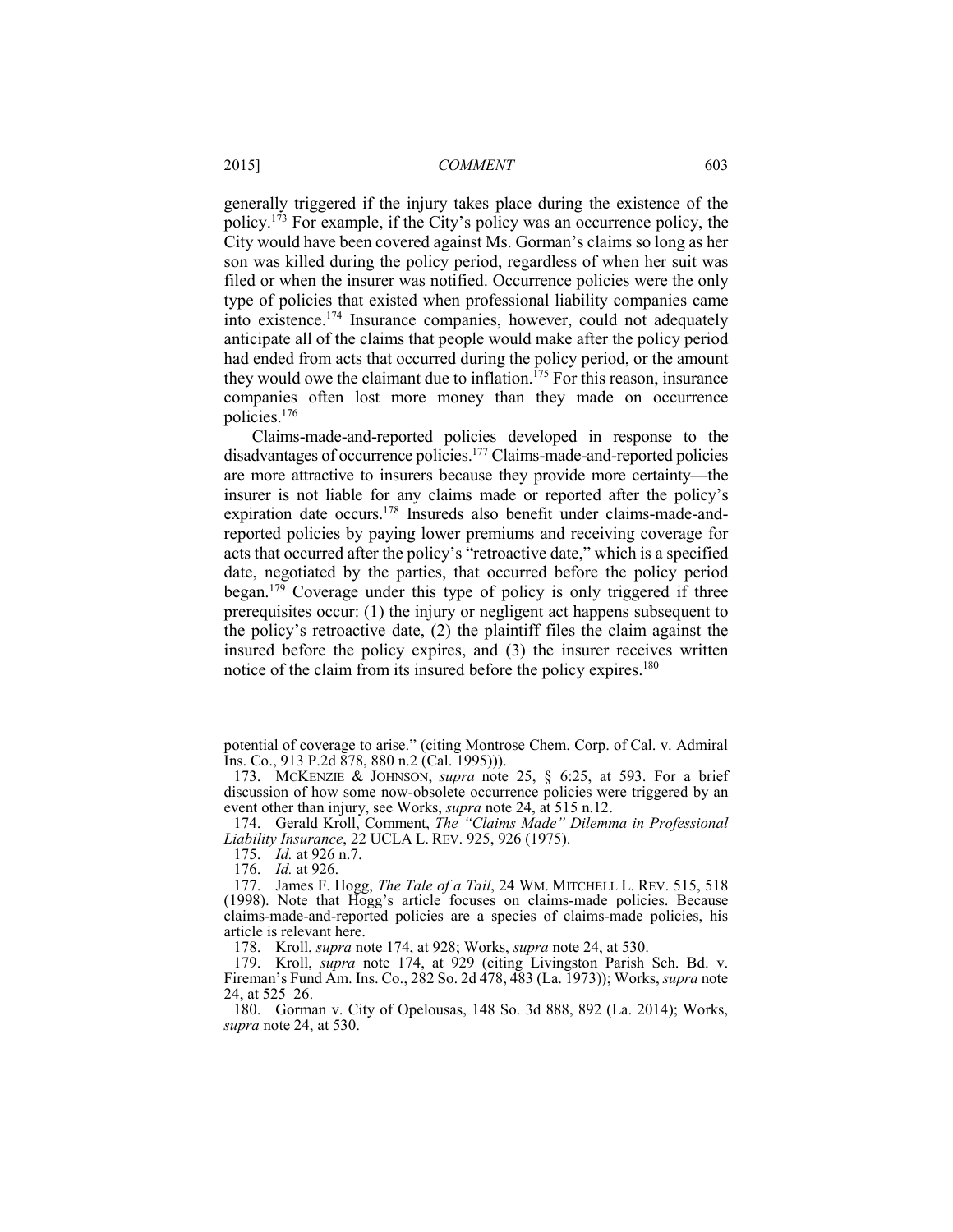#### *3. The Coverage for Which the Parties Bargained Determines the Insurer's Obligation*

Prior to *Gorman*, the courts of appeal were split on the issue of whether, under the Direct Action Statute, the distinctions between occurrence policies and claims-made-and-reported policies mattered in determining whether coverage existed for an injured third person's claims.181 The Fourth Circuit in *Williams v. Lemaire*182 and the Third Circuit in *Murray* treated a claimsmade-and-reported policy the same as an occurrence policy.<sup>183</sup> But earlier decisions by both of these circuits,<sup>184</sup> as well as the Fifth Circuit,<sup>185</sup> have enforced the provisions of claims-made-and-reported policies differently than occurrence policies would be enforced in the same situations.186 Although not mentioned by the *Gorman* Court, the Second Circuit has also determined that claims-made-and-reported policies are distinct from occurrence policies and, as such, should be treated differently.187

This circuit split, however, is not justifiable in light of the holdings of the Supreme Court and similar decisions of other state courts. The Supreme Court has routinely distinguished claims-made-and-reported policies from occurrence policies ever since the Court first addressed this issue in 1973.188 One federal court, applying Louisiana's Direct Action Statute, explained that an insurer of an occurrence policy cannot preclude coverage due to lack of notice because the injury triggers that policy.189

 <sup>181.</sup> *See* LA. REV. STAT. ANN. § 22:1269 (2009); *Gorman*, 148 So. 3d at 894–  $\frac{95}{182}$ .

 <sup>182. 655</sup> So. 2d 765 (La. Ct. App. 4th 1995).

 <sup>183.</sup> *Gorman*, 148 So. 3d at 895; Murray v. City of Bunkie, 686 So. 2d 45, 50 (La. Ct. App. 3d 1996); *Williams*, 655 So. 2d at 768.

 <sup>184.</sup> *See* Reichert v. Bertucci, 650 So. 2d 821 (La. Ct. App. 4th 1995); *see also*  Case v. La. Med. Mut. Ins. Co., 624 So. 2d 1285 (La. Ct. App. 3d 1993).

 <sup>185.</sup> *See* Bank of La. v. Mmahat, Duffy, Opotowsky & Walker, 608 So. 2d 218 (La. Ct. App. 5th 1992).

 <sup>186.</sup> *Gorman*, 148 So. 3d at 895; *Reichert*, 650 So. 2d at 823; *Case*, 624 So. 2d at 1289; *Mmahat*, 608 So. 2d at 221.

 <sup>187.</sup> *See* Lodwick, L.L.C. v. Chevron U.S.A., Inc., 126 So. 3d 544 (La. Ct. App. 2d 2013).

 <sup>188.</sup> *See, e.g.*, Livingston Parish Sch. Bd. v. Fireman's Fund Am. Ins. Co., 282 So. 2d 478, 481 (La. 1973) ("In [this claims-made-and-reported policy], the coverage is effective only if the negligent harm is discovered and reported within the policy term; this is to be contrasted with an 'occurrence' policy, where the coverage is effective if the negligent harm occurs within the policy period, regardless of the date of discovery."); Anderson v. Ichinose, 760 So. 2d 302, 305 (La. 1999) ("The major distinction between the 'occurrence' policy and the [claims-made-and-reported] policy constitutes the difference between the peril insured." (quoting Sol Kroll, *The Professional Liability Policy "Claims Made"*, 13 FORUM 842, 843 (1978))).

 <sup>189.</sup> FDIC v. Caplan, 838 F. Supp. 1125, 1131 (W.D. La. 1993).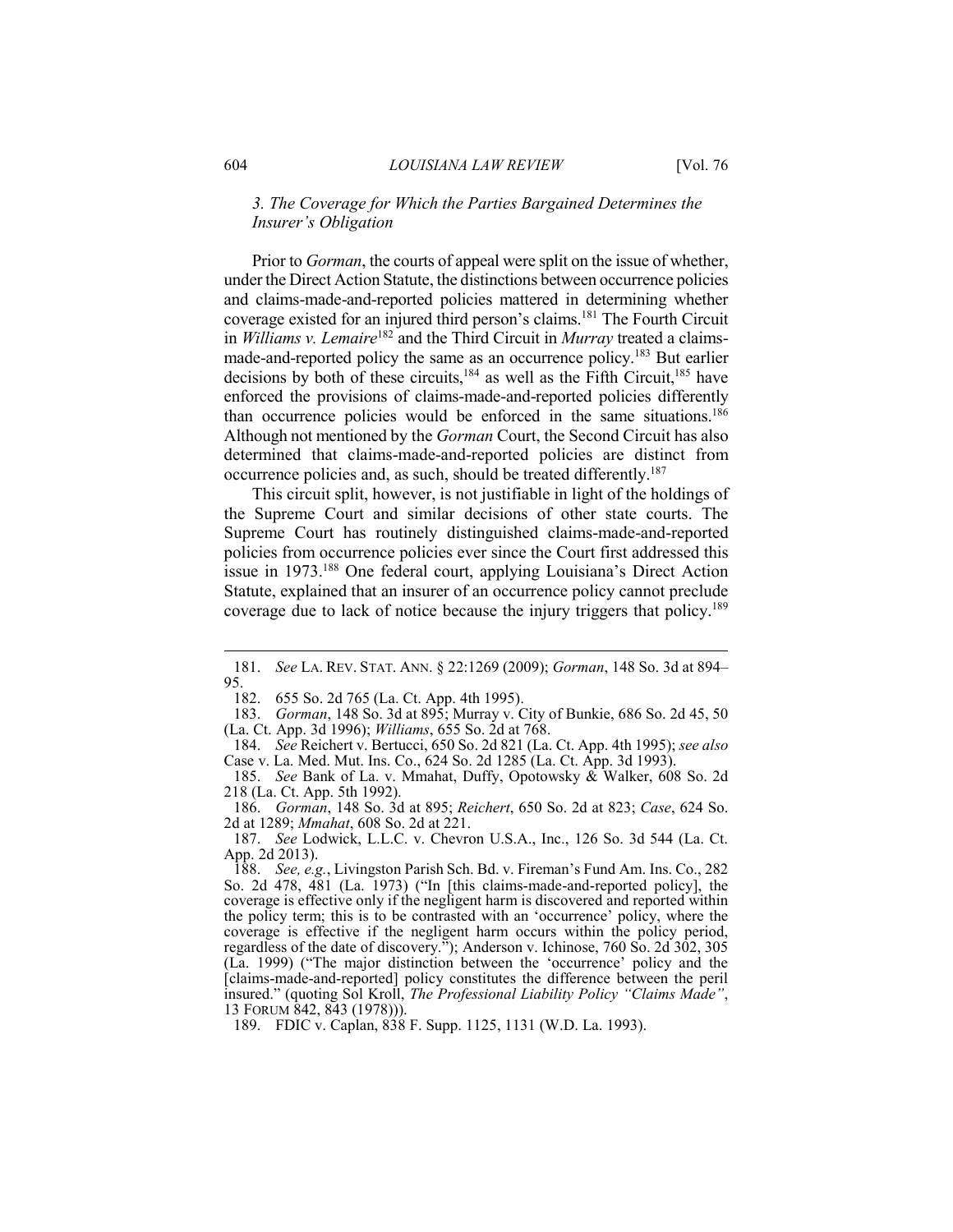Thus, precluding coverage would interfere with the third party's direct action against the insurer.190 In contrast, the court found that under a claims-made-and-reported policy the notice requirement "defines the insurer's obligation, and thus the [third] party's rights, under the law."191 Most courts in other states have also noted the importance of the distinctions between the triggers in the two types of policies.<sup>192</sup>

Thus, the *Gorman* majority correctly concluded that distinguishing between claims-made-and-reported policies and occurrence policies is essential to the outcome of the case.<sup>193</sup> In an occurrence policy, the injured plaintiff can sue the tortfeasor's insurer as long as the injury occurred during the policy period; even if the plaintiff files the claim after the policy has expired, the insurance company is still liable.<sup>194</sup> On the other hand, claims-made-and-reported policies only provide coverage if the injury occurs after the policy's retroactive date, the plaintiff makes a claim against the tortfeasor during the policy period, and the tortfeasor notifies his insurer of the claim before the policy period expires.<sup>195</sup> The Supreme Court correctly noted that finding that the City was insured against Ms. Gorman's claims simply because her son died after the policy's retroactive date would transform the City's policy into an occurrence policy.196 The dissent's refusal to distinguish the coverage triggers between occurrence policies and claims-made-and-reported policies suggests that the dissent may have simply been desperate to find coverage for Ms. Gorman.<sup>197</sup>

 <sup>190.</sup> *Id.*

 <sup>191.</sup> *Id.*

 <sup>192.</sup> *See, e.g.*, Textron, Inc. v. Liberty Mut. Ins. Co., 639 A.2d 1358, 1364 (R.I. 1994) ("[I]n the case of a reporting requirement, which is typically found only in a claims-made-and-reported policy, the prescribed notification actually defines the scope of coverage provided by the policy, as the [notice] is the event that triggers coverage." (citations omitted)); Prodigy Commc'ns Corp. v. Agric. Excess & Surplus Ins. Co., 288 S.W.3d 374, 379–80 (Tex. 2009) ("Unlike occurrence policies . . . some claims-made policies (often called 'claims-madeand-reported' policies) have an additional requirement that the claim be reported to the insurer within the policy period or within a specific number of days thereafter" (footnote omitted) (citations omitted)).

 <sup>193.</sup> Gorman v. City of Opelousas, 148 So. 3d 888, 894–95, 897 (La. 2014).

 <sup>194.</sup> *See id.* at 894 (citing West v. Monroe Bakery, Inc., 46 So. 2d 122, 126, 130 (La. 1950)); Kroll, *supra* note 174, at 925.

 <sup>195.</sup> *Gorman*, 148 So. 3d at 892.

 <sup>196.</sup> *Id.* at 897.

 <sup>197.</sup> *See id.* at 903 (Knoll, J., dissenting).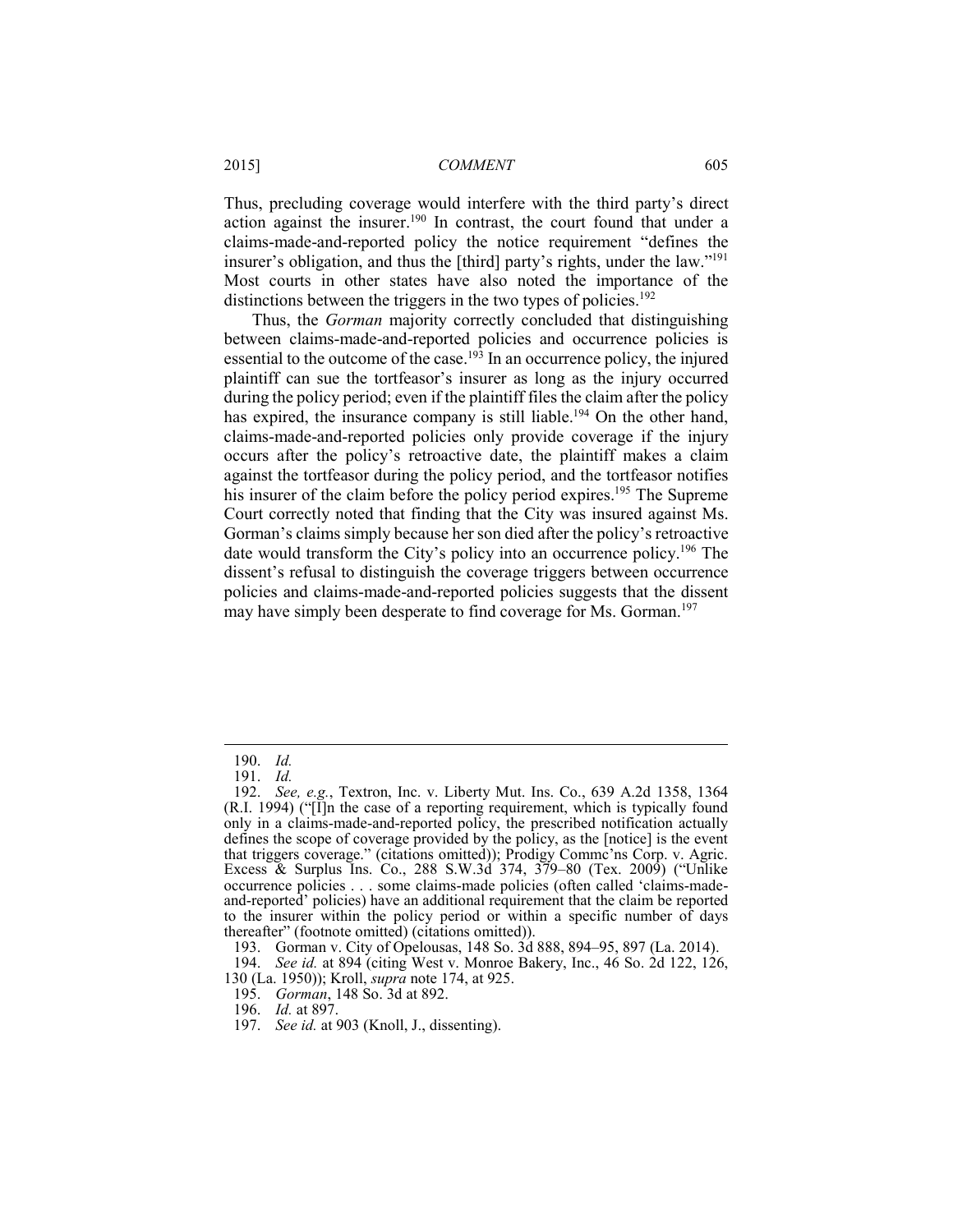#### *C. Does the Notice Requirement in the City's Policy Violate Public Policy?*

The last issue on which the majority and the dissent disagree is whether the notice requirement in the City's policy violates the public policy inherent in the Direct Action Statute. The determination of this issue affects Lexington's liability. If the Court found that the notice requirement violated public policy, the City would be insured against Ms. Gorman's claims, but if the notice requirement did not violate public policy, Ms. Gorman could not recover from Lexington because the City would not be covered. The majority concluded that Lexington's notice requirement did not violate public policy.<sup>198</sup> This finding, however, ignores the legislature's intent in passing the Direct Action Statute<sup>199</sup> and the similarities between political subdivisions and insolvent insureds.<sup>200</sup> Thus, the Court should have held that claims-made-and-reported policies' notice requirements violate public policy when those policies are issued to political subdivisions.

#### *1.* Gorman *Finds the City's Policy Is Permissible Under the Direct Action Statute*

The majority relied on the Court's prior decisions in *Hood* and *Anderson v. Ichinose*<sup>201</sup> to determine that enforcing the notice requirement in claimsmade-and-reported policies does not per se violate public policy.202 The Court found its prior analysis in *Hood* relevant although the plaintiff in *Hood* filed a claim after the policy period expired, whereas Ms. Gorman filed her claim during the existence of the City's policy.<sup>203</sup> After noting that in some situations courts might deem the notice provision of a claims-made-and-reported policy unenforceable,<sup>204</sup> the Court concluded that the City's policy was permissible under the Direct Action Statute.<sup>205</sup>

 <sup>198.</sup> *Id.* at 897 (majority opinion).

 <sup>199.</sup> *See* MCKENZIE & JOHNSON, *supra* note 25, § 2:2, at 34.

 <sup>200.</sup> *Gorman*, 148 So. 3d at 897 n.18; *id.* at 901 (Knoll, J., dissenting); *see also*  discussion *infra* Part III.C.2–3.

 <sup>201. 760</sup> So. 2d 302 (La. 1999).

 <sup>202.</sup> *Gorman*, 148 So. 3d at 896 (citing Hood v. Cotter, 5 So. 3d 819, 830 (La. 2008); *Anderson*, 760 So. 2d at 306).

 <sup>203.</sup> *Id.* at 896–97 (citing *Hood*, 5 So. 3d at 825).

 <sup>204.</sup> *Id.* at 895 n.12 (citing Livingston Parish Sch. Bd. v. Fireman's Fund Am. Ins. Co., 282 So. 2d 478, 481 n.4 (La. 1973)). The *Livingston Parish School Board* Court explained that an insurer might violate public policy if that "insurer, once having accepted a premium and agreed to cover professional negligence during the policy year, then attempted to withdraw its implied condition of providing continuous coverage at reasonable rates thereafter for the risk so insured, when discovered." *Livingston Parish Sch. Bd.*, 282 So. 2d at 481 n.4.

 <sup>205.</sup> *Gorman*, 148 So. 3d at 898.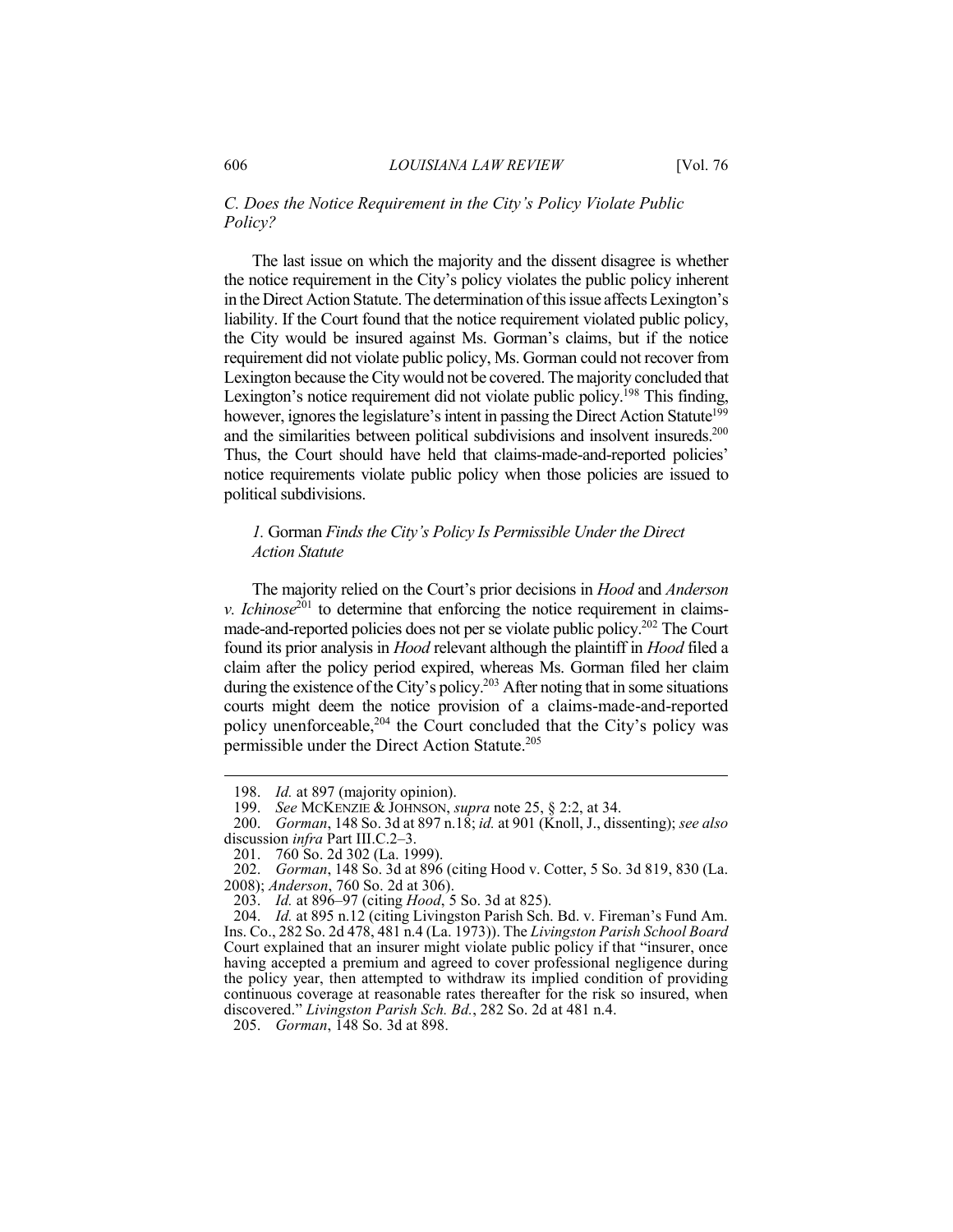The majority acknowledged that injured third persons usually do not have the ability to unearth the tortfeasor's insurer on their own, and thus are not able to fulfill the notice requirement in a claims-made-and-reported policy themselves.206 Although this outcome may seem unfair, the majority reasoned that the insured tortfeasor has an incentive to give written notice of the claim to his or her insurer to avoid being wholly liable for the plaintiff's injury.207 Based on this conclusion, the Court refused to extend coverage under the City's policy to Ms. Gorman's claims.<sup>208</sup> The majority admitted that the City's refusal to notify Lexington of Ms. Gorman's pending claim, which baffled the Court, adversely affected Ms. Gorman.<sup>209</sup> The Court ultimately determined, however, that penalizing Lexington for the City's noncompliance with the policy by requiring coverage in a situation Lexington did not bargain for would be unfair.<sup>210</sup>

The Court stated in a footnote that Ms. Gorman may not be able to collect any monetary award, even if a court determines that the City is liable, because the City, as a political subdivision, is not required to pay any judgment granted against it.<sup>211</sup> The majority believed that this reason was not sufficient to deem the policy's notice requirement unenforceable.<sup>212</sup> Justice Knoll, however, found the majority's reasoning blatantly unfair.<sup>213</sup> She argued that the notice requirement violates the public policy considerations inherent in the Direct Action Statute.<sup>214</sup> Based on the legislature's original intent in passing the statute—protecting injured third persons by requiring insurers to provide coverage for their insolvent or bankrupt insureds—the City was clearly entitled to coverage against Ms. Gorman's claims.<sup>215</sup> Justice Knoll analogized the City to an insolvent insured, as the City can simply refuse to pay any judgment granted against it,216 and argued that the City should be insured against Ms. Gorman's

 <sup>206.</sup> *Id.* at 897.

 <sup>207.</sup> *Id.*

 <sup>208.</sup> *Id.* at 898.

 <sup>209.</sup> *Id.* at 897.

 <sup>210.</sup> *Id.*

 <sup>211.</sup> *See* LA. CONST. art. XII, § 10(C); *see also* LA. REV. STAT. ANN. § 13:5109(B)(2) (2012); *Gorman*, 148 So. 3d at 897 n.19 ("Even though payment of a resulting judgment, if any, by the City is discretionary in that an appropriation would be required and the City's assets cannot be seized to satisfy a judgment, we are not free to modify the terms of the policy that were bargained for by the City and Lexington." (citations omitted)). Ms. Gorman has since settled her claim against the City for an undisclosed amount. Motion to Dismiss, *supra* note 19.

 <sup>212.</sup> *Gorman*, 148 So. 3d at 897 n.19.

 <sup>213.</sup> *Id.* at 901 (Knoll, J., dissenting).

 <sup>214.</sup> *Id.*

 <sup>215.</sup> *Id.* (citing MCKENZIE & JOHNSON, *supra* note 25, § 2:2, at 34).

 <sup>216.</sup> *See* LA. CONST. art. XII, § 10(C); *see also* LA. REV. STAT. ANN. § 13:5109(B)(2) (2012).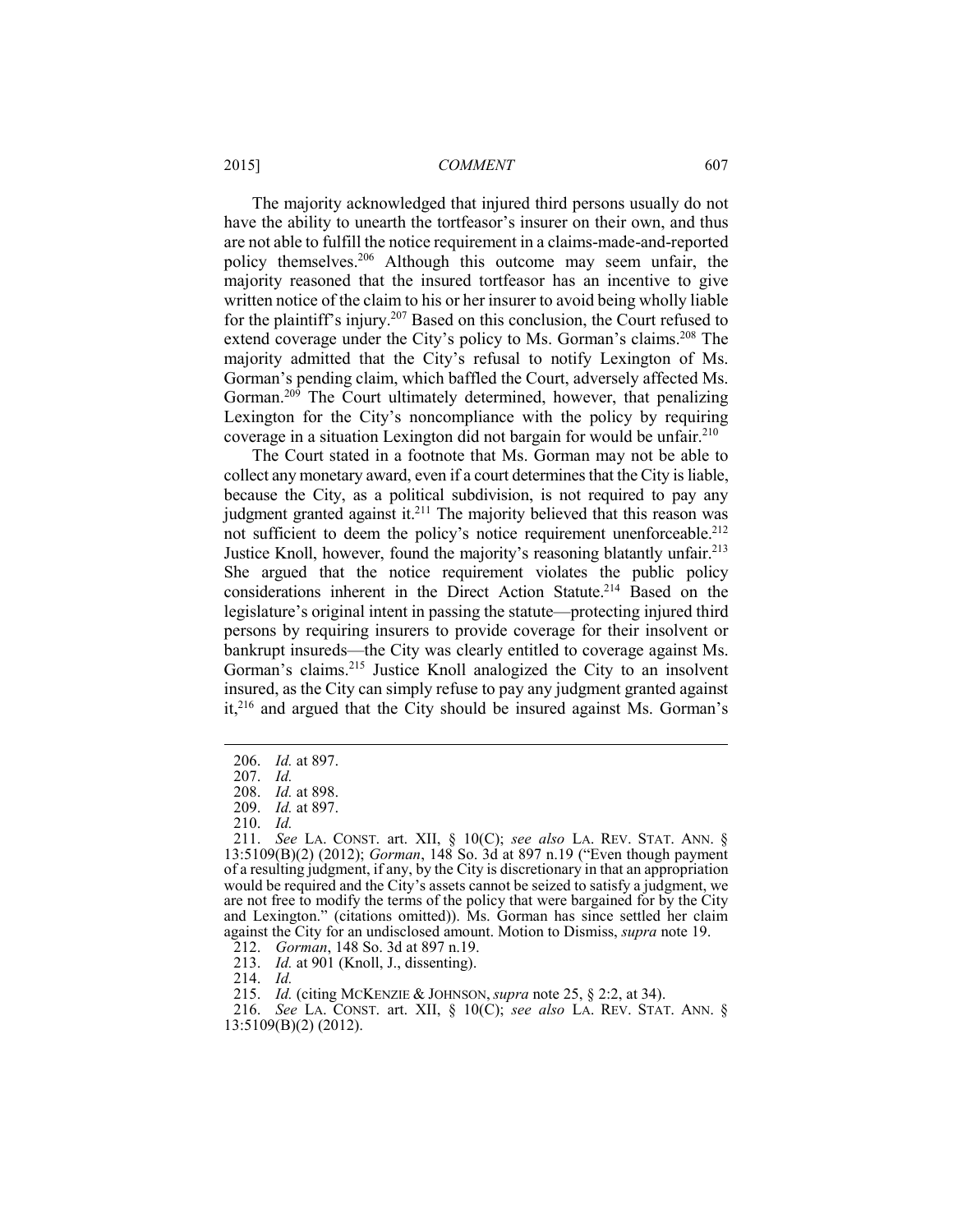claims because she did everything in her power to preserve her right of direct action against Lexington.<sup>217</sup>

#### *2. Insured Political Subdivisions Are Analogous to Insolvent Insureds*

The majority correctly noted that courts have traditionally deemed notice requirements in claims-made-and-reported policies to not violate the public policy considerations inherent in the Direct Action Statute.<sup>218</sup> Prior decisions by the Supreme Court, however, have hinted that in some instances a court may not enforce a notice requirement if it violates public policy,219 such as if a notice requirement limits a plaintiff's right of direct action to less than a year from the date when the plaintiff's cause of action against the insured tortfeasor arose.<sup>220</sup> Note that Ms. Gorman's right of direct action against Lexington was not restricted to less than a year, since the fact triggering her cause of action against the City—her son's death arose on September 28, 2009, and the City's policy did not expire until April 17,  $2011.^{221}$  Thus, if one does not thoroughly analyze the public policy considerations inherent in the Direct Action Statute, the *Gorman* majority appears to be in line with the Supreme Court's prior decisions.<sup>222</sup>

Although much of Justice Knoll's dissent directly contradicts longstanding jurisprudence and basic insurance law, on this point the dissent makes a very compelling argument that the notice requirement in the

219. *See* Anderson v. Ichinose, 760 So. 2d 302, 306 n.5 (1999).

 <sup>217.</sup> *Gorman*, 148 So. 3d at 901 (Knoll, J., dissenting).

 <sup>218.</sup> *See, e.g.*, Hood v. Cotter, 5 So. 3d 819, 830 (La. 2008); Livingston Parish Sch. Bd. v. Fireman's Fund Am. Ins. Co., 282 So. 2d 478, 481 (La. 1973).

 <sup>220.</sup> *See* LA. REV. STAT. ANN. § 22:868(B) (2009).

 <sup>221.</sup> *Gorman*, 148 So. 3d at 893.

 <sup>222.</sup> Most other states have also enforced notice provisions in claims-madeand-reported policies because these provisions do not violate their state's public policy. *See, e.g.*, Gulf Ins. Co. v. Dolan, Fertig & Curtis, 433 So. 2d 512, 514 (Fla. 1983); Zuckerman v. Nat'l Union Fire Ins. Co., 495 A.2d 395, 406 (N.J. 1985). In fact, the Supreme Court of Wisconsin, a state which has its own direct action statute, recently ruled that Wisconsin's notice-prejudice statutes, which specifically prohibit an insurer from relying on its insured's failure to give written notice of a claim unless the insurer was prejudiced, do not apply to claims-madeand-reported policies. *See* WIS. STAT. ANN. §§ 631.81, 632.24, 632.26 (West 2004); Anderson v. Aul, 862 N.W.2d 304, 308 (Wis. 2015) ("Upon considering the text of the notice-prejudice statutes, the historical context of claims-made-andreported policies, the statutory history of the notice-prejudice statutes, the consequences of alternative interpretations of the notice-prejudice statutes, and the purpose of claims-made-and-reported policies, we conclude that Wisconsin's notice-prejudice statutes do not supersede the reporting requirement specific to claims-made-and-reported policies.").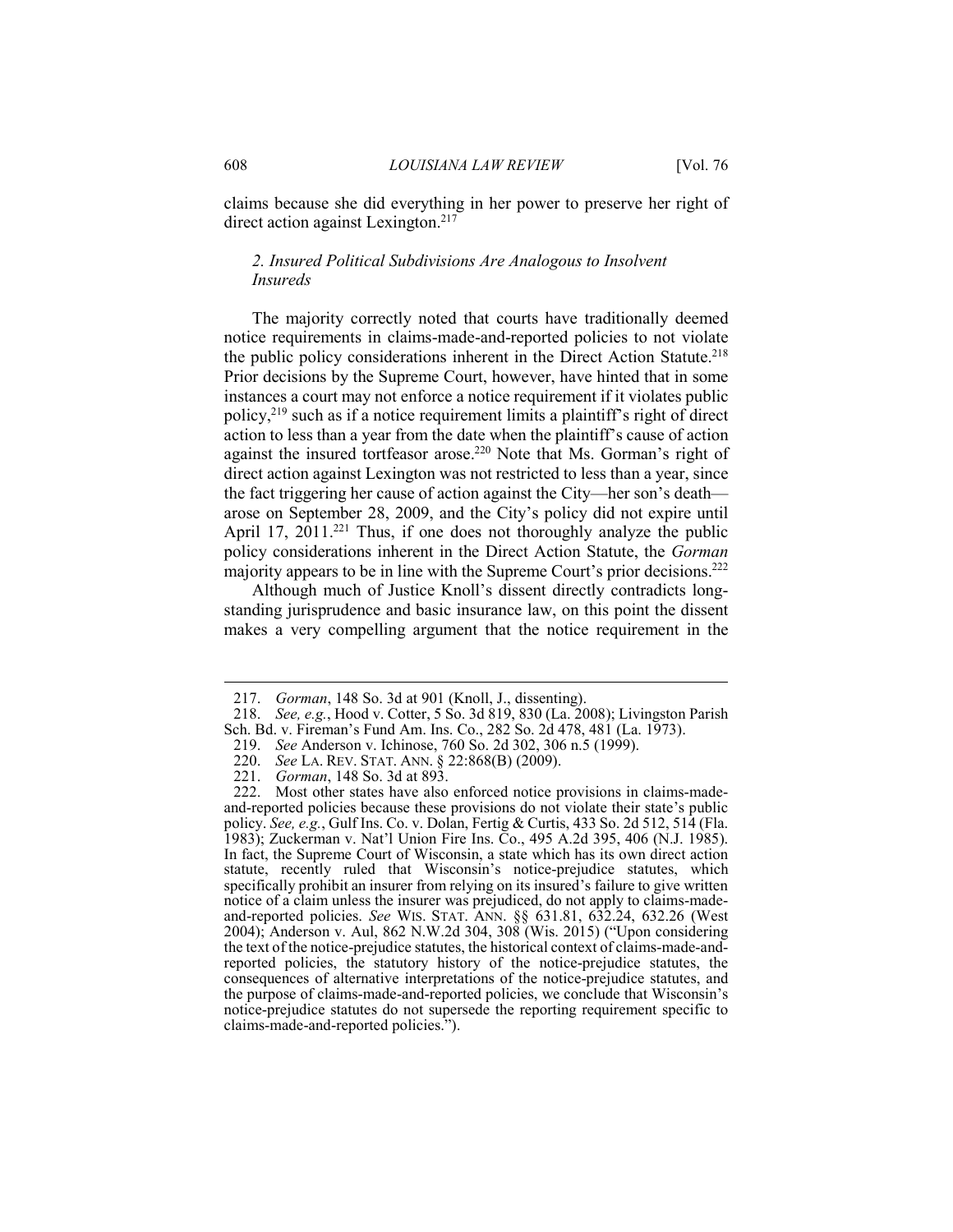City's insurance policy violates public policy.223 The legislature, by giving injured persons a right of direct action against insurance companies, intended to provide injured third parties a remedy when insolvent tortfeasors injured them.224 This insolvency provision still exists in the current version of the law, nearly one hundred years after its inception.225

The Court should have analogized the City, as a political subdivision, $226$ to an insolvent insured, as Justice Knoll did, so that the City would have been insured against the claims Ms. Gorman asserted against it. The Louisiana Constitution provides that the legislature has the ability to determine how judgments against the state, state agencies, and political subdivisions are to be paid.<sup>227</sup> The legislature has decided that a plaintiff who wins a civil lawsuit against the state or a state agency can only receive that award if the legislature appropriates money for the sole purpose of satisfying that judgment.<sup>228</sup> Likewise, in judgments against a political subdivision, the plaintiff only receives awarded damages if the political subdivision appropriates funds specifically to pay that judgment.<sup>229</sup>

 <sup>223.</sup> *Gorman*, 148 So. 3d at 901 (Knoll, J., dissenting) (arguing that because the City does not have to pay Ms. Gorman any judgment rendered against it, the Court should have analogized the City to an insolvent insured and extended coverage under the policy to Ms. Gorman's claims).

 <sup>224.</sup> *See* Act No. 253, 1918 La. Acts 461.

 <sup>225.</sup> LA. REV. STAT. ANN. § 22:1269(A) (2009) ("No policy or contract of liability insurance shall be issued or delivered in this state, unless it contains provisions to the effect that the insolvency or bankruptcy of the insured shall not release the insurer from the payment of damages for injuries sustained or loss occasioned during the existence of the policy . . . .").

 <sup>226.</sup> The Constitution defines a political subdivision as "a parish, municipality, and any other unit of local government, including a school board and a special district, authorized by law to perform governmental functions." LA. CONST. art. VI, § 44(2). A municipality is defined as "an incorporated city, town, or village." *Id.* § 44(3).

 <sup>227.</sup> *Id.* art. XII, § 10(C). Scholar W. Lee Hargrave argues that this constitutional provision was not intended to prevent plaintiffs from recovering judgments against the state or political subdivisions. W. Lee Hargrave, *"Statutory" and "Hortatory" Provisions of the Louisiana Constitution of 1974*, 43 LA. L. REV. 647, 655 (1983) ("[Louisiana Constitution article XII, section  $10(C)$ ] is not aimed at limiting the courts in a general manner in dealing with the state. Certainly, the attitude of the constitutional convention was to enlarge and protect individual rights, not to limit them. To interpret section 10(C) as some general prohibition against enforcement of judgments against the state would be inconsistent with that policy and would threaten the reach of judicial review, a review that was increased and strengthened during the convention."); *but see* Kenneth M. Murchison, *Local Government Law*, 38 LA. L. REV. 462, 475–476 n. 76 (1978) ("[C]ertain statements in the constitutional convention debates on the section abolishing sovereign immunity indicate an intention to leave the judgment creditor at the mercy of the governmental body.").

 <sup>228.</sup> LA. REV. STAT. ANN. § 13:5109(B)(2) (2012).

 <sup>229.</sup> *Id.*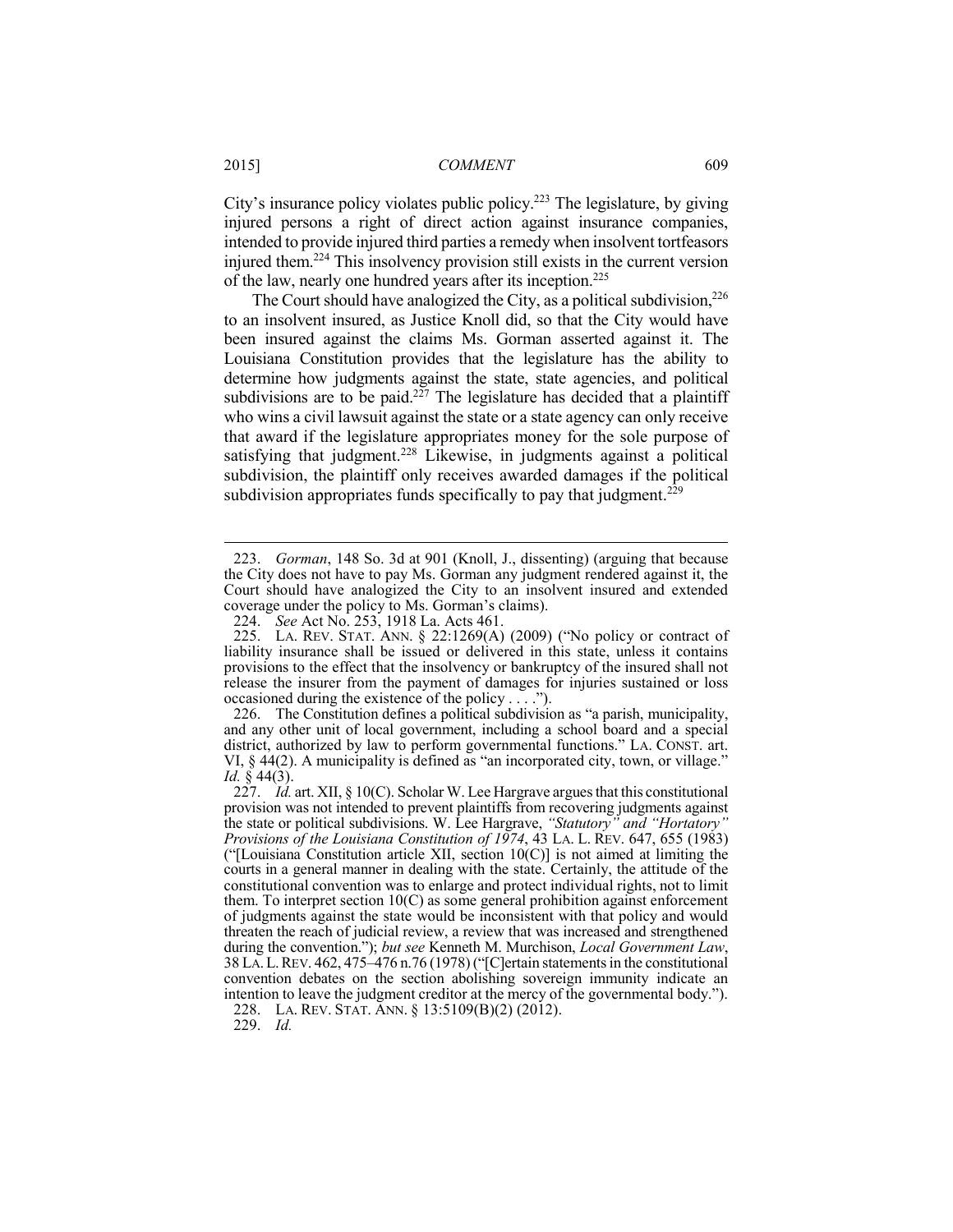The legislature generally appropriates funds when a court rules in favor of a plaintiff in cases where the state or a state agency is a defendant, $230$  whereas political subdivisions are not well known for paying judgments granted against them.<sup>231</sup> The Supreme Court has previously recognized that this creates "a right without a remedy" for plaintiffs with judgments against a political subdivision.232 The Court, however, deems itself powerless to force a political subdivision to pay a judgment rendered against it.233 In some instances, a political subdivision's decision to not pay a judgment rendered against it may violate the United States Constitution,234 but so far neither federal nor Louisiana courts have addressed this issue.

#### *3. Political Subdivisions Are More Likely to Mistakenly Fail to Report Claims to Their Insurers than Individuals or Corporations*

The *Gorman* majority based its reasoning that the notice provision in the City's policy is enforceable on the grounds that the insured tortfeasor has an incentive to shift liability to the insurer by reporting any adverse claim to its insurer.235 This is certainly true in most situations. In suits against an individual or corporation, the insured has an incentive to report any claim for which that insured is liable to its insurer. Solvent individuals and corporations have indicated, simply by purchasing insurance, that they do not wish for a court to hold them personally liable for any claims that an injured party may have against them. Further, the Direct Action Statute provides that an injured third person can sue the tortfeasor's insurer

 <sup>230.</sup> Hargrave, *supra* note 227, at 656.

 <sup>231.</sup> *See* P. RAYMOND LAMONICA & JERRY G. JONES, LEGISLATIVE LAW AND PROCEDURE § 9.2, *in* 20 LOUISIANA CIVIL LAW TREATISE 244, 342–43 (2d ed. 2014) ("Appropriation of funds by a political subdivision (as by the state) is generally a discretionary legislative act by the governing body, and a judgment creditor against a political subdivision usually has no legal recourse to compel appropriation or seize assets to pay the judgment."); *see also* Hargrave, *supra* note 227, at 656 ("No legislation exists to force [political subdivisions] to pay their judgments . . . . In the absence of such legislation, there remains a serious problem with some local government units refusing to pay unpopular judgments.").

 <sup>232.</sup> Newman Marchive P'ship, Inc. v. City of Shreveport, 979 So. 2d 1262, 1270 (La. 2008).

 <sup>233.</sup> *Id.* ("[A]s the judicial branch, like all branches, derives its power from the constitution, we are bound to accept the limitations placed upon us by that document.").

 <sup>234.</sup> Lee Hargrave, *Louisiana Constitutional Law*, 39 LA. L. REV. 807, 819 (1979) ("If a city or a parish refused to pay when it had the funds to do so, the invasion of the individual interest would seem to be a substantial one, and the agency ought to be made to supply a rational basis for nonpayment; if none is forthcoming, it would appear that due process could be invoked.").

 <sup>235.</sup> Gorman v. City of Opelousas, 148 So. 3d 888, 897 (La. 2014).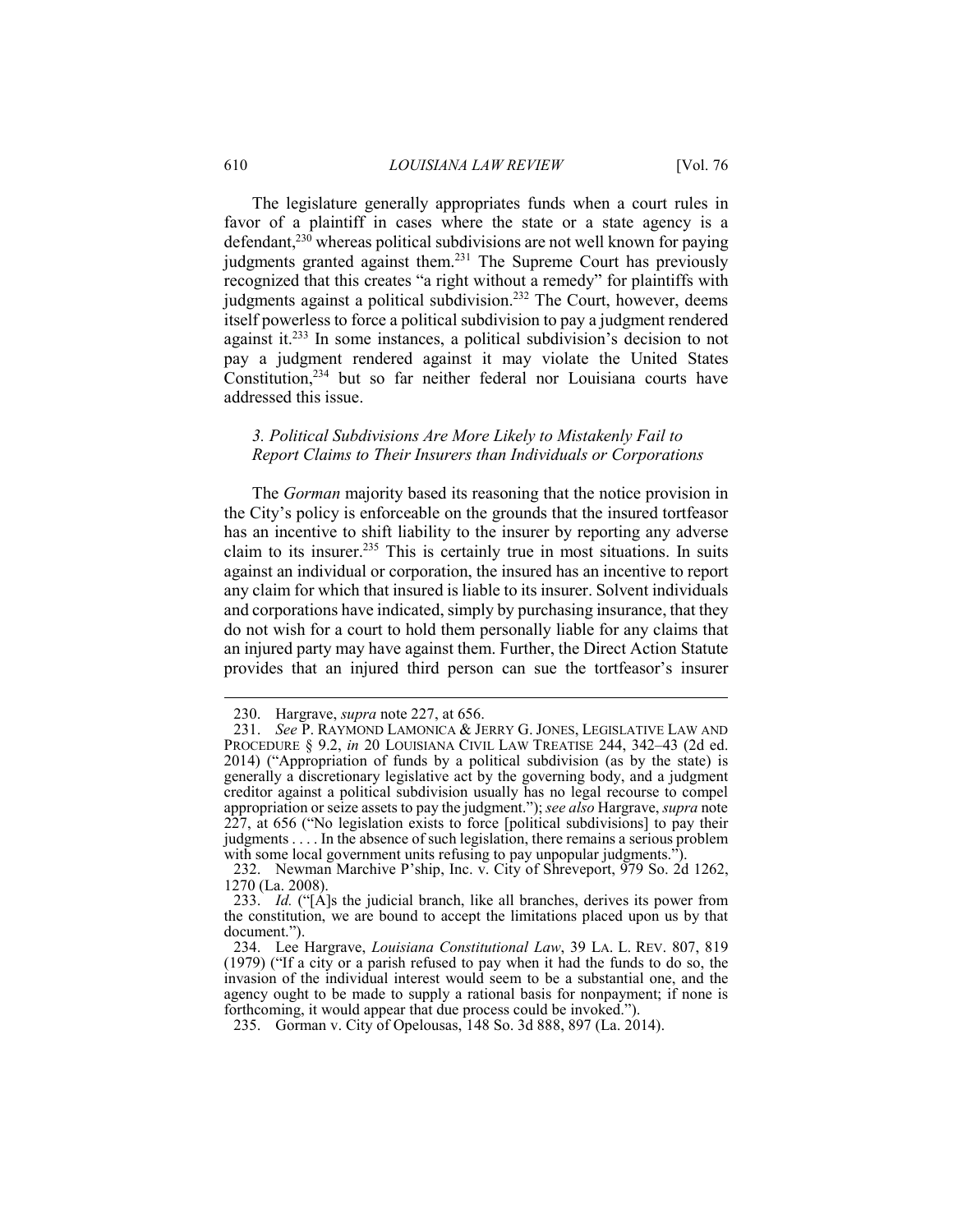directly without joining the tortfeasor as a defendant if the tortfeasor is insolvent.236 Thus, an insolvent tortfeasor who has assented to a claimsmade-and-reported policy and notifies his insurer of the suit is likely to be left out of the litigation altogether. Because of these incentives, insured persons who are sued will almost certainly comply with the policy's notice provision.

Political subdivisions have less of an incentive to report claims than individuals and corporations because they are not required to pay adverse judgments rendered against them.<sup>237</sup> Thus, political subdivisions are more likely than individuals and corporations to fail to notify the insurer due to oversight.238 In *Murray v. City of Bunkie*, 239 the Bunkie City Clerk attempted to send written notice of the plaintiff's claim to the city's insurer.240 Unfortunately, the city's insurance agent delivered the notice to the wrong insurance company.<sup>241</sup> That insurance company did not provide coverage for the claim and notified the city, which led the city to cancel that policy.242 Several months later, the Bunkie City Clerk finally discovered that a different insurance company had issued a policy to the city that covered the plaintiff's claim.243 Although the city attempted to notify that insurance company, the policy period had already expired.<sup>244</sup>

The City in *Gorman* also demonstrated this potential for nonfeasance by its failure to notify Lexington of Ms. Gorman's claim.245 Ms. Gorman requested the name of the City's insurer during discovery about four months before the City's policy expired.<sup>246</sup> The City did not reply until

 <sup>236.</sup> LA. REV. STAT. ANN. § 22:1269(B)(2) (2009).

 <sup>237.</sup> *Id.* § 13:5109(B)(2) (2012).

 <sup>238.</sup> The possibility exists, however, that a political subdivision with a claimsmade-and-reported policy—which typically offers cheaper premiums than other types of policies—could refuse to notify its insurer of an adverse claim to avoid paying higher premiums, and then simply refuse to pay any judgment awarded to the plaintiff. *See Gorman*, 148 So. 3d at 897 & n.18; *see also* Hargrave, *supra*  note 227, at 656. The *Gorman* majority was concerned with this possibility, but ultimately found that the City did not have such motives. *Gorman*, 148 So. 3d at 897.

 <sup>239. 686</sup> So. 2d 45 (La. Ct. App. 3d 1996).

 <sup>240.</sup> *Id.* at 47.

 <sup>241.</sup> *Id.*

 <sup>242.</sup> *Id.* 

 <sup>243.</sup> *Id.*

 <sup>244.</sup> *Id.* Although the *Murray* court determined that the city of Bunkie was covered under the policy, *Gorman* abrogated this holding because *Murray* misinterpreted the Direct Action Statute as granting substantive rights to an injured plaintiff against the tortfeasor's insurer. *See* Gorman v. City of Opelousas, 148 So. 3d 888, 895, 898 (La. 2014).

 <sup>245.</sup> *Gorman*, 148 So. 3d at 890.

 <sup>246.</sup> *Id.* at 890–91.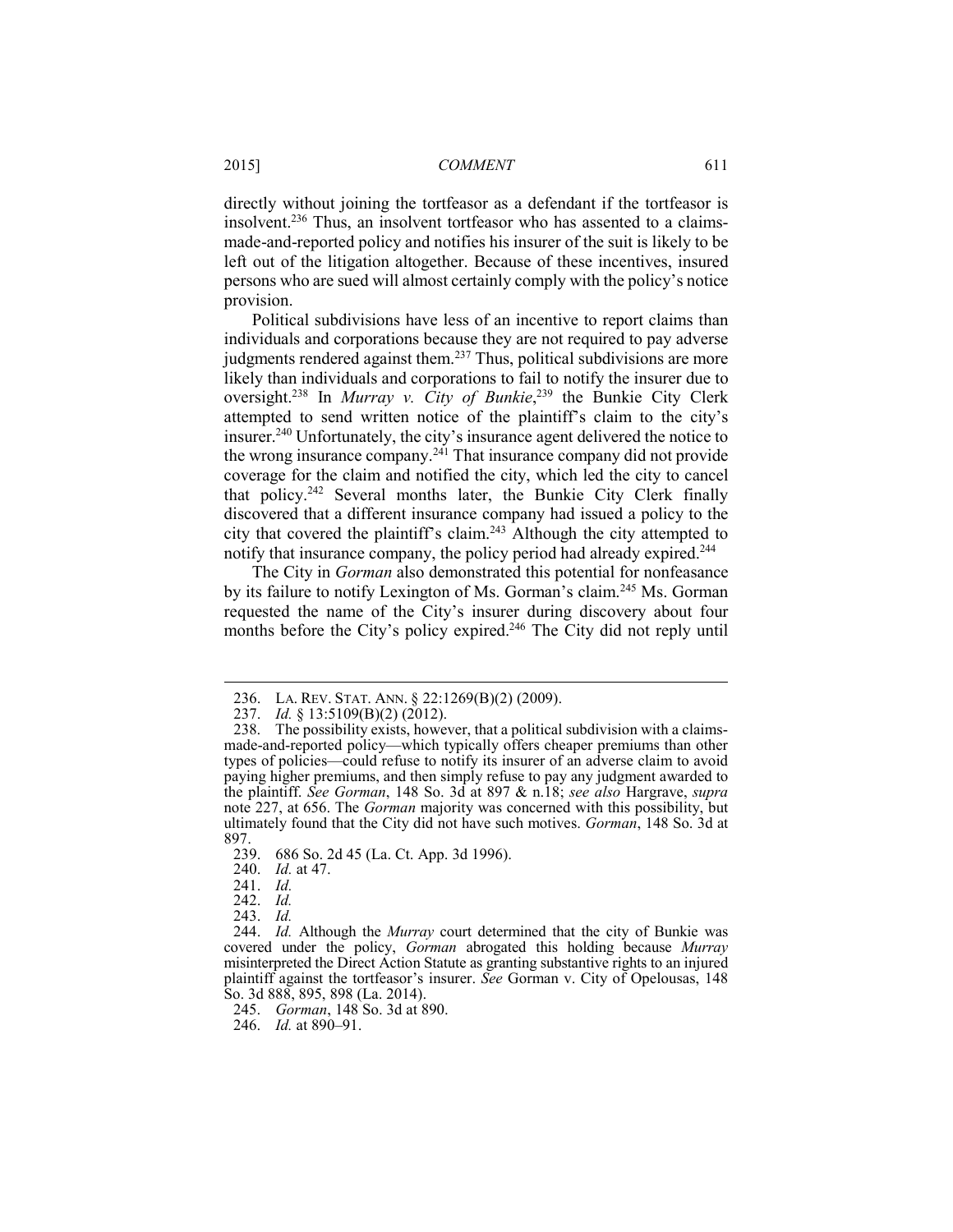Ms. Gorman threatened the City's attorneys with sanctions.<sup>247</sup> By then, the policy had expired.<sup>248</sup> The Supreme Court indicated that there was "no evidence of fraud or collusion" between the City and Lexington,<sup>249</sup> which implies that the likely reason for the City's failure to report the claim was mere oversight. Similarly, the political subdivision in *Murray* failed to report the claim to the proper insurer because its insurance agent neglected to notice that the political subdivision had entered a new policy with a different insurer.<sup>250</sup> A political subdivision's failure to comply with its policy's notice requirement out of neglect prejudices injured plaintiffs, who are left with  $\mathbf{a}$  right without a remedy $\mathbf{a}^{325}$ —the policy provides no coverage because the insured did not satisfy the notice provision, and the political subdivision cannot be compelled to appropriate funds to pay the plaintiff a court-awarded judgment.

Analogizing the City to an insolvent insured is also consistent with the principles of interpretation from the Louisiana Civil Code. The majority's ultimate holding—that Ms. Gorman was not covered under the City's policy because the City did not notify Lexington of her claim—resulted from its rigid application of the Direct Action Statute to the case.252 Unfortunately, this led to an absurd result: Ms. Gorman, who filed her claim before it prescribed and directed the City to tell her who its liability insurer was, $253$  was unable to recover damages from Lexington due to the City's inaction.254 The Louisiana Civil Code instructs the courts to not look to the legislature's intent in passing a law unless the law is ambiguous or enforcement of the law as written results in "absurd consequences."255 Reasoning *a contrario*, the courts are to seek the legislative intent behind the law if the application of that law's plain language to a case would result in an absurd outcome.256 The legislative intent behind the Direct Action Statute—to protect plaintiffs injured by insolvent insureds from having no

<u>.</u>

 256. Reasoning *a contrario* has been defined as follows: "When a text expressly states one thing it is deemed to deny the contrary . . . when one thing is included in a provision of law, it operates as an exclusion of things different from it." Jean Carbonnier, *Authorities in Civil Law: France*, *in* THE ROLE OF JUDICIAL DECISIONS AND DOCTRINE IN CIVIL LAW AND IN MIXED JURISDICTIONS 91, 114 (Joseph Dainow ed., 1974).

 <sup>247.</sup> Plaintiff's/Appellant's Original Brief, *supra* note 92, at 3.

 <sup>248.</sup> *Gorman*, 148 So. 3d at 890.

 <sup>249.</sup> *Id.* at 897.

 <sup>250.</sup> *Murray*, 686 So. 2d at 47. Newman Marchive P'ship, Inc. v. City of Shreveport, 979 So. 2d 1262, 1270 (La. 2008).

 <sup>252.</sup> *Gorman*, 148 So. 3d at 897–98.

 <sup>253.</sup> *Id.* at 890.

 <sup>254.</sup> *Id.*

 <sup>255.</sup> LA. CIV. CODE art. 9 (2015).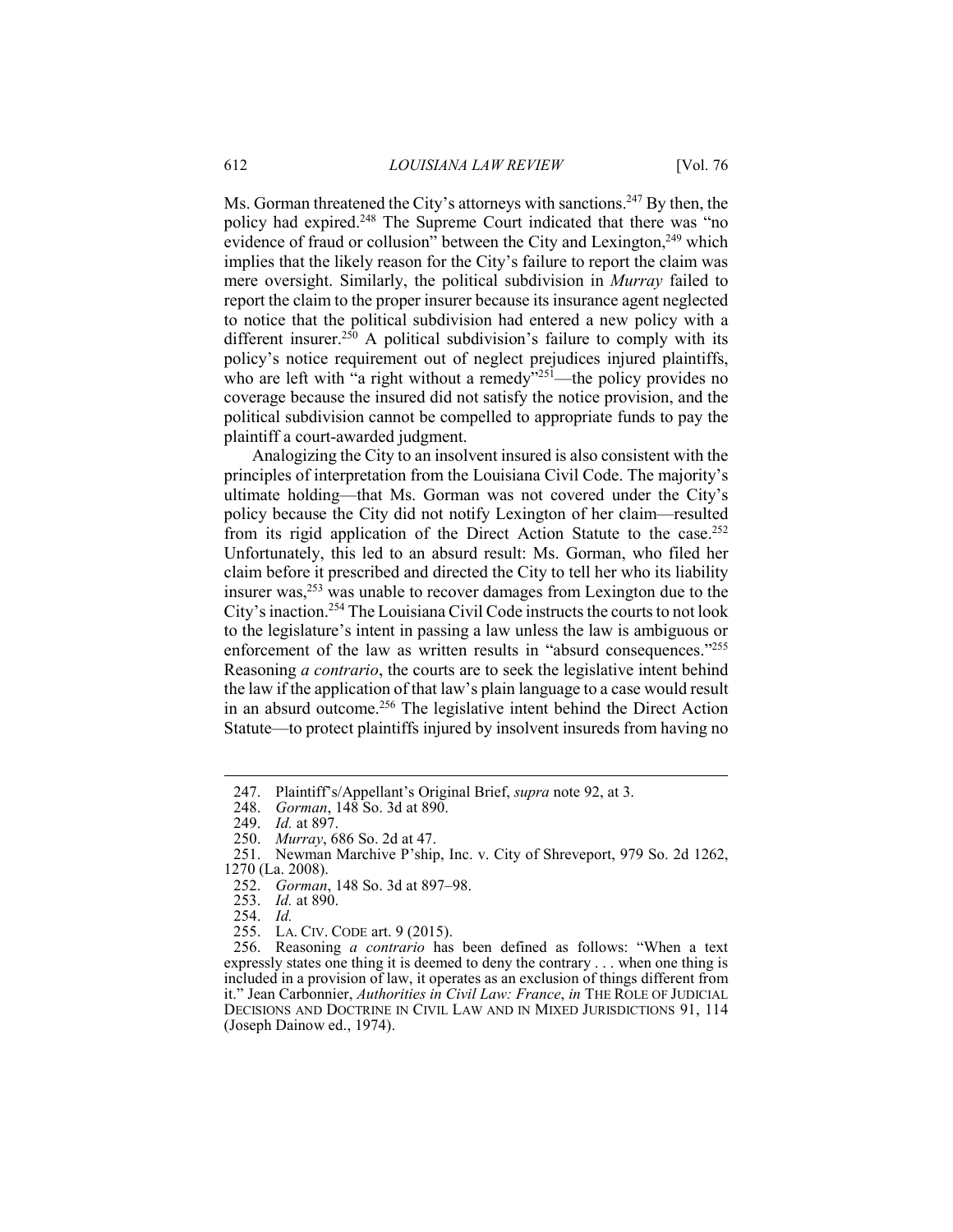remedy—has been clear since its inception.<sup>257</sup> Thus, the Court should have adopted Justice Knoll's reasoning and analogized the City to an insolvent insured to extend coverage to Ms. Gorman's claims under the City's policy by holding that notice requirements in claims-made-and-reported policies, when issued to political subdivisions, violate the public policy considerations inherent in the Direct Action Statute.<sup>258</sup>

This reasoning would not adversely affect the procedural nature of the Direct Action Statute but would still provide coverage for insured political subdivisions against plaintiffs like Ms. Gorman. Unfortunately, the Court simply ignored the overtly unjust result: the City's negligence in refusing to notify Lexington of Ms. Gorman's claim deprived her from recovering damages from Lexington for the City's negligent actions that led to her son's death.<sup>259</sup>

#### IV. LEGISLATIVE SOLUTION: AN AMENDMENT TO THE INSURANCE CODE

The public policy inherent in the Direct Action Statute indicates that liability policies are issued to safeguard the public, particularly from insolvent insureds.260 A political subdivision acts as an insolvent insured if it chooses to not pay damages when a court renders judgment against it, as public property cannot be seized to satisfy a judgment under the Louisiana Constitution like private property can.<sup>261</sup> Further, most political subdivisions are required to obtain insurance.<sup>262</sup> Thus, public policy dictates that insured political subdivisions should not be treated as insured individuals or corporations.263 *Gorman*'s broad holding ignores the

 <sup>257.</sup> *See* Act No. 253, 1918 La. Acts 461; *see also* MCKENZIE & JOHNSON, *supra* note 25, § 2:2, at 34.

 <sup>258.</sup> *See Gorman*, 148 So. 3d at 888, 901 (Knoll, J., dissenting).

 <sup>259.</sup> *See id.* at 901.

 <sup>260.</sup> *See* LA. REV. STAT. ANN. § 22:1269 (2009); *see also Gorman*, 148 So. 3d at 894.

 <sup>261.</sup> LA.CONST. art XII, § 10(C); *see also* LA.REV. STAT. ANN. § 13:5109(B)(2) (2012); Newman Marchive P'ship, Inc. v. City of Shreveport, 979 So. 2d 1262, 1271 (La. 2008) ("[Louisiana Revised Statutes section] 13:5109(B)(2) requires a specific appropriation of funds to pay a particular judgment before disbursement of those funds may be compelled . . . . Prior to such an appropriation, the funds remain 'public funds,' and any effort by the judiciary to direct their disbursement would constitute an unlawful seizure of public funds . . . .").

 <sup>262.</sup> LA. REV. STAT. ANN. § 33:3061 (2009) ("It is recognized that municipalities, parishes, and school boards of the state must insure themselves and their employees and officers from various monetary risks and exposures, and that it is necessary to accord municipalities, parishes, and school boards great latitude in contracting for such insurance . . . to allow such entities to secure such insurance at the lowest possible cost . . . .").

 <sup>263.</sup> *See* LA. REV. STAT. ANN. § 22:1269 (2009).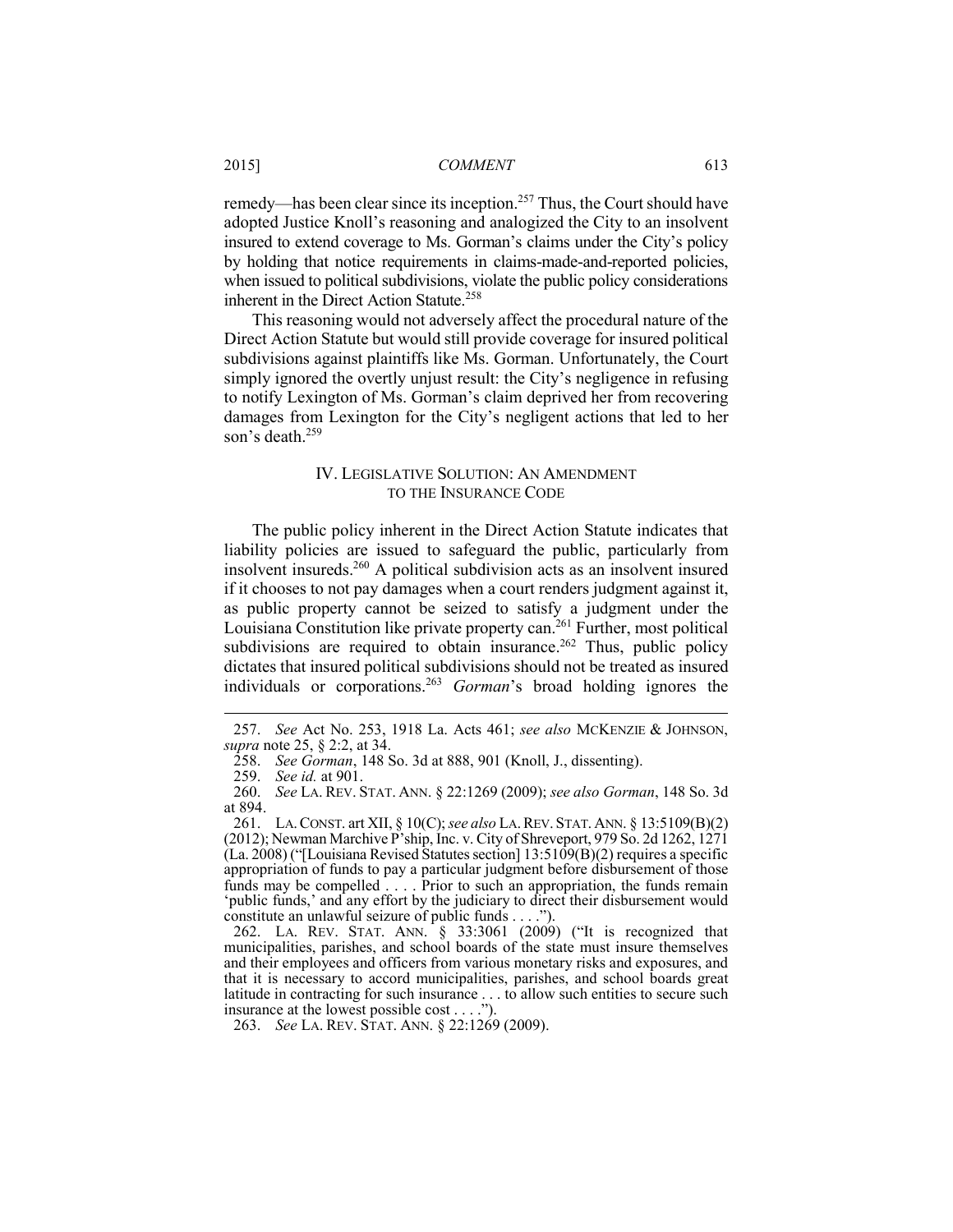injustice that results when a political subdivision fails to comply with its claims-made-and-reported policy's notice requirement—the plaintiff's claims are not covered under the policy, and the plaintiff cannot execute any judgment a court may render against the political subdivision.

Although the Court should reverse itself in light of the correct application of the public policy considerations inherent in the law, a more clear and immediate remedy is for the legislature to amend the Insurance Code to prohibit the enforcement of notice provisions in claims-made-andreported policies issued to political subdivisions against injured third persons. This amendment would uphold *Gorman*'s correct interpretations of the statute while instructing the courts in how to correctly apply the law to insured political subdivisions.<sup>264</sup> The proposed amendment would read as follows:

Any provision in a policy or contract of liability insurance issued or delivered to a political subdivision of this state that requires the insured to provide notice to the insurer for coverage to be triggered shall be deemed null and void.

This proposed amendment solves many potential problems with *Gorman*'s holding and reinforces both the legislative intent and the public policy considerations inherent in the Direct Action Statute. First, the amendment clarifies that notice requirements in claims-made-and-reported policies do not inherently violate public policy,<sup>265</sup> unless those policies are issued to political subdivisions.<sup>266</sup> Individuals and corporations have an incentive to report any claims made against them to their insurer to avoid

 <sup>264.</sup> The legislature can pass legislation to show courts how to correctly interpret a remedial law, but cannot legislatively overrule a court's interpretation of substantive legislation. St. Paul Fire & Marine Ins. Co. v. Smith, 609 So. 2d 809, 819 (La. 1992). The Direct Action Statute is remedial legislation, so this amendment to the Insurance Code is constitutional. *See Gorman*, 148 So. 3d at 895–96.

 <sup>265.</sup> *See* Hood v. Cotter, 5 So. 3d 819, 830 (La. 2008). Although some insured persons may be insolvent, and thus unable to pay a judgment rendered against them, such an insured still has an incentive to notify its insurer. The Direct Action Statute provides that when the insured is insolvent or bankrupt, the injured person can file a claim against the insurer without having to name the insured as a party. LA. REV. STAT. ANN. § 22:1269(B)(1)(a)–(b). Insolvent or bankrupt insureds have a strong incentive to avoid litigation by notifying the insurer of a pending claim.

 <sup>266.</sup> Legislation preventing the state or state agencies from obtaining claimsmade-and-reported policies is not necessary because the state tends to appropriate money to pay plaintiffs who win lawsuits against the state or state agencies. *See* Hargrave, *supra* note 227, at 656 ("[T]he state has an excellent record of appropriating funds to pay judgments rendered against it. The problems that have arisen in collecting money judgments involve payment of judgments by municipalities and parish governing authorities.").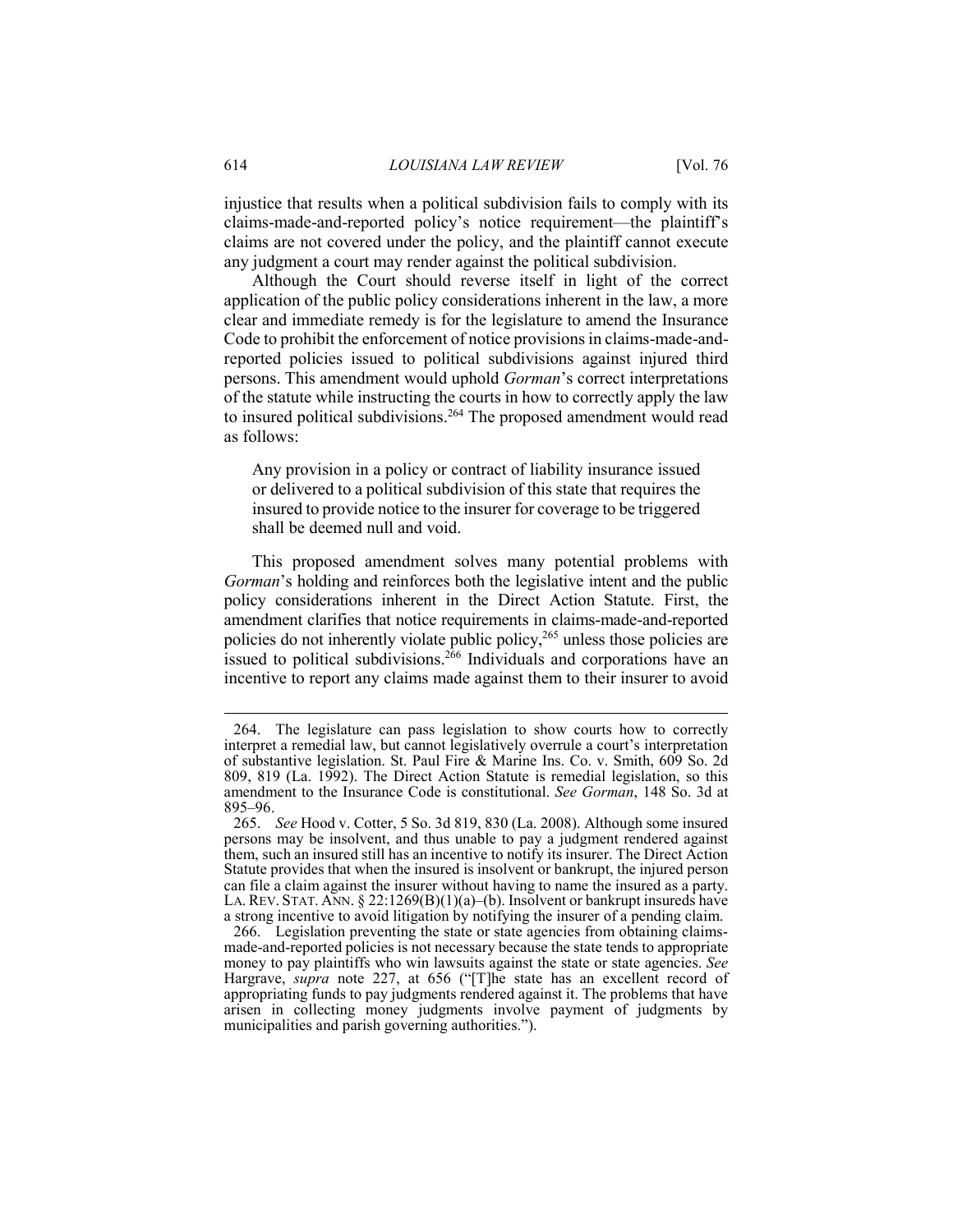liability and to avail themselves of the coverage for which they paid.<sup>267</sup> A political subdivision, on the other hand, cannot be forced to pay damages and, as a result, has less of an incentive to report a claim to its insurer.<sup>268</sup> Because a political subdivision has less of an incentive to report a claim than an individual or corporation, this amendment prevents an insurer from relying on its policy's notice provision to deprive the injured plaintiff of a remedy.269

Second, this amendment furthers the public policy that liability policies are intended to protect injured third parties.270 *Gorman* demonstrates that political subdivisions can refuse to notify their insurer of a pending claim while maintaining the option of not paying the injured claimant damages.<sup>271</sup> The only party adversely affected by this outcome is the injured third person, as neither the political subdivision nor its insurer is required to pay damages. Clearly, this result does not protect injured third parties. The proposed amendment remedies this troubling result by preventing insurers of political subdivisions from relying on the notice provision in a claimsmade-and-reported policy to deny coverage to claims asserted by injured third parties. Further, this amendment relieves the political subdivision of having to do anything—other than pay its premiums<sup>272</sup>—for coverage to be triggered. The injured third person will trigger coverage when he is injured, if the policy is an occurrence policy, or when he files his claim against the insured during the policy period, if the policy is a claims-made policy, which is identical to a claims-made-and-reported policy except that notice to the insurer is not required.273

Finally, this amendment, which interprets remedial legislation that the *Gorman* Court misunderstood,<sup>274</sup> does no violence to the procedural nature

 <sup>267.</sup> *See Gorman*, 148 So. 3d at 897.

 <sup>268.</sup> *See* LA. REV. STAT. ANN. § 13:5109(B)(2) (2012); *see, e.g.*, *Gorman*, 148 So. 3d at 897; Murray v. City of Bunkie, 686 So. 2d 45, 47 (La. Ct. App. 3d 1996).

 <sup>269.</sup> *See, e.g.*, *Gorman*, 148 So. 3d at 897; *Murray*, 686 So. 2d at 47.

 <sup>270.</sup> LA. REV. STAT. ANN. § 22:1269(D).

 <sup>271.</sup> *See id.* § 13:5109(B)(2); *see also Gorman*, 148 So. 3d at 890, 897 n.19.

 <sup>272.</sup> One side effect of this amendment is that insurance companies will likely charge political subdivisions higher premiums. In light of the public policy that liability policies are aimed at safeguarding members of the public, ensuring that injured third persons are covered outweighs the burden on political subdivisions to pay higher premiums. *See* LA. REV. STAT. ANN. § 22:1269(D).

 <sup>273.</sup> *See* MCKENZIE & JOHNSON, *supra* note 25, § 6:25, at 593.

 <sup>274.</sup> *See, e.g.*, St. Paul Fire & Marine Ins. Co. v. Smith, 609 So. 2d 809, 819 (La. 1992) ("The principle of separation of powers does not exclude the authority of the legislature to enact clearly interpretive laws, *clarifying* the meaning of previously enacted texts outside the context of litigation. Of course, it is a different matter when the legislature actually *amends* previously enacted legislation by laws designated as interpretive." (quoting A.N. Yiannopoulos, *Validity of Patents Conveying Navigable Waterbottoms—Act 62 of 1912, Price, Carter, and All That*, 32 LA. L. REV. 1, 16 (1971))).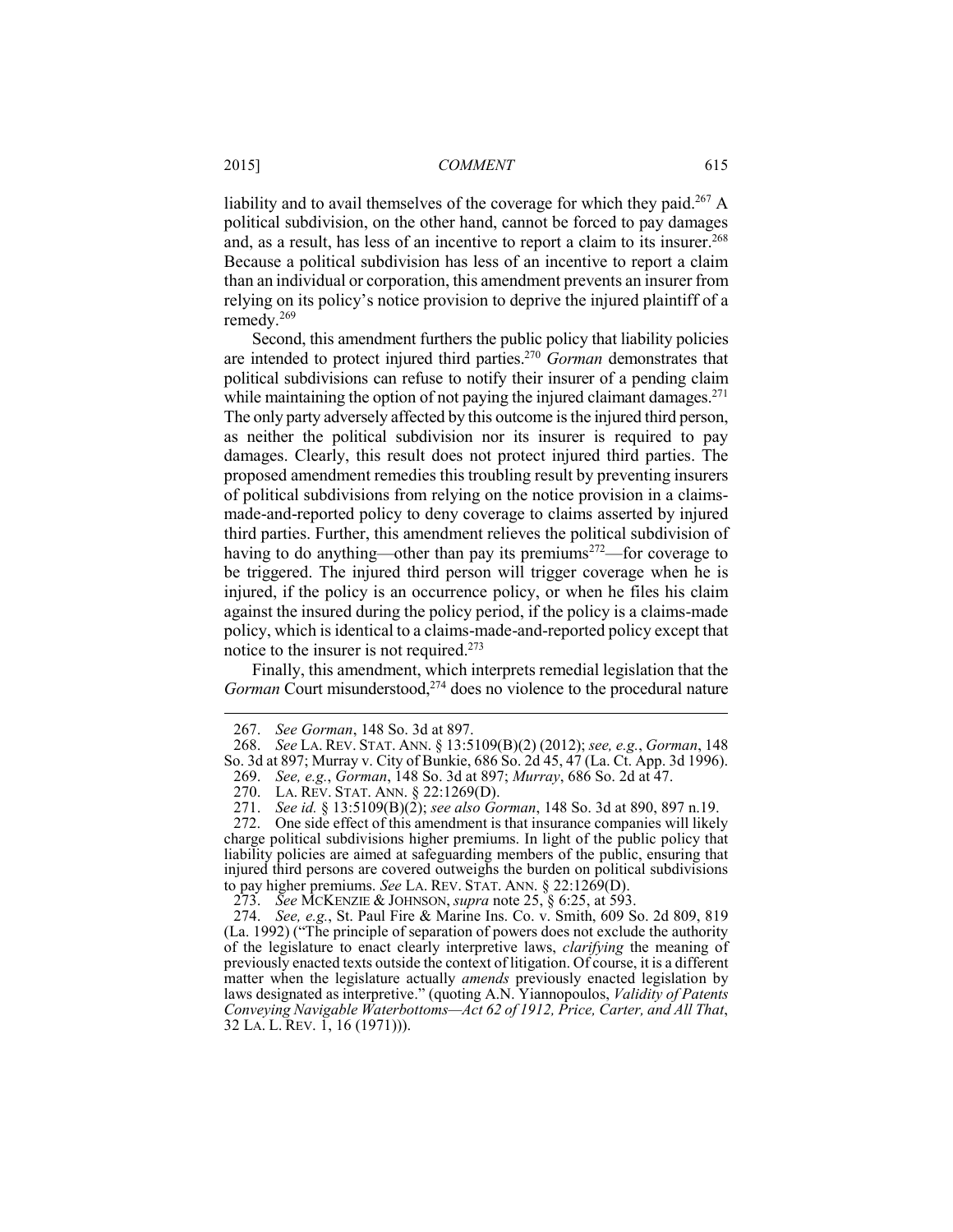of the Direct Action Statute. The *Gorman* Court reasoned that the Direct Action Statute grants injured persons a procedural right.275 The amendment, which does not contradict this holding, thus preserves over 60 years of jurisprudence that correctly interprets the Direct Action Statute as granting a procedural right of action to plaintiffs who have a cause of action against the insured tortfeasor.276 Unfortunately, three members of the Court incorrectly interpreted the Direct Action Statute as bestowing substantive rights on third persons.277 If just one justice in the majority had joined Justice Knoll's opinion, over 60 years of jurisprudence on the Direct Action Statute would have been overturned.<sup>278</sup> When the current makeup of the Court changes, a different majority in a similar case may rely on the dissent's reasoning and throw the interpretation of the Direct Action Statute into chaos, forcing the legislature to act. The proposed amendment solves this potential problem by providing future courts with guidance in interpreting the Direct Action Statute by preventing political subdivisions from obtaining claims-made-and-reported policies while preserving *Gorman*'s holding on the other issues of the case.

#### **CONCLUSION**

Although most of the *Gorman* opinion correctly interprets the Direct Action Statute, the majority does not provide sound reasoning for its views. The *Gorman* majority fails to acknowledge that the Court determined that the Direct Action Statute was remedial legislation over 60 years ago, $279$  and that only a few isolated appellate courts<sup>280</sup> and federal courts<sup>281</sup> have departed from this view. But the majority correctly notes that it could not treat a claims-made-and-reported policy the same as an occurrence policy.282 Unfortunately, the majority does not explain that a notice requirement in the former policy outlines the scope of the insurer's duty, whereas a notice requirement in the latter policy does not trigger

 <sup>275.</sup> *See Gorman*, 148 So. 3d at 896.

 <sup>276.</sup> *See, e.g.*, Home Ins. Co. v. Highway Ins. Underwriters, 62 So. 2d 828, 831 (La. 1952); Cacamo v. Liberty Mut. Fire Ins. Co., 764 So. 2d 41, 43 (La. 2000)); *see also* Johnson, *supra* note 27, at 1460–61.

 <sup>277.</sup> *See Gorman*, 148 So. 3d at 903 (Knoll, J., dissenting).

 <sup>278.</sup> *Id.* at 900; *see also Home Ins.*, 62 So. 2d at 831.

 <sup>279.</sup> *See Home Ins.*, 62 So. 2d at 831.

 <sup>280.</sup> *See* Williams v. Lemaire, 655 So. 2d 765, 767–68 (La. Ct. App. 4th 1995) (citing West v. Monroe Bakery, Inc., 46 So. 2d 122 (La. 1950)); *see also* Murray v. City of Bunkie, 686 So. 2d 45, 48–49 (La. Ct. App. 3d 1996) (citing *Williams*, 655 So. 2d at 767–68).

 <sup>281.</sup> *See, e.g.*, Auster Oil & Gas, Inc., v. Stream, 891 F.2d 570, 577–78 (5th Cir. 1990) (citing *West*, 46 So. 2d at 123); *In re* Combustion, Inc., 960 F. Supp. 1056, 1061 (W.D. La. 1997) (quoting *West*, 46 So. 2d at 123).

 <sup>282.</sup> *Gorman*, 148 So. 3d at 897.